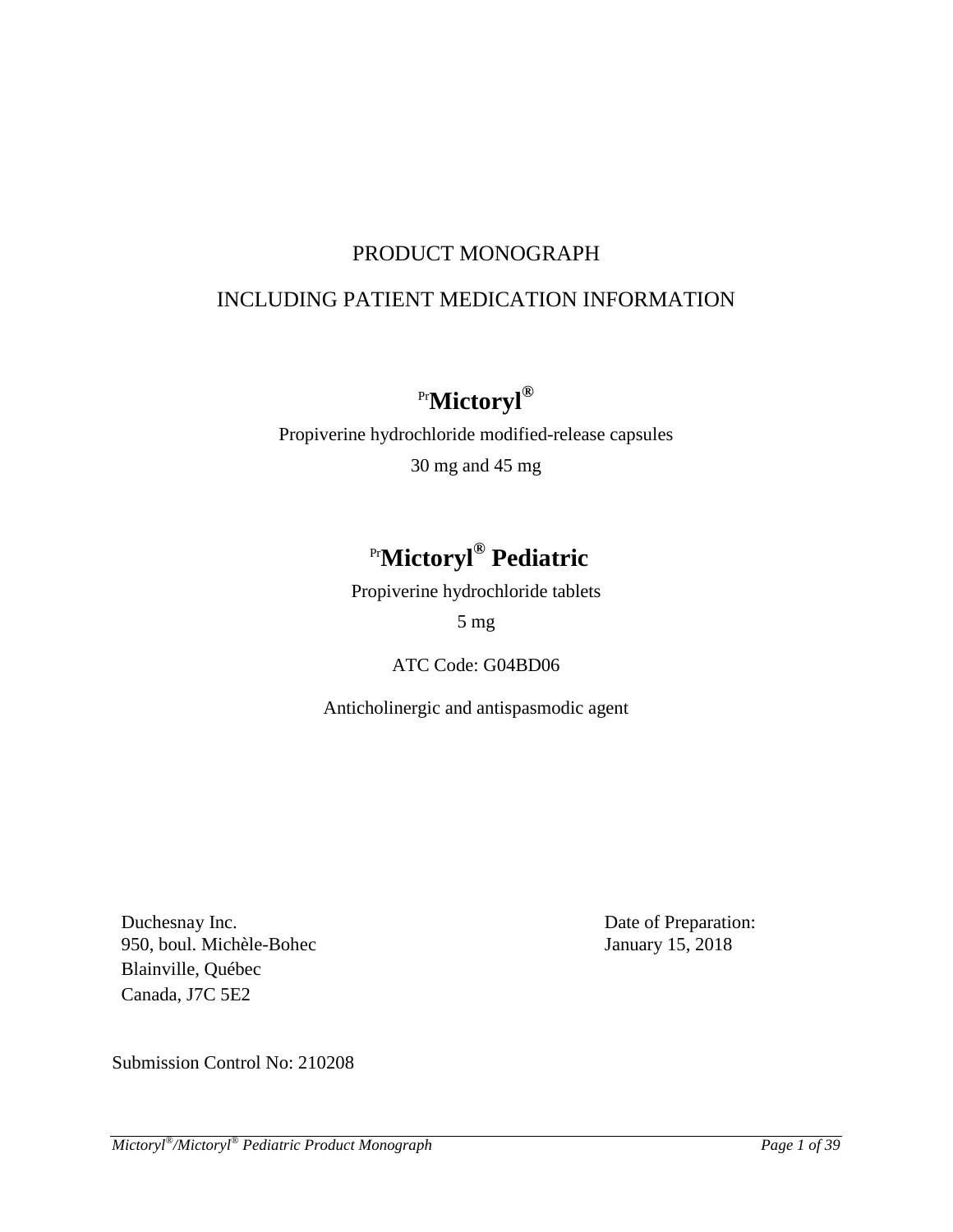# **Table of Contents**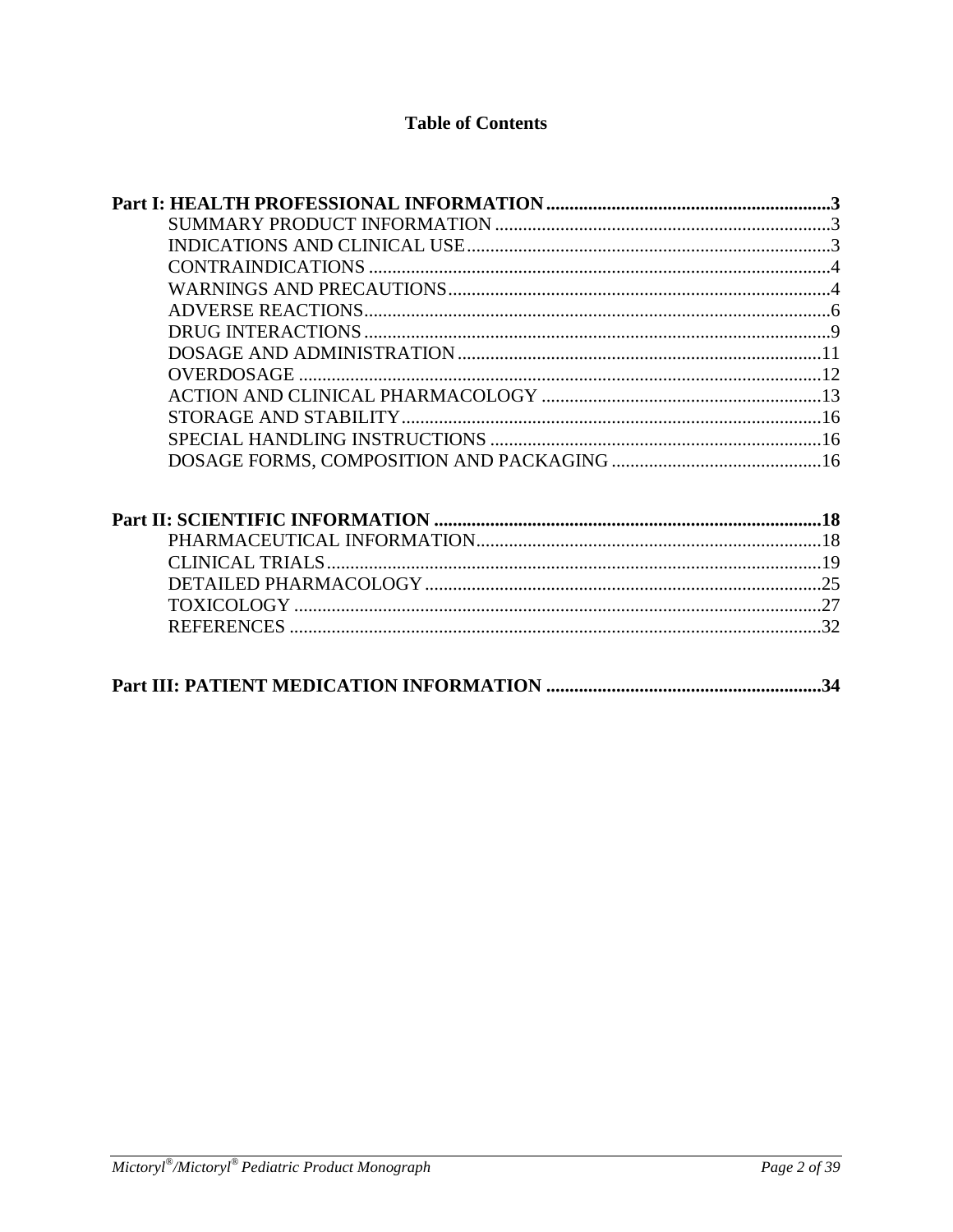# Pr**Mictoryl®**

Propiverine hydrochloride modified-release capsules 30 mg and 45 mg

# Pr**Mictoryl® Pediatric**

Propiverine hydrochloride tablets 5 mg

# **PART I: HEALTH PROFESSIONAL INFORMATION**

<span id="page-2-1"></span><span id="page-2-0"></span>

| <b>Route of</b><br><b>Administration</b> | <b>Dosage Form / Strength</b>                  | <b>Clinically Relevant Nonmedicinal</b><br><b>Ingredients</b>                                                                          |
|------------------------------------------|------------------------------------------------|----------------------------------------------------------------------------------------------------------------------------------------|
| Oral                                     | Modified-release capsules /<br>30 mg and 45 mg | Lactose monohydrate                                                                                                                    |
|                                          |                                                | For a complete listing see Dosage Forms,<br>Composition and Packaging section.                                                         |
|                                          | Tablets /<br>$5 \text{ mg}$                    | Lactose monohydrate, glucose monohydrate,<br>sucrose<br>For a complete listing see Dosage Forms,<br>Composition and Packaging section. |

### **SUMMARY PRODUCT INFORMATION**

# <span id="page-2-2"></span>**INDICATIONS AND CLINICAL USE**

Mictoryl/Mictoryl Pediatric (propiverine hydrochloride) is indicated for symptomatic treatment of urinary incontinence and/or increased urinary frequency and urgency in patients with overactive bladder (OAB).

# *Adults:*

Mictoryl 30 mg and 45 mg is indicated in adults including the geriatric population (>65 years of age).

# *Pediatric population:*

Mictoryl Pediatric 5 mg is indicated for a body weight adjusted dosing in children from the age of 5 years with OAB up to a body weight of 35 kg. In children and adolescents with a body weight over 35 kg, the maximum recommended dose is 30 mg administered in two daily doses.

There is only limited efficacy and safety data on children and adolescents of higher body weight (≥35 kg) receiving daily dose of 30 mg propiverine.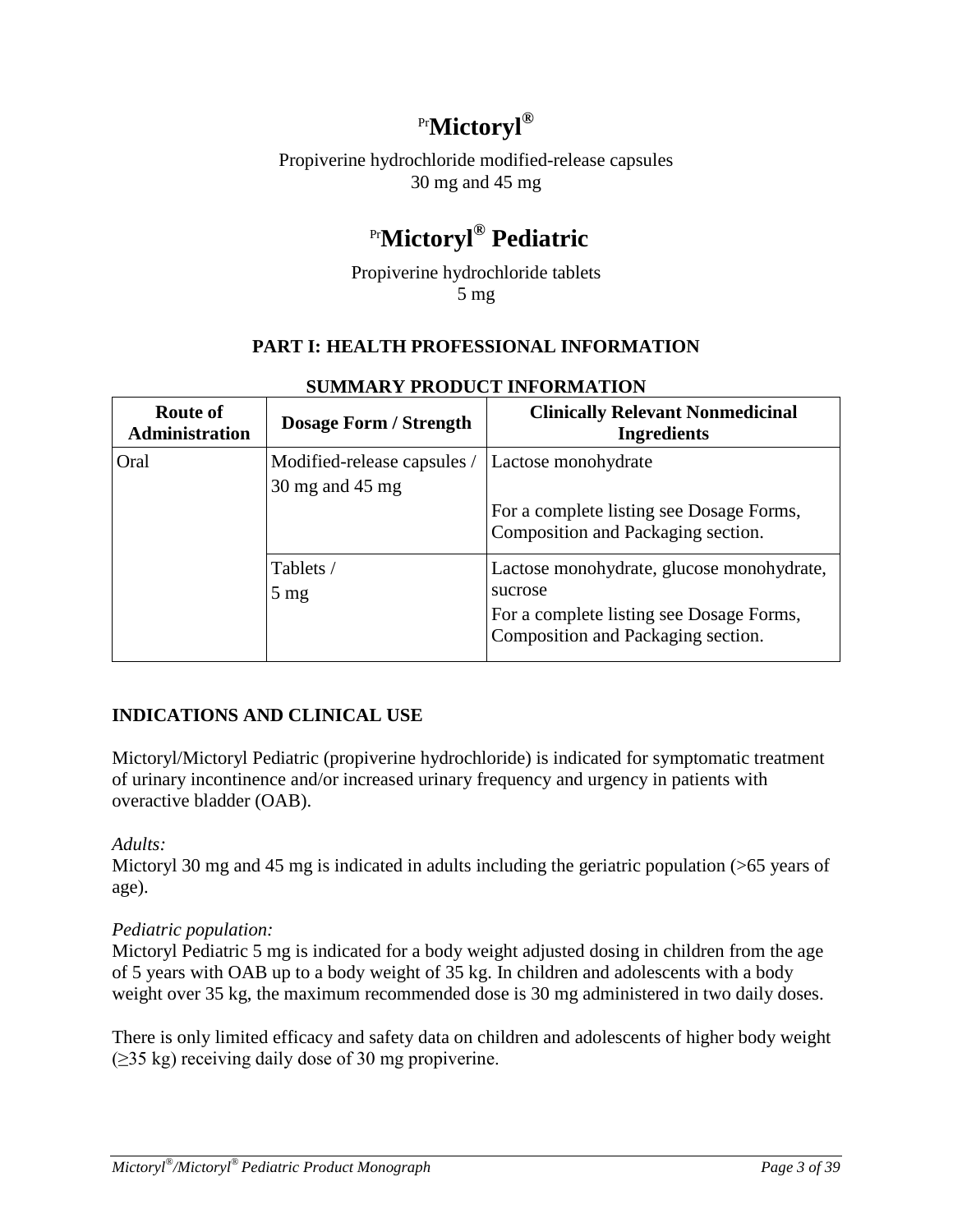# <span id="page-3-0"></span>**CONTRAINDICATIONS**

Mictoryl/Mictoryl Pediatric is contraindicated for patients who have demonstrated hypersensitivity to propiverine hydrochloride or to any ingredients in the formulation. For a complete listing, see DOSAGE FORMS, COMPOSITION AND PACKAGING.

Mictoryl/Mictoryl Pediatric is contraindicated for patients with the following disorders:

- obstruction of the bowel
- significant degree of bladder outflow obstruction where urinary retention may be anticipated
- myasthenia gravis
- intestinal atony
- severe ulcerative colitis
- toxic megacolon
- uncontrolled angle-closure glaucoma
- moderate or severe hepatic impairment
- tachyarrhythmia
- rare hereditary problems of galactose intolerance, glucose-galactose malabsorption, or Lapp lactase deficiency
- children with rare hereditary problems of fructose intolerance or sucrase-isomaltase insufficiency

# <span id="page-3-1"></span>**WARNINGS AND PRECAUTIONS**

### **General**

Mictoryl/Mictoryl Pediatric should be administered with caution in patients with:

- autonomic neuropathy
- renal impairment
- mild hepatic impairment

Symptoms of the following diseases may be aggravated following administration of Mictoryl/Mictoryl Pediatric:

- severe congestive heart failure (NYHA IV)
- prostatic enlargement
- hiatus hernia with reflux oesophagitis
- cardiac arrhythmia
- tachycardia

Propiverine may produce drowsiness and blurred vision. This may impair the patient's ability to exert activities that require mental alertness such as operating a motor vehicle or other machinery, or to exert hazardous work while taking this drug.

Sedative drugs may enhance the drowsiness caused by propiverine.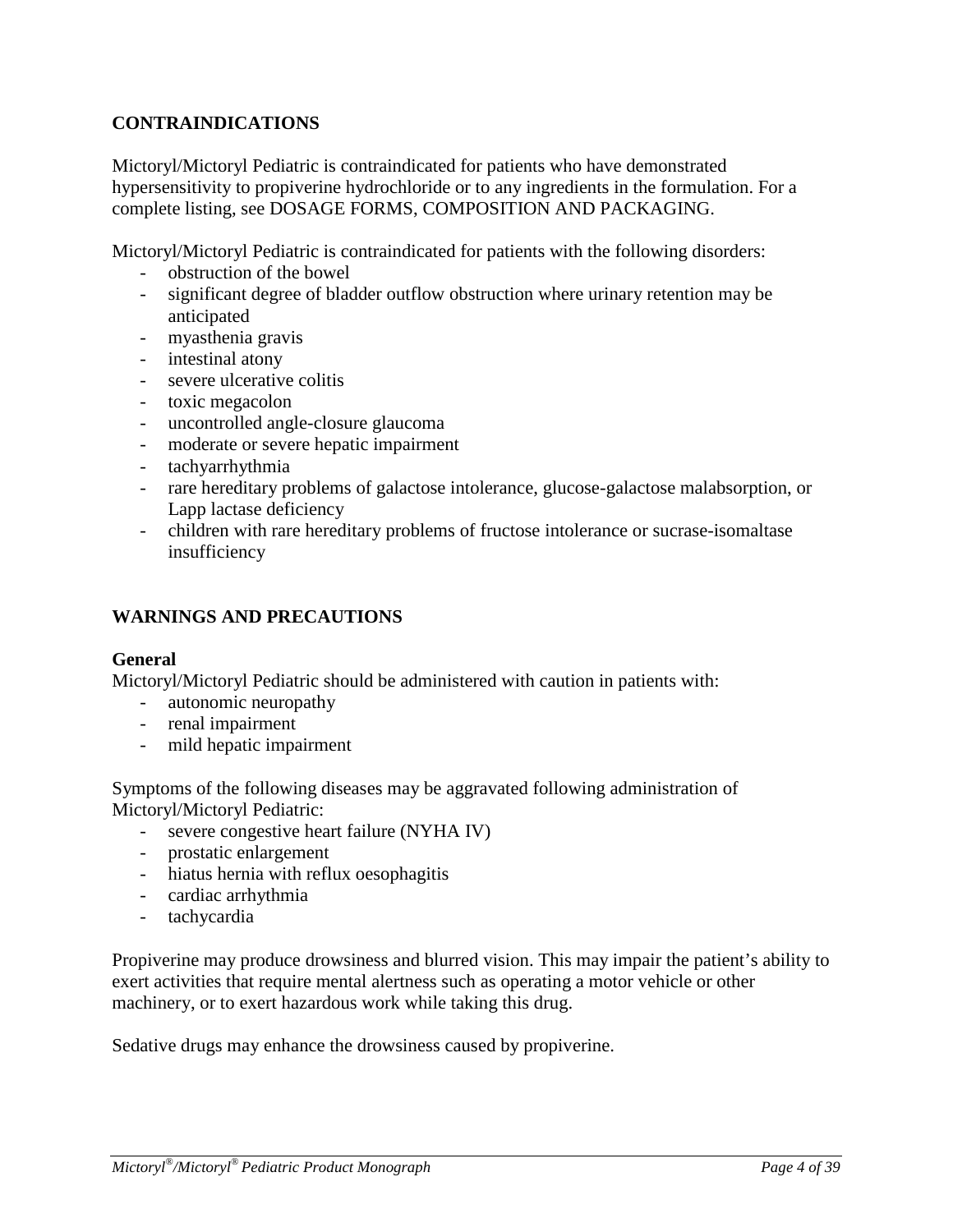### **Cardiovascular**

Pollakiuria and nocturia due to congestive heart failure should be ruled out prior to treatment.

A thorough QT interval study has not been performed for propiverine hydrochloride in adult and pediatric patients.

There have been reports of QT interval prolongations with antimuscarinic agents in the same class of drugs of propiverine hydrochloride. Some drugs that cause QT/QTc interval prolongation may increase the risk of rare, but serious ventricular arrhythmia-torsades de pointes. Patients at risk for QT/QTc interval prolongation, such as those with clinically relevant heart failure, long QT syndrome, recent significant hypokalemia or receiving other drugs known to prolong QT/QTc, should be appropriately monitored when treated with propiverine hydrochloride. Patients who develop prolonged QT/QTc or symptoms of possible arrhythmia such as dizziness, palpitations or fainting should be evaluated electrocardiographically and for electrolyte disturbances.

### **Genitourinary**

Pollakiuria and nocturia due to organic bladder diseases (e.g. urinary tract infections, malignancy), should be ruled out prior to treatment.

# **Hepatic**

In patients with mild impairment of hepatic function, caution has to be exercised.

In patients with moderately or severely impaired hepatic function, no studies have been performed to investigate the use of propiverine. Its use is therefore not recommended in these patients.

Hepatic function should be closely monitored and propiverine treatment discontinuation is recommended when liver enzymes and/ or blood bilirubin are increased beyond normal values (see CONTRAINDICATIONS).

### Mictoryl Pediatric

Very limited data on liver function tests is available in pediatric population.

### **Ophthalmologic**

Propiverine, like other anticholinergics, induces mydriasis. Therefore, the risk to induce acute angle-closure glaucoma in individuals predisposed with narrow angles of the anterior chamber may be increased. Drugs of this class, including propiverine, have been reported to induce or precipitate acute angle-closure glaucoma.

### **Renal**

Pollakiuria and nocturia due to renal diseases should be ruled out prior to treatment.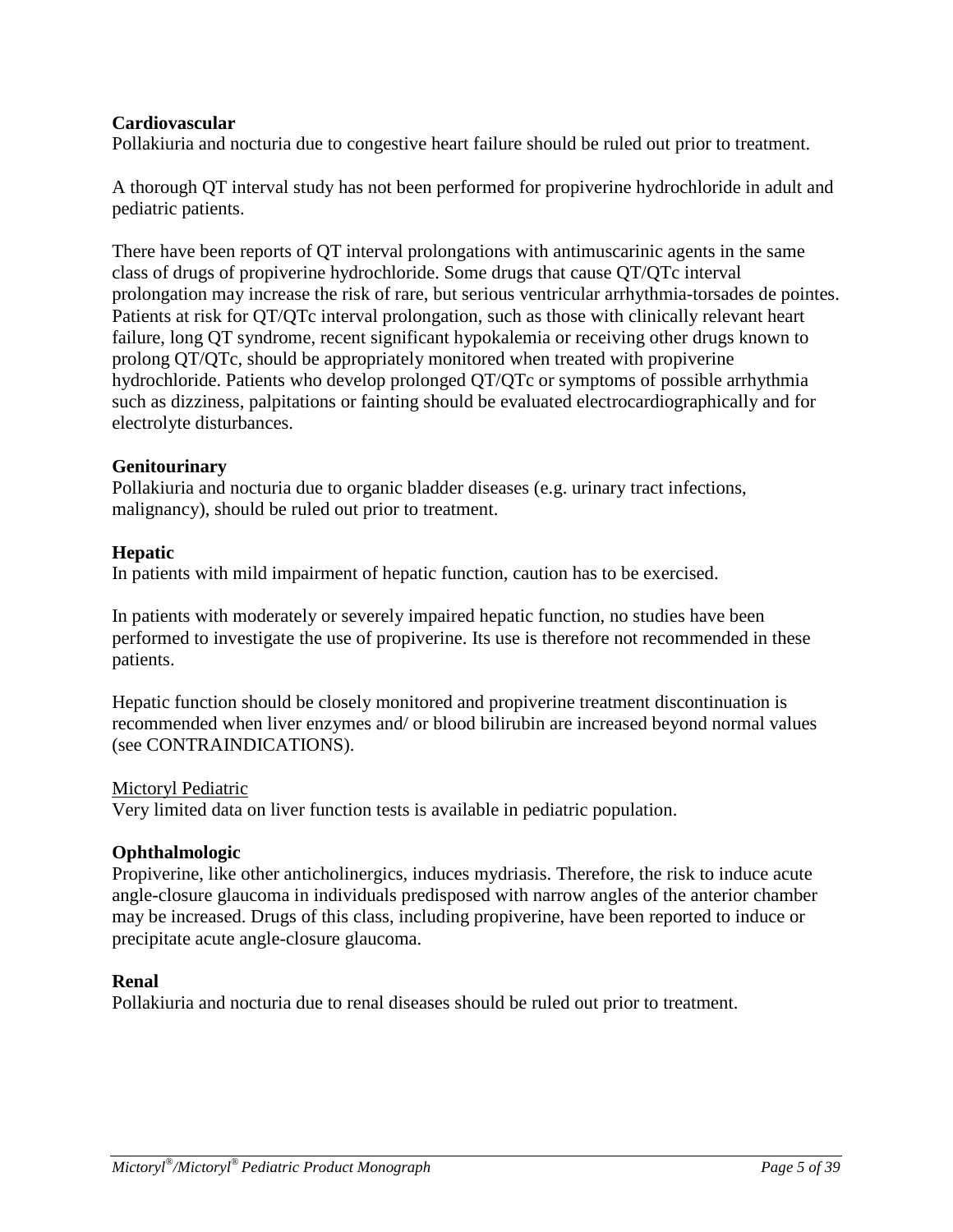In patients with mild or moderate impairment of renal function, caution has to be exercised. In patients with severe renal impairment (creatinine clearance  $\langle 30 \text{ ml/min} \rangle$ , the maximum daily dose of propiverine hydrochloride is 30 mg. Therefore, Mictoryl 45 mg modified-release capsules are not recommended in patients with severe renal failure.

### **Sexual Function/Reproduction**

No effects on male and female fertility and reproduction behavior were observed in toxicological studies with rats.

### *Special Populations*

**Pregnant Women:** No clinical data are available on the use of propiverine in pregnant women. Studies in animals have shown reproductive toxicity (see TOXICOLOGY, Reproduction). The potential risk for humans is unknown.

Propiverine should not be used during pregnancy.

**Nursing Women:** No clinical data are available on the use of propiverine in breast-feeding women. The drug is secreted into the milk of lactating mammals. A risk to the new-borns cannot be excluded.

Propiverine should not be administered to breast-feeding women.

**Pediatrics**: The complex process of bladder control develops within the first six years of life. Most children are toilet trained at the age of three years, and continent at the age of five years. Therefore, it is recommended to start not earlier than at the age of 5 years with a medical therapy in children with overactive bladder (OAB).

Treatment of children and adolescents should be administered within the framework of an overall therapeutic approach ("urotherapy" in cases of OAB).

Mictoryl 30 mg and 45 mg modified-release capsules are inappropriate for the administration to neonates, infants, and children with a body weight of less than 35 kg.

### <span id="page-5-0"></span>**ADVERSE REACTIONS**

### **Adverse Drug Reaction Overview**

The most common adverse reactions reported in patients treated with propiverine include dry mouth, headache, accommodation disorder, visual impairment, constipation, abdominal pain, dyspepsia and fatigue.

The incidence and severity of adverse drug reaction remained stable or even decreased under long term treatment of up to 12 months.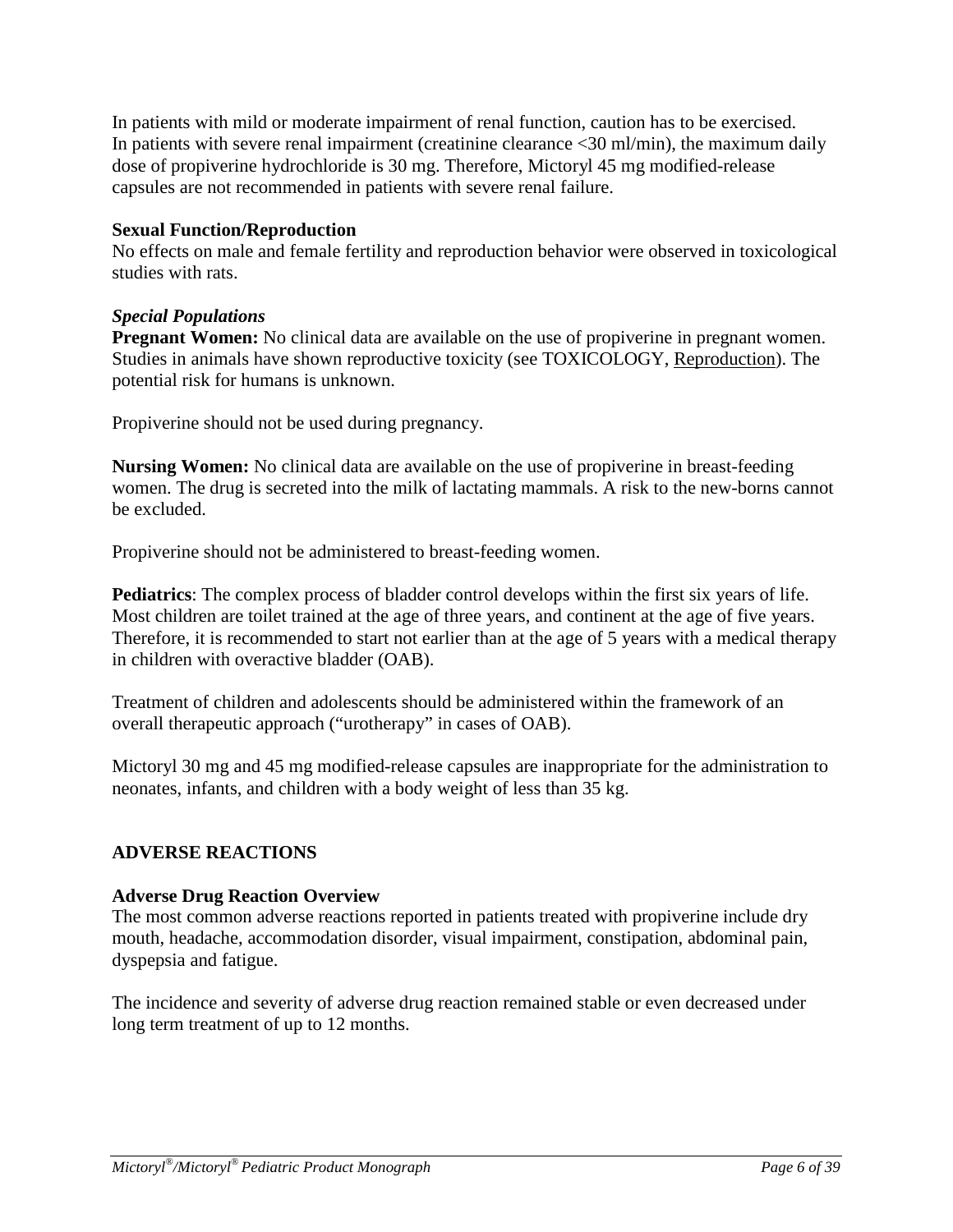# **Clinical Trial Adverse Drug Reactions**

*Because clinical trials are conducted under very specific conditions the adverse reaction rates observed in the clinical trials may not reflect the rates observed in practice and should not be compared to the rates in the clinical trials of another drug. Adverse drug reaction information from clinical trials is useful for identifying drug-related adverse events and for approximating rates*.

Propiverine has been evaluated for safety assessment in 979 adult patients in randomized, placebo- and/or active controlled clinical trials with a daily dose of 30 and 45 mg propiverine hydrochloride (Mictoryl) and in 202 pediatric patients with body weight adjusted doses of about 0.8 mg/kg body weight per day (Mictoryl Pediatric).

In these 9 randomized controlled trials, only one serious adverse event for propiverine 30 mg MR, three for propiverine 5 mg IR and two for the comparator drug propiverine 15 mg IR tid were observed. All events were judged as unlikely related/unrelated to the propiverine treatment.

All adverse drug reactions from clinical trials reported in Table 1 are listed by system organ class and by frequency. Frequency is defined as very common ( $\geq 1/10$ ), common ( $\geq 1/100$  to  $\leq 1/10$ ), uncommon ( $\geq$ 1/1,000 to <1/100), rare ( $\geq$ 1/10,000 to <1/1,000), very rare (<1/10,000), or not known (cannot be estimated from the available data).

All undesirable effects are transient and recede after a dose reduction or termination of the therapy after maximum 1-4 days.

| <b>System Organ Class</b>                                         | <b>Frequency</b> | <b>Adverse reaction</b>                      |
|-------------------------------------------------------------------|------------------|----------------------------------------------|
| <b>Cardiac disorders</b>                                          | Very rare        | Palpitation                                  |
|                                                                   | Rare             | Tachycardia                                  |
| <b>Eye disorders</b>                                              | Common           | Accommodation disorder,<br>visual impairment |
| <b>Gastrointestinal disorders</b>                                 | Very common      | Dry mouth                                    |
|                                                                   | Common           | Constipation, abdominal pain,<br>dyspepsia   |
|                                                                   | Uncommon         | Nausea, vomiting                             |
| <b>General disorders and</b><br>administration site<br>conditions | Common           | Fatigue                                      |
| <b>Immune system disorders</b>                                    | Rare             | Hypersensitivity                             |
| Nervous system disorders                                          | Common           | Headache                                     |
|                                                                   | Uncommon         | Tremor, dizziness, dysgeusia                 |

**Table 1 Summary of Adverse Drug Reactions Reported in Clinical Trials with Propiverine**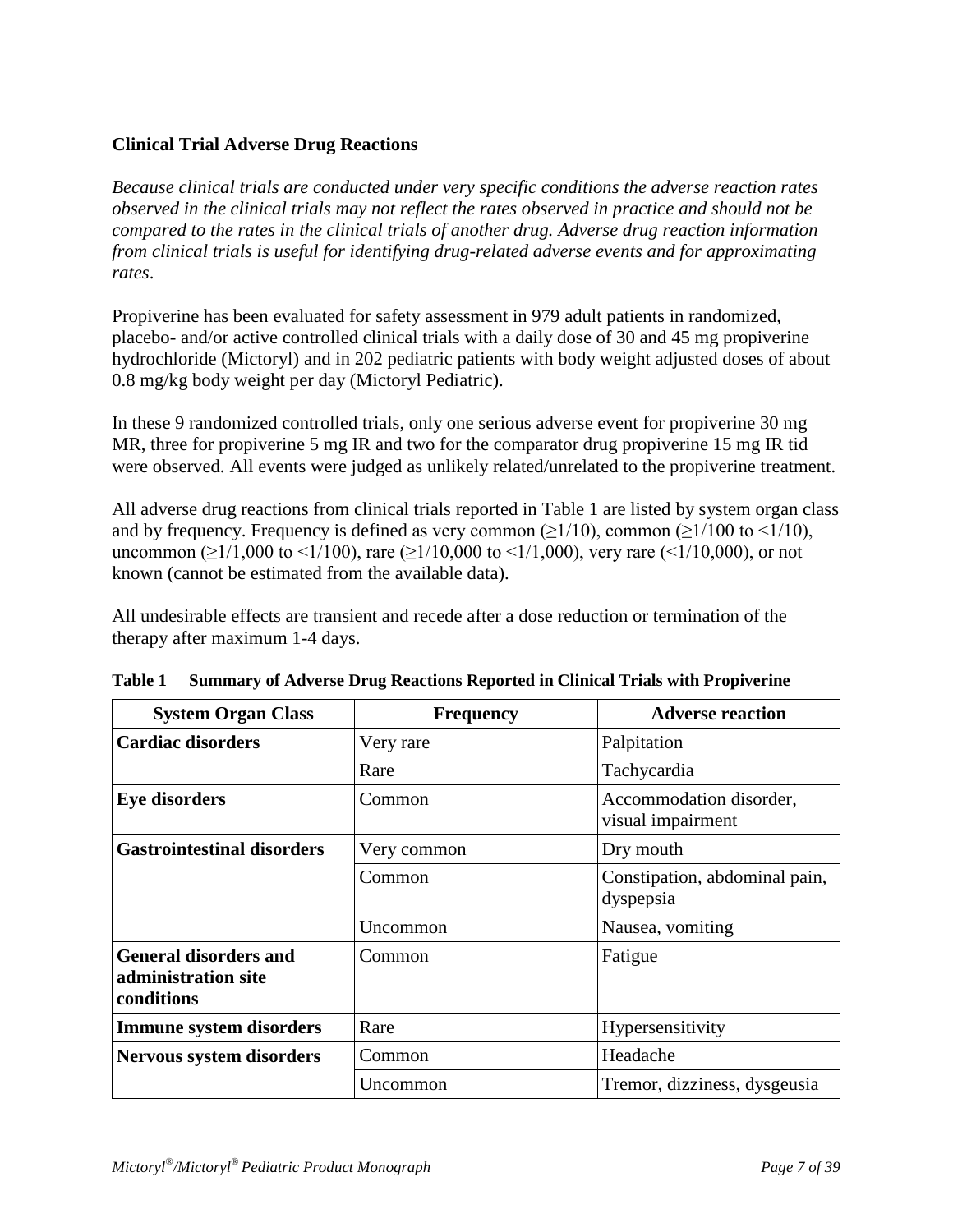| <b>Psychiatric disorders</b>                 | Very rare | Restlessness, confusion                               |
|----------------------------------------------|-----------|-------------------------------------------------------|
| Renal and urinary disorders                  | Uncommon  | Urinary retention, bladder and<br>urethral symptoms   |
| <b>Skin and subcutaneous tissue Uncommon</b> |           | Pruritus                                              |
| disorders                                    | Rare      | Rash                                                  |
| <b>Vascular disorders</b>                    | Uncommon  | Decreased blood pressure with<br>drowsiness, flushing |

During long-term therapy hepatic enzymes should be monitored, because reversible changes of liver enzymes might occur in rare cases.

### Pediatric population

In studies conducted in children, the following undesirable effects have been reported in addition: decreased appetite, sleep disorder and disturbance in attention.

In a randomized, double-blind, placebo-controlled parallel-group, multicentre, multinational phase III trial, the safety of propiverine IR 5 mg in children with OAB was assessed for 8 weeks. In this phase III trial, a total of 171 subjects were included in the safety analysis (87 in the propiverine group and 84 in the placebo group) and the safety population consisted of 64 (37.4%) females and 107 (62.6%) males. Mean age was 7.0 years and mean body mass index (BMI) was  $16.31 \text{ kg/m}^2$ .

In this phase III trial, a total of 37 (21.6%) patients experienced at least one TEAE: 20 (23.0%) patients in the propiverine group and 17 (20.2%) patients in the placebo group. Overall, the most commonly reported TEAE by SOC were infections and infestations in 25 (14.6%) patients: 12 (13.8%) patients in the propiverine group and 13 (15.5%) patients in the placebo group; gastrointestinal disorders in 11 (6.4%) patients: 8 (9.2%) patients in the propiverine group and 3 (3.6%) patients in the placebo group; eye disorders in 4 (2.3%) patients, in the propiverine group only; nervous system disorders in 3 (1.8%) patients: 2 (2.3%) patients in the propiverine and 1 (1.2%) in the placebo group. Overall, a total of 15 (8.8%) of the 171 patients experienced one or more drug-related TEAE. The incidence of drug-related TEAEs was higher in the propiverine group (11 [12.6%] patients) than in the placebo group (4 [4.8%] patients). The most common SOCs to have treatment-related TEAEs reported were gastrointestinal disorders: 7 (8.0%) patients in the propiverine group and 1 (1.2%) in the placebo group. One severe TEAE was experienced by one patient in the propiverine group (abdominal pain). Two patients in the propiverine group were terminated prematurely from the trial due to a TEAE. One patient experienced abdominal pain that was severe, and the second patient experienced diarrhoea, dyspepsia and flatulence. Two patients in the propiverine group had clinically relevant changes in urinalysis parameters, which were reported as TEAEs of urinary tract infection, from which the patients recovered.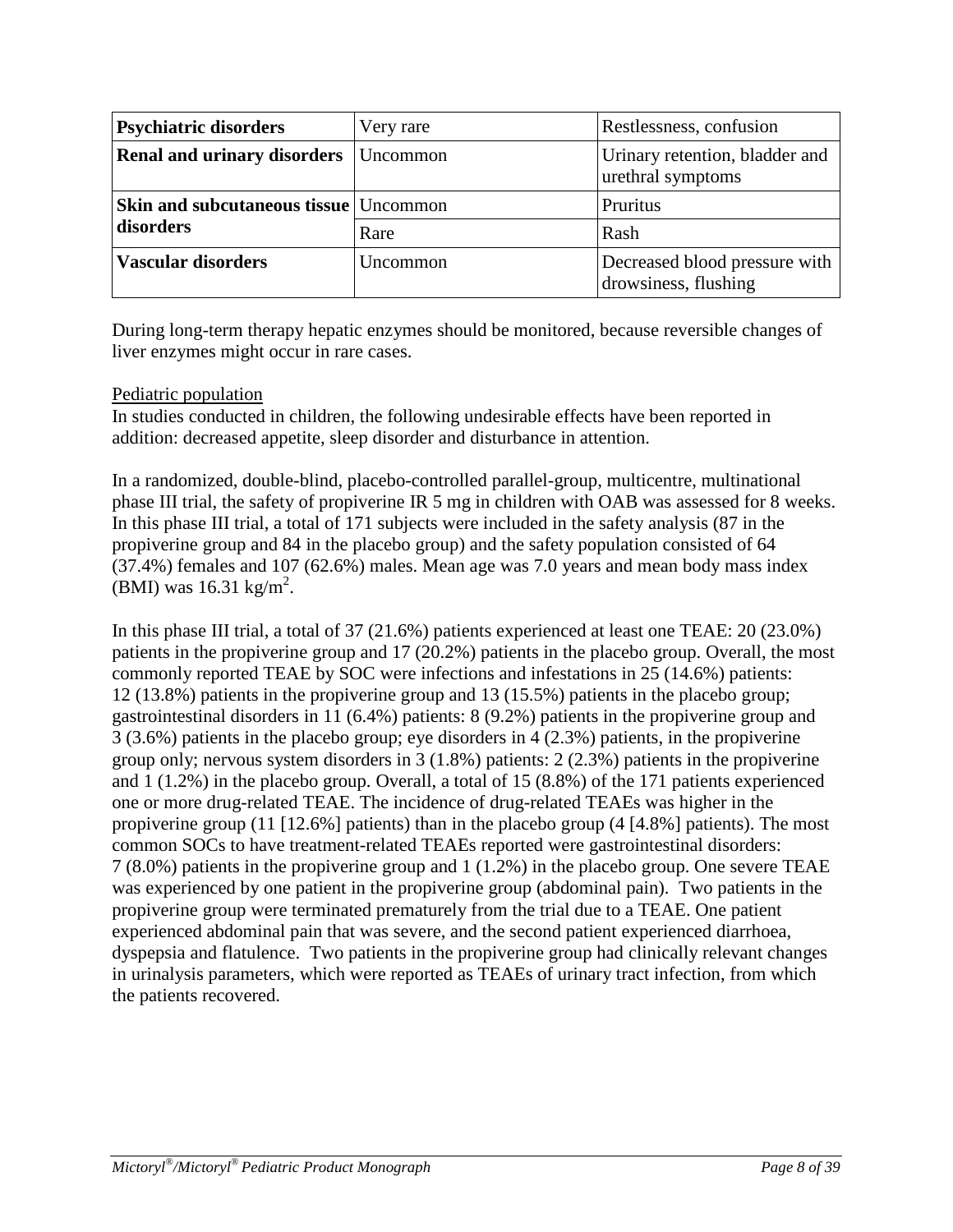### **Post-Market Adverse Drug Reactions**

In addition to adverse reactions reported in clinical trials, the following adverse reactions have been reported from worldwide post-authorization experience. Because such reactions are reported voluntarily from a population of uncertain size, it is not always possible to reliably estimate their frequency or establish a causal relationship to drug exposure.

Nervous system disorder: speech disorder Psychiatric disorder: hallucination

# <span id="page-8-0"></span>**DRUG INTERACTIONS**

### **Overview**

Pharmacokinetic interactions are possible with other drugs metabolized by cytochrome P450 3A4 (CYP 3A4). However, a very pronounced increase of concentrations for such drugs is not expected as the effects of propiverine are small compared to classical enzyme inhibitors (e.g. ketoconazole or grapefruit juice). Propiverine may be considered as a weak inhibitor of CYP 3A4.

Pharmacokinetic studies with patients concomitantly receiving potent CYP 3A4 inhibitors such as azole antifungals (e.g. ketoconazole, itraconazole) or macrolide antibiotics (e.g. erythromycin, clarithromycin) have not been performed.

In patients receiving drugs that are potent flavin-containing monooxygenase (FMO) inhibitors such as methimazole in combination with potent CYP 3A4/5 inhibitors treatment should start with the lowest recommended dose. A higher dose may thereafter be administered. However, caution should be exercised and patients should be monitored carefully for side effects.

No drug interaction studies were conducted in pediatric population.

### **Drug-Drug Interactions**

Pharmacokinetics: A clinical drug-drug interaction study has been conducted with propiverine in healthy volunteers.

Pharmacodynamics: The drugs listed in Table 2 are based on potential pharmacodynamics interactions.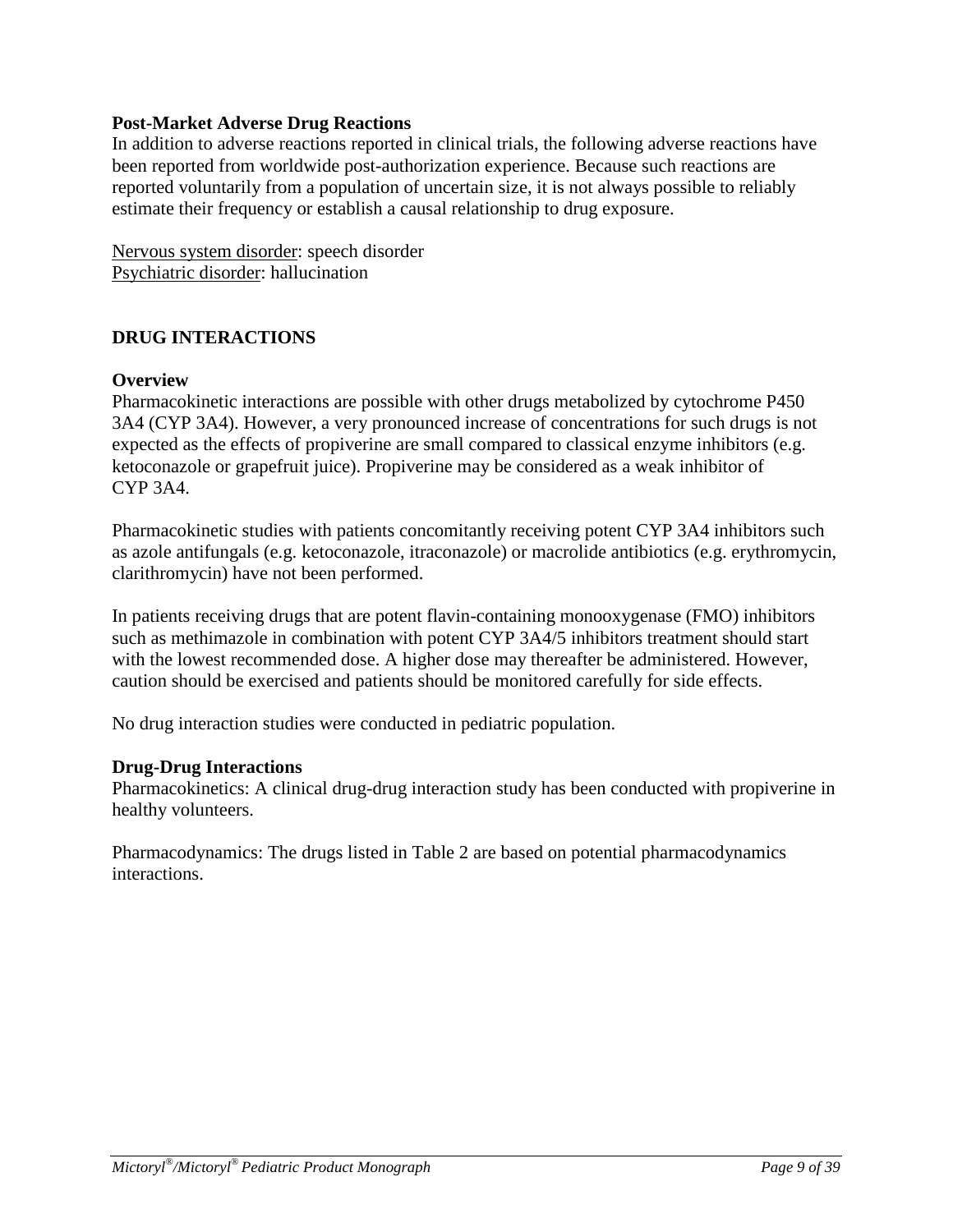| <b>Drugs</b>                                            | <b>Reference</b>       | <b>Effect</b>                                                              | <b>Clinical comment</b>  |
|---------------------------------------------------------|------------------------|----------------------------------------------------------------------------|--------------------------|
| Tricyclic antidepressants<br>(e.g. imipramine)          | CS                     | Increases the effect of<br>Propiverine                                     | synergism                |
| Tranquilizers<br>(e.g. benzodiazepines)                 | CT                     | Increases the effect of<br>Propiverine                                     | synergism                |
| Anticholinergics (systemic)                             | <b>CT</b>              | Increases the effect of<br>Propiverine                                     | synergism                |
| Amantadine                                              | T                      | May increase effect of<br>amantadine                                       | synergism                |
| Neuroleptics<br>(e.g. phenothiazines)                   | $\overline{\text{CS}}$ | Increases the effect of<br>neuroleptics                                    | synergism                |
| Beta-adrenoreceptor agonists<br>(beta-sympathomimetics) | $\overline{\text{CS}}$ | Increased effects of beta-<br>adrenoceptor agonists                        | functional<br>antagonism |
| Cholinergics                                            | $\overline{\text{CS}}$ | Decreased effects of<br>Propiverine                                        | antagonism               |
| Isoniazid                                               | $\overline{\text{CS}}$ | Concomitant use reduces<br>blood pressure in isoniazid<br>treated patients |                          |
| Metoclopramide                                          | $\overline{\text{CS}}$ | The effect of prokinetics such<br>as metoclopramide may be<br>decreased.   | antagonism               |

**Table 2 Potential Drug-Drug Interactions**

Legend:  $CS = Case$  Study;  $CT = Clinical$  Trial;  $T = Theoretical$ 

### **Drug-Food Interactions**

Food-drug interaction was assessed with respect to the two propiverine formulations in a randomized, open, four-way crossover study, indicating that there is no clinically relevant effect of food on the pharmacokinetics of propiverine modified-release capsules (Mictoryl) based on propiverine plasma concentration-time profiles in contrast to a remarkable food effect of propiverine tablets (Mictoryl Pediatric).

### **Drug-Herb Interactions**

Interactions with herbal products have not been established.

### **Drug-Laboratory Interactions**

Interactions with laboratory tests have not been established.

### **Drug-Lifestyle Interactions**

No studies on the effects on the ability to drive and use machines have been performed.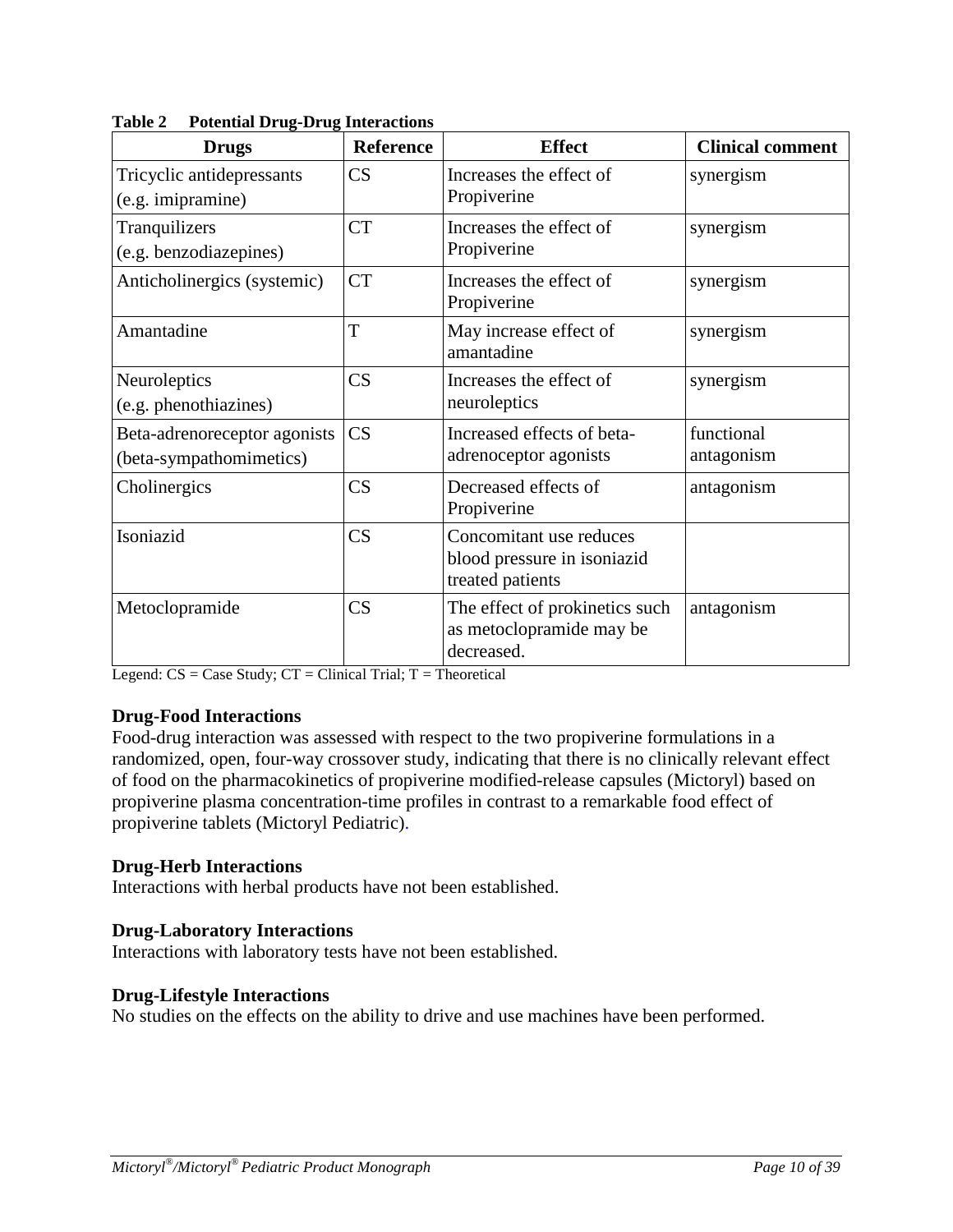# <span id="page-10-0"></span>**DOSAGE AND ADMINISTRATION**

### **Recommended Dose and Dosage Adjustment**

### **Mictoryl**

*Adults:*

For the treatment of OAB, the recommended dose is one capsule containing 30 mg propiverine hydrochloride once daily. If the dose is well tolerated and clinical effect is not improved adequately, the dose may be increased to 45 mg propiverine hydrochloride.

The maximum recommended daily dose is 45 mg.

The capsules should not be crushed or chewed.

#### *Pediatrics:*

Mictoryl 30 mg and 45 mg modified-release capsules should not be used in children.

### *Elderly:*

Generally there is no special dose regimen for the elderly.

#### **Mictoryl Pediatric**

For the treatment of OAB in the pediatric population, a standard daily average of 0.8 mg/kg body weight divided in two doses is recommended.

For children weighing less than 35 kg, a body weight adjusted dosing is achievable with Mictoryl Pediatric 5 mg tablets for OAB.

| Body weight (kg) | Number of 5 mg tablets<br>per day |    |  |
|------------------|-----------------------------------|----|--|
|                  | AM                                | PM |  |
| $12 - 16$        |                                   |    |  |
| $17 - 22$        |                                   |    |  |
| $23 - 28$        |                                   |    |  |
| $29 - 34$        |                                   |    |  |
|                  |                                   |    |  |

In children or adolescents with a body weight over 35 kg, the maximum recommended dose is 30 mg administered in two daily doses.

### **Dosing considerations:**

#### *Use in renal impairment:*

In patients with mild or moderate impairment of renal function, no dose adjustment is required.

In patients with severe renal impairment, the maximum daily dose of propiverine hydrochloride is 30 mg. (see WARNINGS AND PRECAUTIONS, Renal)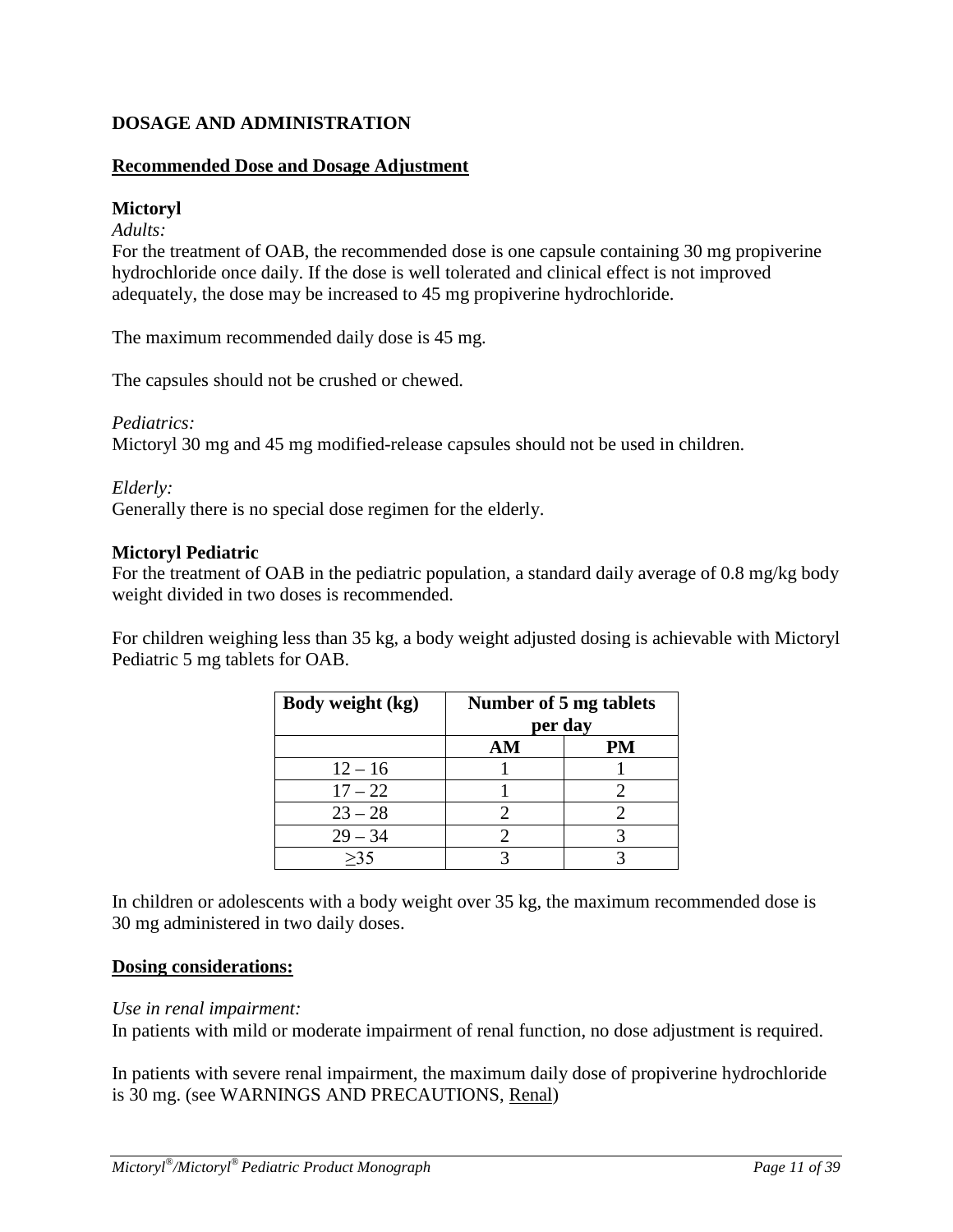### *Use in hepatic impairment:*

In patients with mildly impaired hepatic function, there is no need for dose adjustment. (see WARNINGS AND PRECAUTIONS, Hepatic)

### *Influence of food:*

### **Mictoryl**

There is no clinically relevant effect of food on the pharmacokinetics of propiverine. Accordingly, there is no particular recommendation for the intake of propiverine 30 mg and 45 mg MR in relation to food.

### **Mictoryl Pediatric**

A high fat meal increases the bioavailability of propiverine. Therefore, propiverine 5 mg tablets should be taken at least one hour before meals, especially in patients with renal or mild hepatic impairment. The use in patients with moderate to severe hepatic impairment is contraindicated (see CONTRAINDICATIONS).

### **Missed Dose:**

In the event that a dose is missed, the next dose should be taken as planned. Doses should not be doubled to make up for a missed dose. The prescribed dosing schedule should be continued.

### **Administration:**

Mictoryl and Mictoryl Pediatric are to be taken orally.

Mictoryl capsules are a modified-release formulation and therefore should not be crushed, or chewed.

### <span id="page-11-0"></span>**OVERDOSAGE**

Overdose with Mictoryl/Mictoryl Pediatric can potentially result in severe anticholinergic effects characterized by peripheral symptoms and central nervous system disturbances, e.g.:

- severe dry mouth
- bradycardia, possibly leading to tachycardia
- mydriasis and accommodation disorder
- urinary retention, inhibition of intestinal motility
- restlessness, confusion, hallucination, confabulation
- dizziness, nausea, speech disorder, muscular weakness

A 5-year-old boy who ingested 330 mg (12.69 mg/kg body weight) propiverine hydrochloride presented with agitation, hallucination, visual impairment, mydriasis and unsteady gait. The patient was treated with activated charcoal and a benzodiazepine. The boy fully recovered.

For management of a suspected drug overdose, contact your regional Poison Control Centre.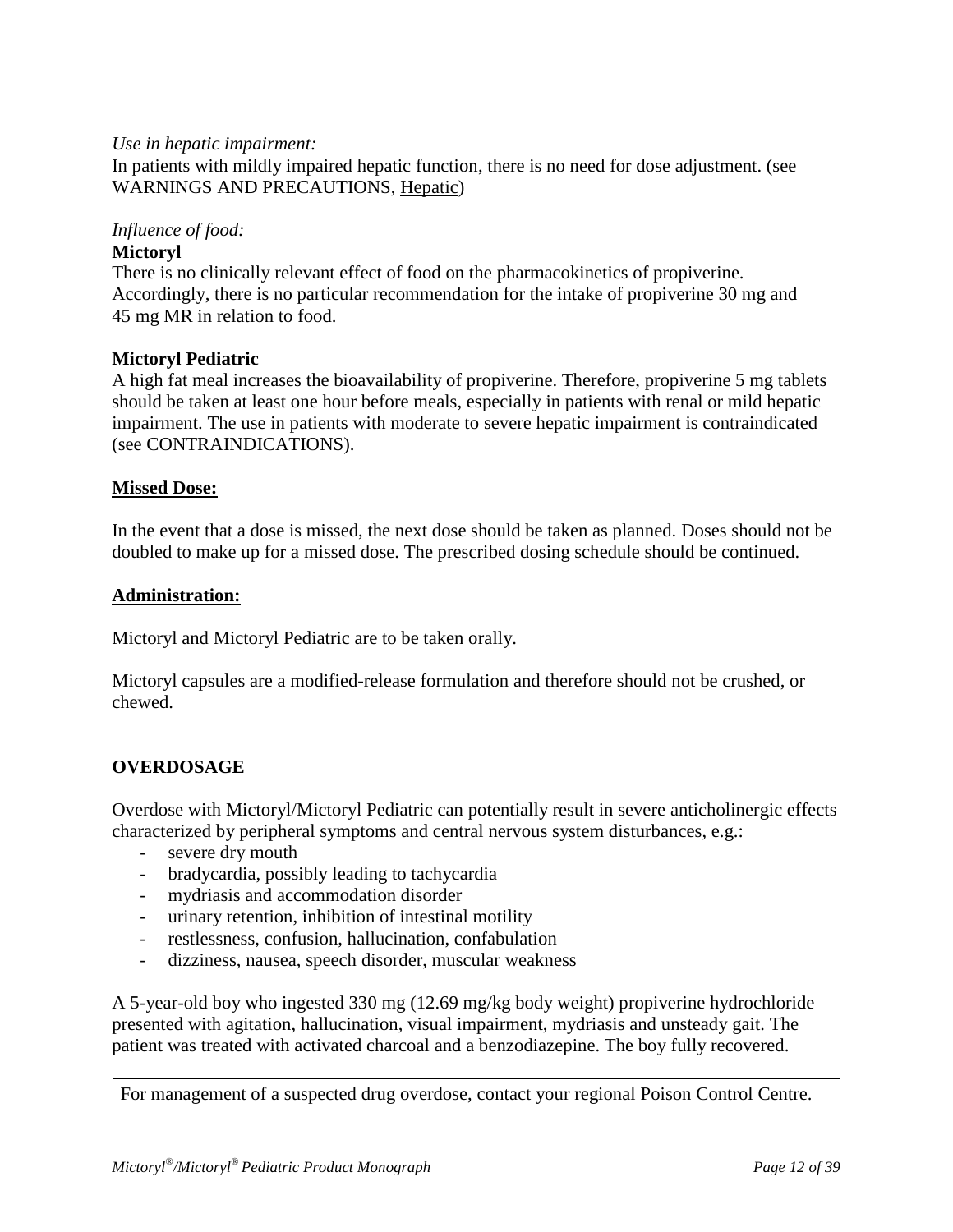# <span id="page-12-0"></span>**ACTION AND CLINICAL PHARMACOLOGY**

### **Mechanism of Action**

Propiverine exhibits anticholinergic and calcium-modulating properties. The efferent connection of the pelvic nerve is inhibited due to anticholinergic action resulting in relaxation of bladder smooth muscle. In addition, propiverine inhibits the calcium influx and modulates the intracellular calcium in urinary bladder smooth muscle cells causing musculotropic spasmolysis.

### **Pharmacodynamics**

In animal models propiverine causes a dose-dependent decrease of the intravesical pressure and an increase in bladder capacity.

The effect is based on the sum of the pharmacological properties of propiverine and three active urinary metabolites as shown in isolated detrusor strips of human and animal origin.

### **Pharmacokinetics**

Propiverine is nearly completely absorbed from the gastrointestinal tract. It undergoes extensive first pass metabolism.

Table 3 summarizes PK data in adult volunteers after single dose application and Table 4 presents data for the pediatric population under steady state conditions.

| <b>Propiverine Dose</b> | $C_{\text{max}}$<br>(ng/mL)<br>mean (range) | $AUC_{0-\infty}$<br>$(ng\cdot h/mL)$<br>mean (range) | $T_{max}$<br>(h)<br>$mean \pm SD$ | $t_{\frac{1}{2}}$<br>(h)<br>mean (range) |
|-------------------------|---------------------------------------------|------------------------------------------------------|-----------------------------------|------------------------------------------|
| MR 30 mg sid            | 60.6                                        | 1378                                                 | $9.9 \pm 2.4$                     | 14.2                                     |
|                         | (41.5, 88.6)                                | (903, 2104)                                          |                                   | (10.8, 18.6)                             |
| MR 45 mg sid            | 80.0                                        | 1909                                                 | $9.9 \pm 2.4$                     | 16.3                                     |
|                         | (41.8, 152.1)                               | (1002, 3639)                                         |                                   | (13.9, 19.2)                             |
| IR $2x5$ mg sid         | 48.5                                        | 483                                                  | $1.9 \pm 0.7$                     | 11.4                                     |
|                         | (30.7, 76.5)                                | (272, 856)                                           |                                   | (7.4, 17.7)                              |

### **Table 3 Summary of Pharmacokinetic Parameters in Adult Healthy Volunteers**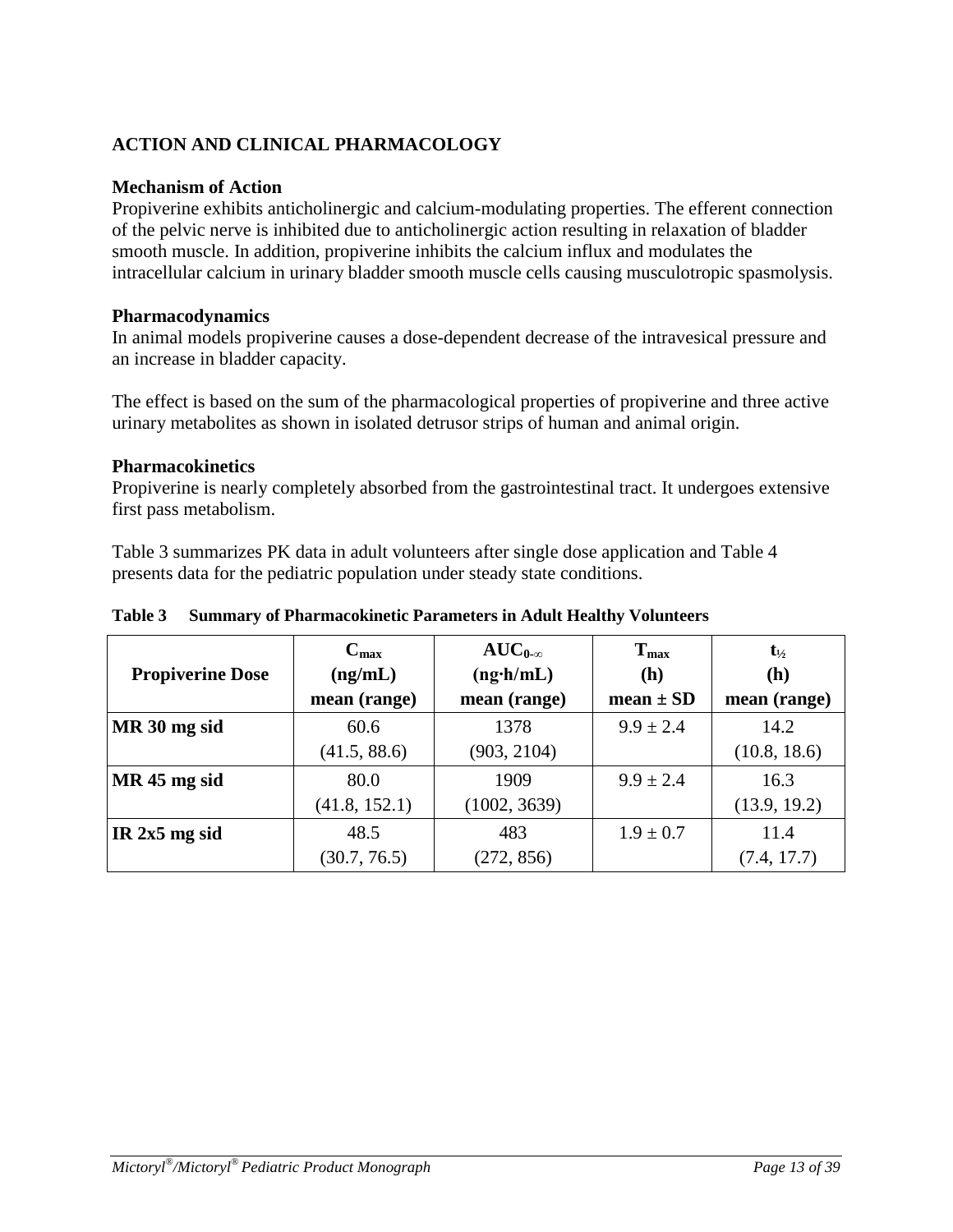| PK Parameter for propiverine                     |                   | $\leq 0.3$<br>mg/kg bid<br>$(N=10)$ | >0.3 to ≤0.45<br>mg/kg bid<br>$(N=8)$ | >0.45<br>mg/kg bid<br>$(N=7)$ |
|--------------------------------------------------|-------------------|-------------------------------------|---------------------------------------|-------------------------------|
| $\rm AUC_{0.8h}$<br>$(ng*h/mL)$                  | Mean $(SD)$       | 323.5 (172.7)                       | 662.7 (181.9)                         | 696.8 (235.1)                 |
| $AUC_{\tau}$<br>$(ng*h/mL)$                      | Mean $(SD)$       | 409.8 (219.9)                       | 791.0 (202.9)                         | 844.5 (278.8)                 |
| $C_{\text{max}}$<br>(ng/mL)                      | Mean $(SD)$       | 68.4 (39.7)                         | 145.1(45.1)                           | 151.0(48.5)                   |
| $C_{trough}$<br>(mg/mL)                          | Mean $(SD)$       | 23.3(16.6)                          | 48.4(14.1)                            | 52.7(15.4)                    |
| $\mathbf{T}_{\text{max}}\left(\mathbf{h}\right)$ | Median (min, max) | 1.6(0.9, 3.3)                       | 1.4(1.0, 3.0)                         | 1.5(0.5, 5.0)                 |

| Table 4 | <b>Summary of Pharmacokinetic Parameters after Repeated Dosing of Propiverine IR 5 mg</b> |
|---------|-------------------------------------------------------------------------------------------|
|         | (5 mg, 10 mg and 15 mg bid) by Body Weight in Children with OAB (P 1157)                  |

# *Absorption*

The mean absolute bioavailability of propiverine MR 30 mg is  $60.8 \pm 17.3\%$  of MR 45 mg is 59.5 ± 23.3% (arithmetic mean value ± SD for  $AUC_{0-\infty}$  (po) /  $AUC_{0-\infty}$  (iv)) respectively.

Propiverine IR is rapidly absorbed.  $C_{max}$  of propiverine is reached with mean  $T_{max}$  values, in general around 2 hours. There is also a very rapid increase of serum concentration of the main metabolite M-5 with  $T_{max}$  even shorter (1.1 – 1.6 h) than for the parent drug. The mean absolute bioavailability of propiverine IR 5mg is 53.3 % (arithmetic mean value of  $AUC_{0-\infty}$  (po) /  $AUC_{0-\infty}$  (iv)).

# *Distribution*

After oral administration of Mictoryl, steady state is reached after four to five days at a higher concentration level than after single dose application (C<sub>average</sub>= 71 ng/mL or 61 ng/mL after oral administration of propiverine IR tid).

The volume of distribution was estimated in 21 healthy volunteers after intravenous administration of propiverine to range from 125 to 473 L (mean 279 L) indicating, that a large amount of available propiverine is distributed to peripheral compartments. The binding to plasma proteins is 90 – 95% for propiverine (parent compound) and about 60% for the main metabolite propiverine-N-oxide (M-5).

# *Metabolism*

Propiverine is metabolized by intestinal and hepatic enzymes. The primary metabolic route involves the oxidation of the piperidyl-N and is mediated by CYP 3A4 and flavin-containing monooxygenases (FMO) 1 and 3 and leads to the formation of the much less active main metabolite M-5, the plasma concentration of which greatly exceeds that of the parent substance propiverine. Four metabolites were identified in urine; three of them are pharmacologically active and may contribute to the therapeutic efficacy (M-5, M-6, M-23).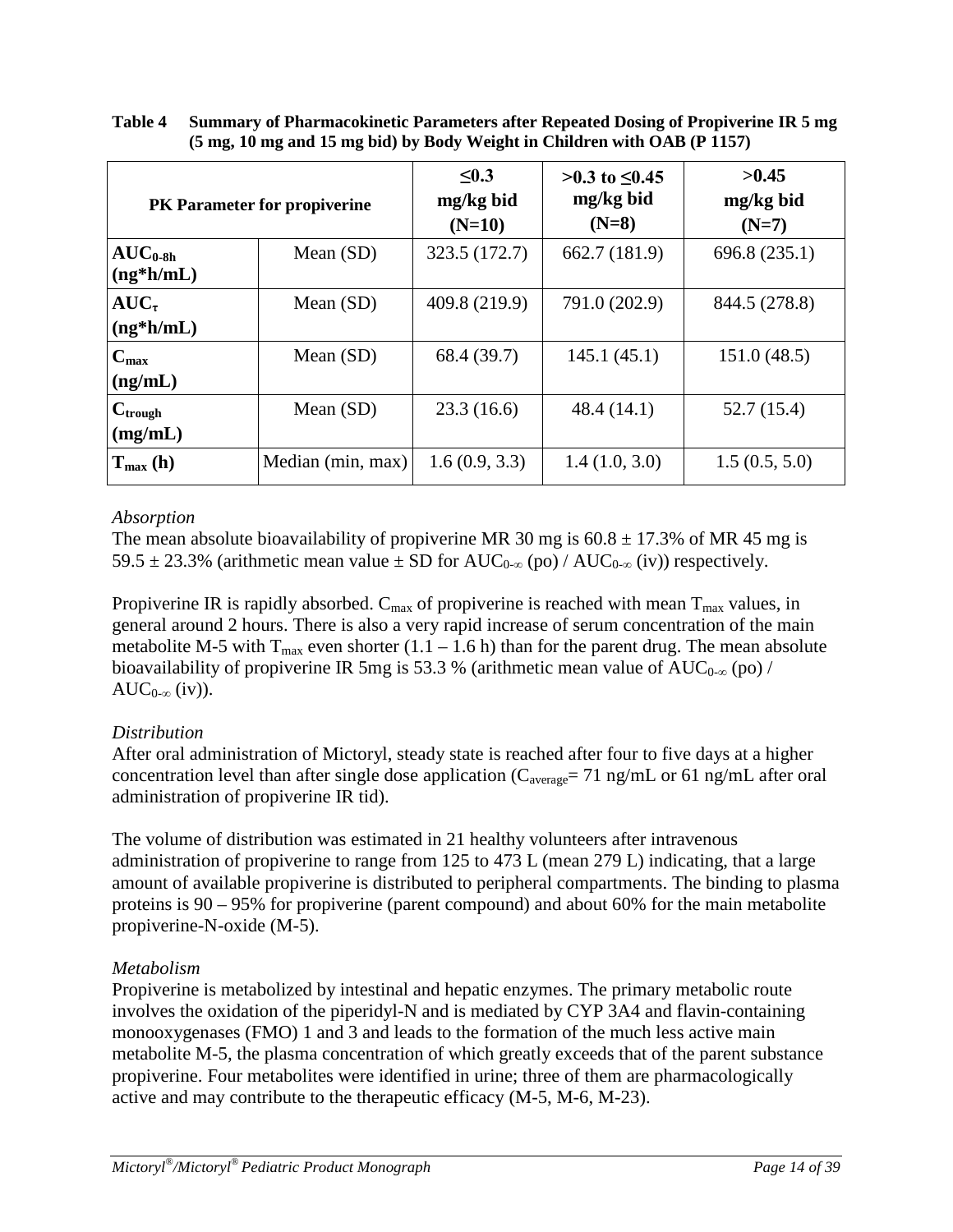In vitro experiments with rat microsome preparations demonstrated that CYP2B is inhibited by propiverine at drug concentrations  $[IC_{50} = 0.5 \mu M]$  similar to those found in human plasma during treatment. In vitro there is also a slight inhibition of CYP 3A4 and CYP 2D6 detectable which occurs at concentrations exceeding therapeutic plasma concentrations 10- to 100-fold.

# *Excretion*

Following administration of 30 mg propiverine as oral dose of  $^{14}$ C-propiverine to healthy volunteers, 60% of radioactivity was recovered in urine and 21% was recovered in faeces within 12 days. Less than 1% of an oral dose is excreted unchanged in the urine. Mean total clearance after single dose administration of 30 mg is 371 mL/min (191 – 870 mL/min). In three studies including a total of 37 healthy volunteers mean elimination half-life was 14.1, 20.1 and 22.1 hours, respectively.

# *Linearity/ non-linearity*

Following oral administration of  $10 - 45$  mg of propiverine MR or  $10 - 30$  mg propiverine IR, exposure data  $C_{\text{max}}$  and  $AUC_{0-\infty}$  increased dose-proportionally, all other PK data are independent of dose.

# *Special Populations and Conditions*

**Pediatrics:** Up to the recommended dose range, the pharmacokinetic properties (e.g.  $AUC_{0-8h}$ ,  $C_{\text{max}}$ ,  $C_{\text{average}}$ ) are dose-proportional. After administration of a twice-daily dose of 0.4 mg/kg body weight, serum levels in children aged 5 to 10 years reach approximately the same values as after administration of the therapeutic dose of 30 mg daily in adults.

**Geriatrics:** The comparison of trough plasma concentrations during steady state reveals no difference between older patients  $(60 - 85$  years; mean 68) and young healthy subjects. The ratio of parent drug to metabolite remains unchanged in older patients indicating the metabolic conversion of propiverine to its main metabolite, M-5, not to be an age-related or limiting step in the overall excretion.

**Race:** Comparison of pharmacokinetic data between Caucasian, Japanese and Afro-American volunteers showed no remarkable difference between the rate and extent of absorption between subjects of different ethnic origin.

**Hepatic Insufficiency:** There were similar steady state pharmacokinetics in 12 patients with mild impairment of liver function due to fatty liver disease as compared to 12 healthy controls. No data are available for moderate and severe hepatic impairment.

No data are available in pediatric population.

**Renal Insufficiency:** Severe renal impairment does not significantly alter the disposition of propiverine and its main metabolite, M-5, as deduced from a single dose study in 12 patients with creatinine clearance <30 mL/min. No dose adjustment is to be recommended as long as the total daily dose does not exceed 30 mg propiverine hydrochloride. In case that higher dose shall be administered a careful titration of dose is recommended considering anticholinergic effects as a marker for tolerability.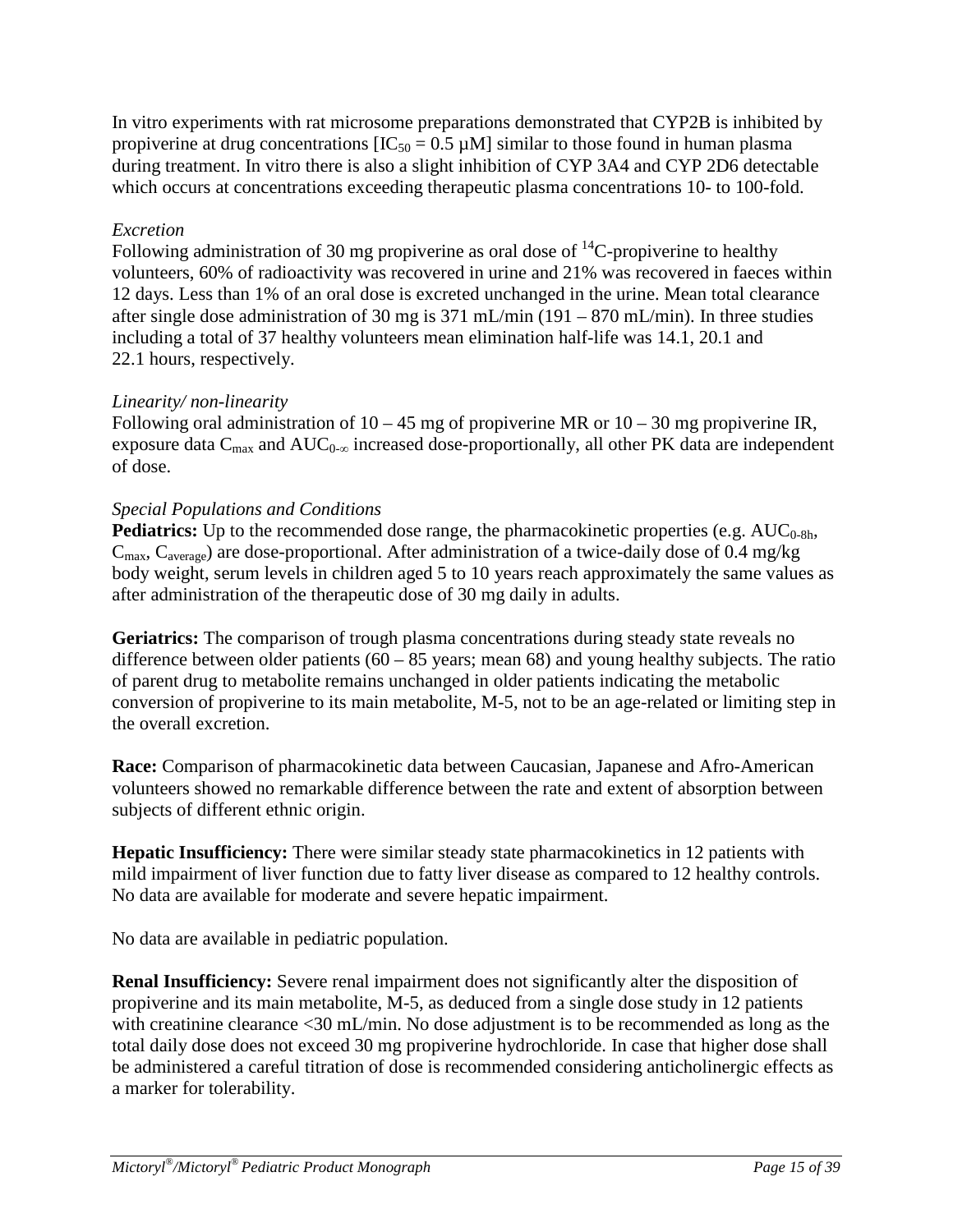However, in patients with severe renal impairment (creatinine clearance <30 mL/min) the maximum daily dose of propiverine is 30 mg. Mictoryl 45 mg modified-release capsules is not recommended in patients with severe renal failure.

No data are available in pediatric population.

**Patients with glaucoma:** Intraocular pressure in patients with open-angle glaucoma and in patients with treated (controlled) angle-closure glaucoma is not increased by propiverine treatment at a daily dose of 45 mg for 7 days, as demonstrated in two placebo-controlled studies.

Gender: The pharmacokinetics of propiverine is not significantly influenced by gender.

### <span id="page-15-0"></span>**STORAGE AND STABILITY**

Store in original package at room temperature (15 to 30°C).

Keep out of reach of children.

### <span id="page-15-1"></span>**SPECIAL HANDLING INSTRUCTIONS**

No special handling instructions are required.

### <span id="page-15-2"></span>**DOSAGE FORMS, COMPOSITION AND PACKAGING**

### Mictoryl

Mictoryl 30 mg and 45 mg modified-release capsules are available in PVC/PVDC aluminum foil blisters in boxes with 28 capsules.

Each orange and white size 3 capsule contains 30 mg white to off-white propiverine hydrochloride pellets (equivalent to 27.28 mg propiverine).

Each orange size 2 capsule contains 45 mg white to off-white propiverine hydrochloride pellets (equivalent to 40.92 mg propiverine).

Each modified-release capsule contains the following nonmedicinal ingredients: Ammonio methacrylate copolymer type A, ammonio methacrylate copolymer type B, citric acid, gelatin, lactose monohydrate, magnesium stearate, methacrylic acid-methyl methacrylate copolymer (1:1), methacrylic acid-methyl methacrylate copolymer (1:2), povidone, red iron oxide E172, talc, titanium dioxide E171, triethyl citrate, yellow iron oxide E172.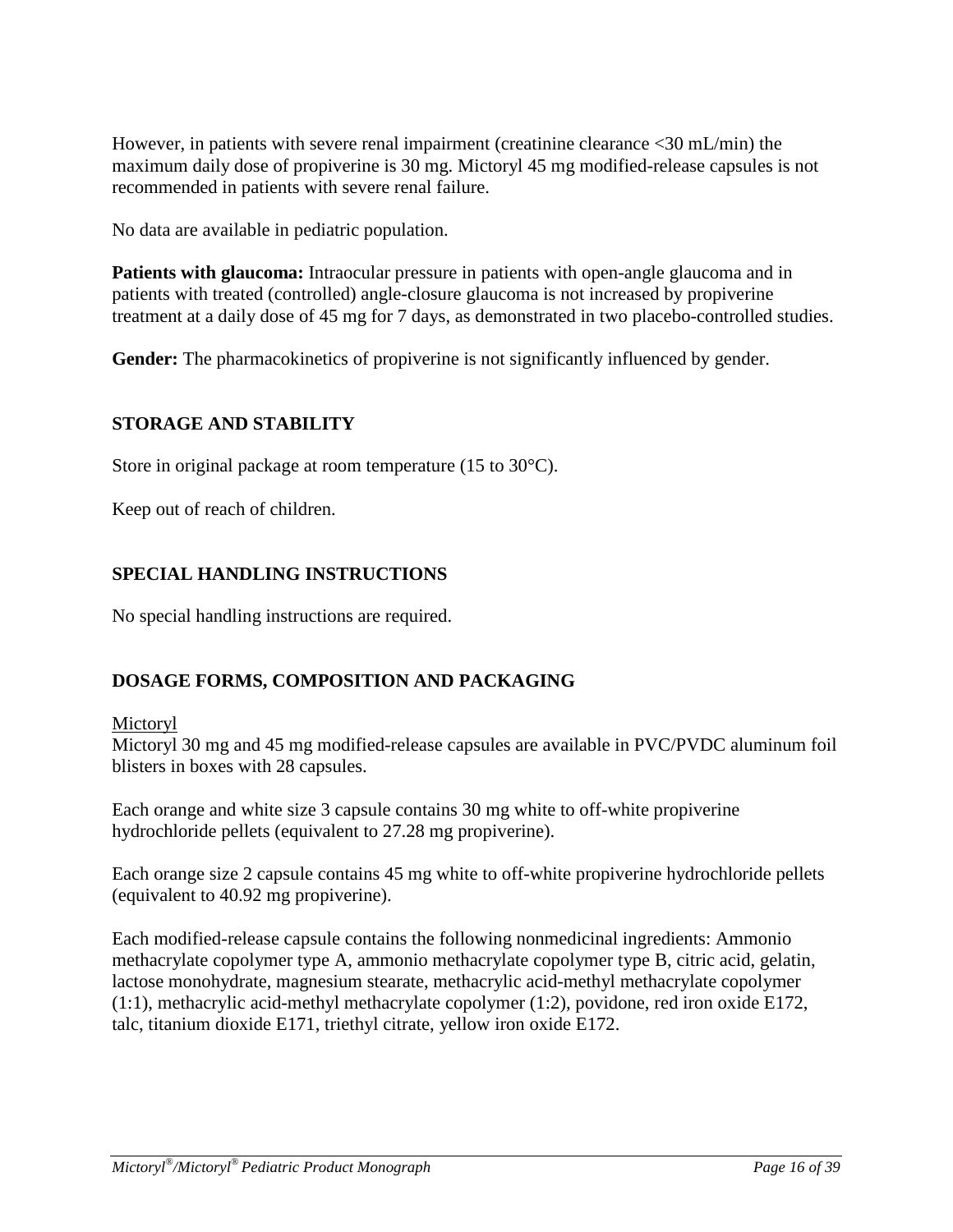### Mictoryl Pediatric

Mictoryl Pediatric 5 mg tablets are available in PVC/aluminum blisters in boxes with 28 tablets.

Each white, lenticular shape tablet contains 5 mg propiverine hydrochloride (equivalent to 4.55 mg propiverine).

Each tablet contains the following nonmedicinal ingredients: Acacia gum, calcium carbonate, cellulose powdered, glucose monohydrate, kaolin heavy, lactose monohydrate, macrogol 6000, magnesium stearate, silica colloidal anhydrous, sucrose, talc, titanium dioxide E171.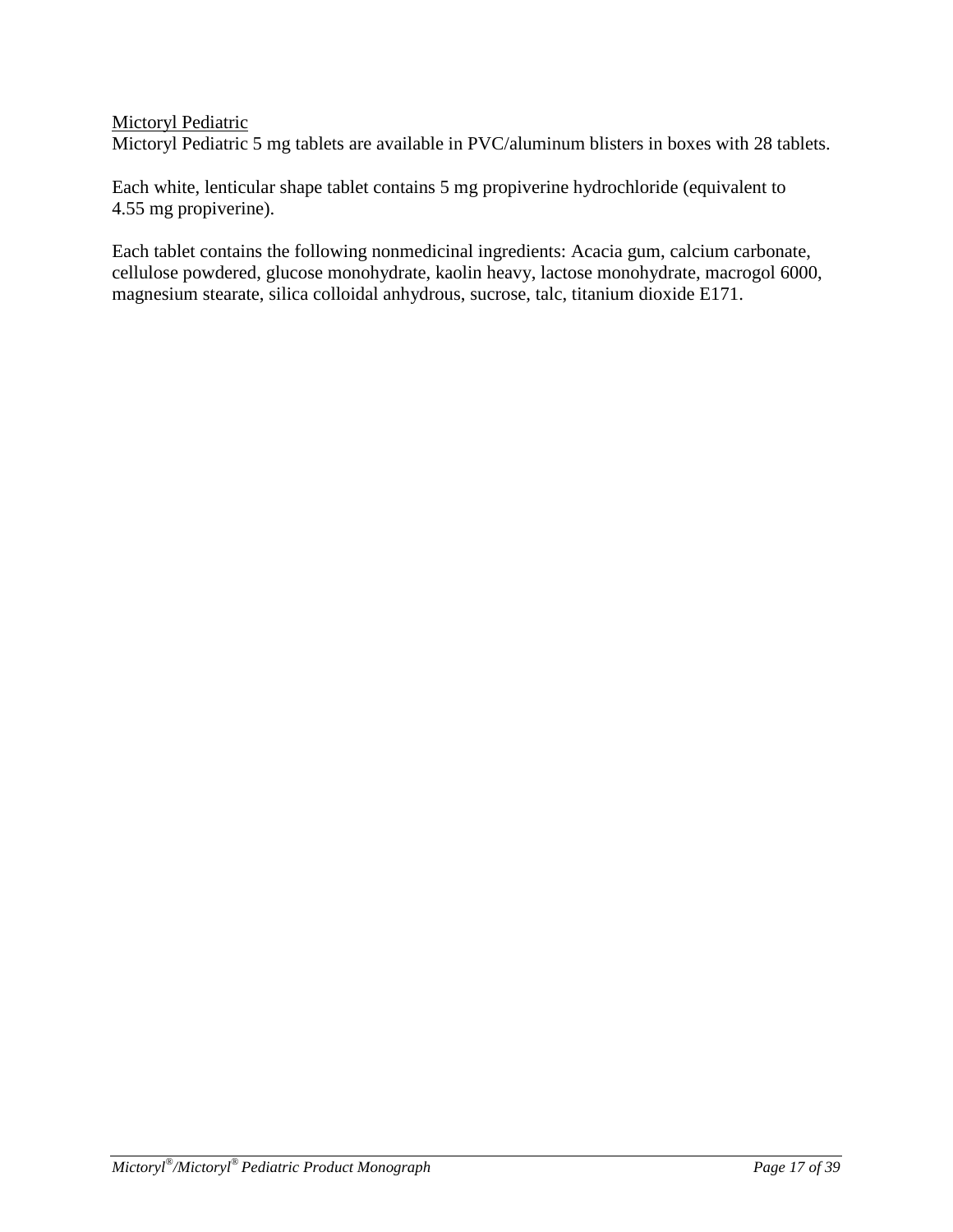### **PART II: SCIENTIFIC INFORMATION**

### <span id="page-17-1"></span><span id="page-17-0"></span>**PHARMACEUTICAL INFORMATION**

### **Drug Substance**

- Common name: Propiverine hydrochloride
- Chemical name: 2,2-diphenyl-2-(1-propoxy)acetic acid-(1-methylpiperid-4-yl)ester hydrochloride
- Molecular formula:  $C_{23}H_{30}C1NO_3$
- Molecular mass: 403.95

Structural formula:

\*HCI  $CH<sub>3</sub>$ 

Physicochemical properties: Propiverine hydrochloride is a white crystalline powder of bitter, burning taste and is soluble in anhydrous ethanol and practically insoluble in acetone. It is freely soluble in acidic medium up to pH 5.8. Propiverine hydrochloride is slightly soluble at pH 6.2 and very slightly soluble from pH 6.6 to 7.2.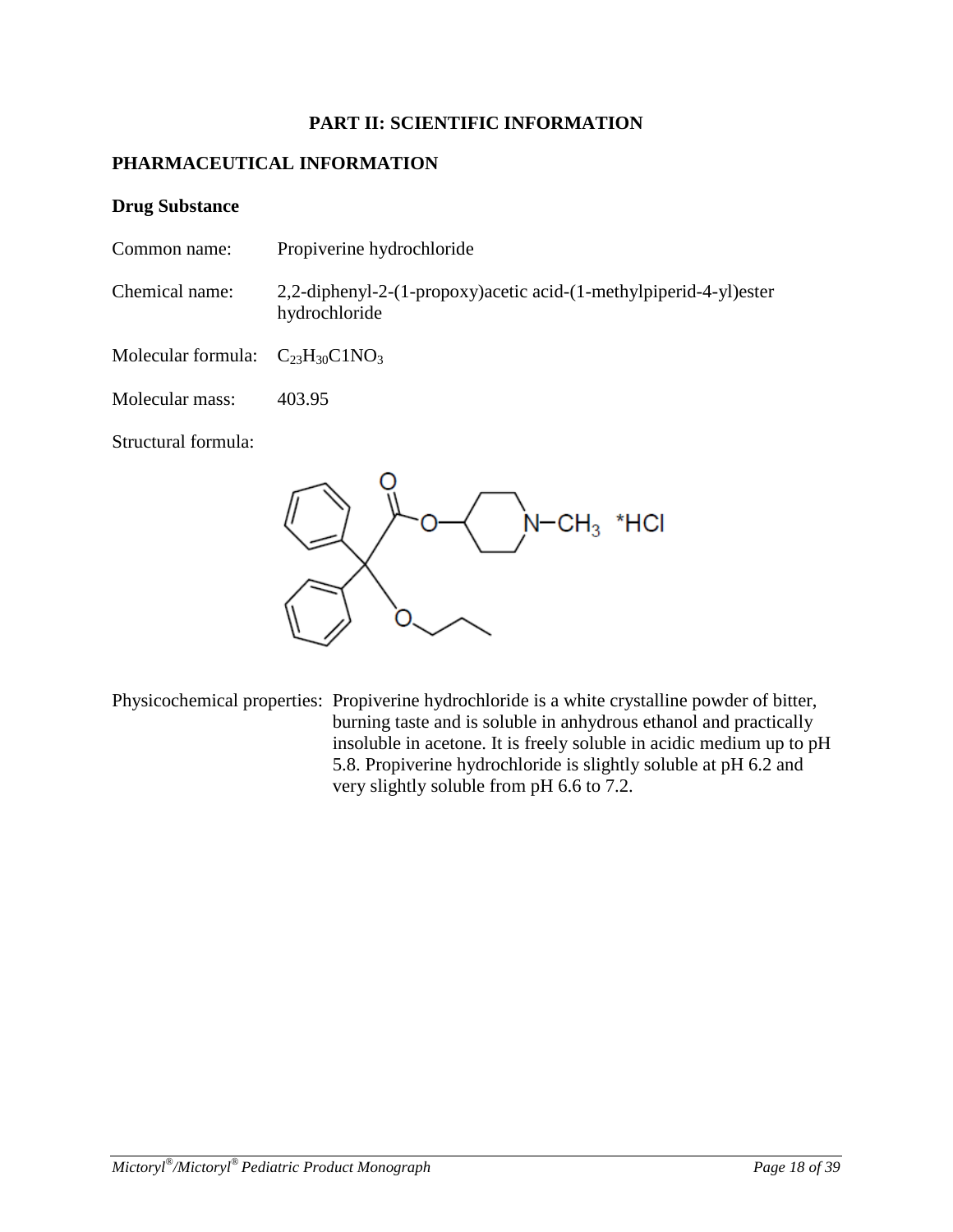# <span id="page-18-0"></span>**CLINICAL TRIALS**

# **Study demographics and trial design**

| Study#  | <b>Trial design</b>                                                                   | Dosage, route of<br>administration<br>and duration                                          | <b>Study subjects</b><br>$(n = number)$                                                                                   | Age range<br>(mean)                                     | <b>Gender M/F</b><br>(%)                        |
|---------|---------------------------------------------------------------------------------------|---------------------------------------------------------------------------------------------|---------------------------------------------------------------------------------------------------------------------------|---------------------------------------------------------|-------------------------------------------------|
|         |                                                                                       |                                                                                             | <b>Adult population with OAB</b>                                                                                          |                                                         |                                                 |
| P 659,1 | Double blind,<br>randomized,<br>placebo and<br>active-controlled,<br>parallel group   | Propiverine MR 30<br>mg sid,<br>Propiverine IR<br>15 mg bid,<br>Placebo;<br>Oral<br>4 weeks | Total: 988<br>MR 30 mg: 391<br>IR 15 mg: 395<br><b>PLA: 202</b><br>Patients with OAB                                      | 18-86<br>MR 30 mg: 55<br>IR 15 mg: 56<br><b>PLA: 57</b> | MR 30 mg: 11/89<br>IR 15 mg: 11/89<br>PLA: 9/91 |
| P 1300  | Double blind,<br>double dummy,<br>randomized,<br>active-controlled,<br>parallel group | Propiverine MR 30<br>mg sid,<br><b>Tolterodine ER</b><br>4 mg sid;<br>Oral;<br>8 weeks      | <b>Total: 324</b><br>MR 30 mg: 162<br>TOL 4 mg: 162<br>Patients with OAB                                                  | 20-75<br>MR 30 mg: 51<br>TOL 4 mg: 49                   | MR 30 mg: 25/75<br>TOL 4 mg: 24/76              |
| P 281   | Double-blind,<br>randomized,<br>placebo and<br>active-controlled,<br>parallel-group   | Propiverine IR 15<br>mg tid,<br>Oxybutynin IR<br>5 mg bid,<br>Placebo;<br>Oral;<br>4 weeks  | <b>Total: 366</b><br>IR 15 mg: 149<br>OXY 5 mg: 145<br><b>PLA: 72</b><br>Patients with<br>urgency/urinary<br>incontinence | IR 15 mg: 49<br>OXY 5 mg: 50<br><b>PLA: 48</b>          | IR 15 mg: 7/93<br>OXY 5 mg: 8/92<br>PLA: 6/94   |
| P 269   | Double-blind,<br>randomized,<br>placebo-<br>controlled,<br>parallel group             | Propiverine IR 15<br>mg tid,<br>Placebo;<br>Oral;<br>4 weeks                                | <b>Total: 107</b><br>IR 15 mg: 54<br>PLA: 53<br><b>Elderly</b> patients<br>with urgency/<br>urinary<br>incontinence       | 60-88<br>IR 15 mg: 68<br>PLA: 67                        | IR 15 mg: 20/80<br>PLA: 25/75                   |
| P 658   | Double-blind,<br>randomized,<br>active-<br>controlled,<br>parallel group              | Propiverine IR 15<br>mg bid,<br>Tolterodine IR<br>$2$ mg bid;<br>Oral;<br>4 weeks           | <b>Total: 202</b><br>IR 15 mg: 100<br>TOL 2 mg: 102<br>Patients with OAB                                                  | 19-82<br>IR 15 mg: 55<br>TOL 2 mg: 58                   | IR 15 mg: 27/73<br>TOL 2 mg: 17/83              |
|         |                                                                                       |                                                                                             | <b>Adult population with NDO</b>                                                                                          |                                                         |                                                 |
| P 997   | Double blind,<br>randomized,<br>reference                                             | Propiverine MR 45<br>mg sid;<br>Propiverine IR                                              | Total: 66<br>MR 45 mg: 33                                                                                                 | 19-70<br>MR 45 mg: 41                                   | MR 45 mg: 56/42                                 |

### **Table 5 Summary of Patient Demographics for Controlled Clinical Trials**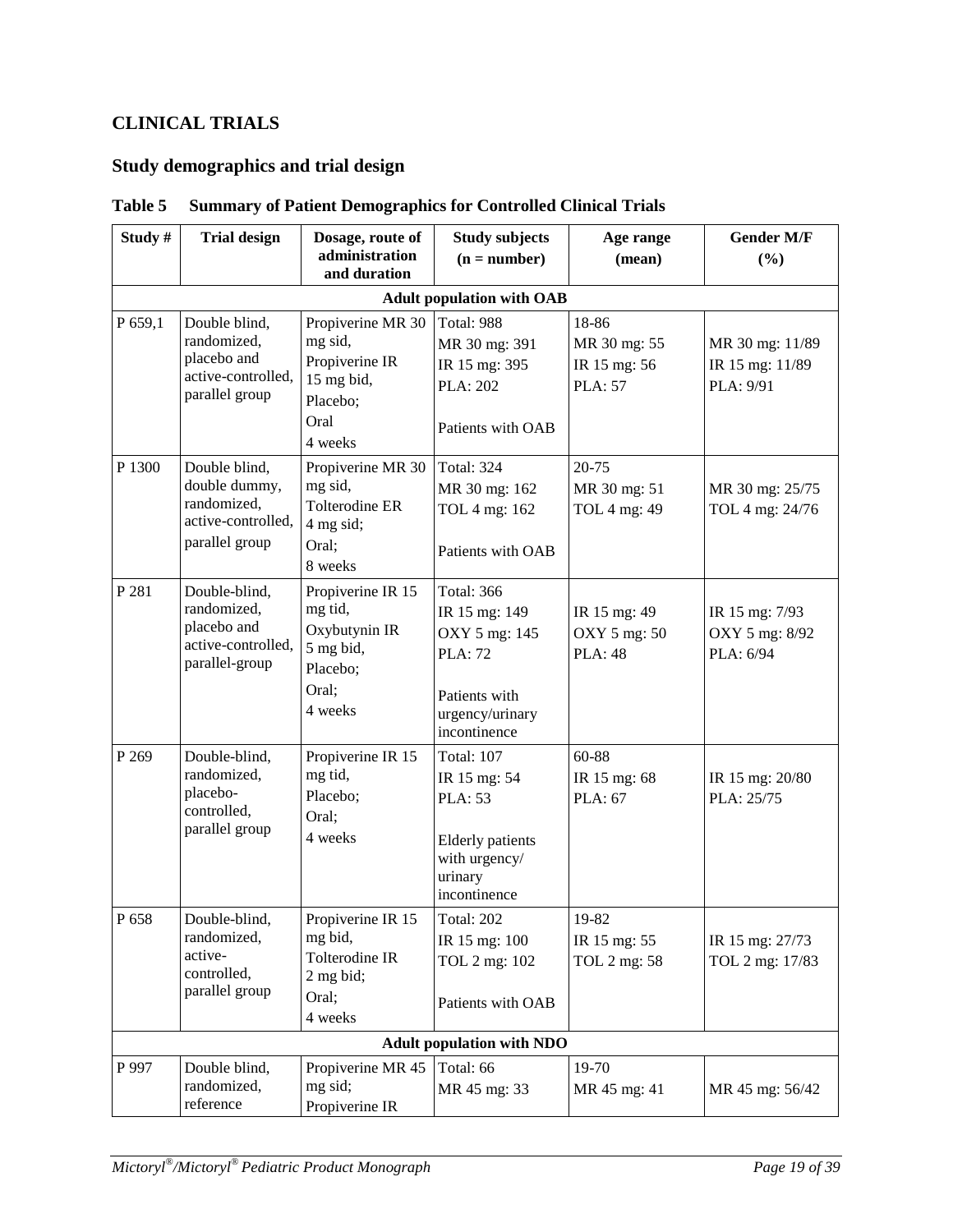| Study# | <b>Trial design</b>                                                               | Dosage, route of<br>administration<br>and duration                                          | <b>Study subjects</b><br>$(n = number)$                                  | Age range<br>(mean)                       | <b>Gender M/F</b><br>$($ %)        |
|--------|-----------------------------------------------------------------------------------|---------------------------------------------------------------------------------------------|--------------------------------------------------------------------------|-------------------------------------------|------------------------------------|
|        | controlled,<br>parallel group                                                     | 15 mg tid;<br>Oral:<br>3 weeks                                                              | IR 15 mg: 33<br>Patients with NDO                                        | IR $15$ mg: 41                            | $\overline{IR}$ 15 mg: 67/33       |
| P 1320 | Double blind,<br>double-dummy,<br>randomized,<br>active-controlled,<br>cross-over | Propiverine MR 45<br>mg sid;<br>Propiverine IR<br>15 mg tid;<br>Oral;<br>6 weeks            | Total: 20<br>MR 45 mg: 20<br>IR 15 mg: 20<br>Patients with NDO           | $22 - 69$<br>MR 45 mg: 47<br>IR 15 mg: 47 | MR 45 mg: 90/10<br>IR 15 mg: 90/10 |
| P 691  | Double-blind,<br>randomized,<br>active-controlled,<br>parallel group              | Propiverine IR<br>15 mg tid;<br>Oxybutynin IR<br>5 mg tid;<br>Oral;<br>3 weeks              | <b>Total: 131</b><br>MR 45 mg: 70<br>IR 15 mg: 61<br>Patients with NDO   | 18-76<br>MR 45 mg: 39<br>IR 15 mg: 38     | MR 45 mg: 77/23<br>IR 15 mg: 74/26 |
|        |                                                                                   |                                                                                             | <b>Paediatric population</b>                                             |                                           |                                    |
| P 1169 | Double blind,<br>randomized,<br>placebo<br>controlled,<br>parallel group          | Propiverine IR<br>5 mg bid (body<br>weight adjusted<br>dose)<br>Placebo;<br>Oral<br>8 weeks | <b>Total: 171</b><br>IR 5 mg: 87<br><b>PLA</b> : 84<br>Patients with OAB | $5 - 11$<br>IR 5 mg: 7<br>PLA:7           | IR 5 mg: 59/41<br>PLA: 67/33       |

# **Adult population**

# **Treatment of OAB**

The efficacy of propiverine 30 mg MR was evaluated in two randomized, placebo and/or active controlled parallel group, multicentre, clinical trials in adult patients with overactive bladder having symptoms of urinary frequency, urgency and/or urge urinary incontinence. Pertinent placebo and/or active controlled clinical trials conducted with propiverine 15 mg IR also referenced here as they are considered appropriate and relevant to provide a comprehensive summary of human experience with propiverine related to efficacy in adult OAB patients. The non-inferiority of propiverine 30 mg MR to 15 mg IR bid was demonstrated (Table 6).

The inclusion criteria were not directly comparable, but comprised the following main parameters: at least two episodes of urge incontinence within 3 days, urgency episodes during screening, at least 8 to 10 micturitions within 24 hours, symptoms of OAB for at least 3 months. In two clinical trials conducted with the propiverine 15 mg IR product, cystometric parameters were also included: maximum cystometric bladder capacity ≤300 mL, at least one unstable detrusor contraction with a minimum of  $10 \text{ cm}H_2O$ , sensory urge incontinence.

The majority of patients were white, about 86% of OAB patients were females, and the mean age was 54 years.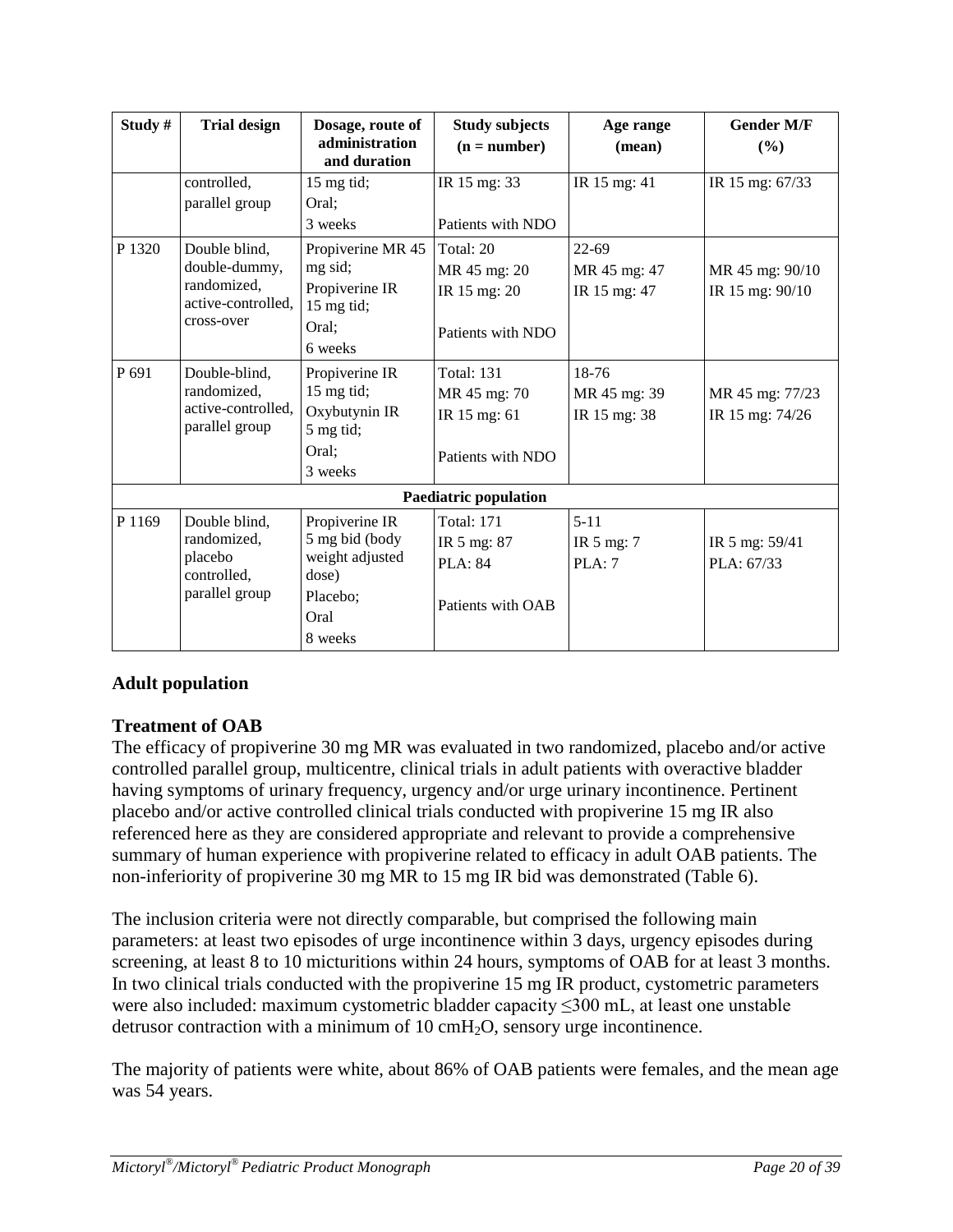The primary endpoint in the trials conducted with propiverine 30 mg MR was the change from baseline in the number of incontinence episodes within 24 hours (P 659,1) or change from baseline in the number of micturitions per 24 hours (P 1300). Secondary endpoint included the change from baseline in the number of urge episodes per 24 hours, the change of the voided volume per single micturition [mL], and patient reported outcome parameters (Kings' Health Questionnaire) as well as investigators and patients assessment of efficacy.

Despite differences in the clinical trial set up and patient population, the efficacy results of propiverine 30 mg MR in OAB patients were similar. The results for the primary and secondary endpoints in the controlled clinical trials conducted in OAB patients with propiverine 30 mg MR are reported in Table 6 and Table 7.

| Visit /Treatment                           |               | <b>Propiverine MR</b> | <b>Propiverine IR</b> | <b>Placebo</b>   |  |
|--------------------------------------------|---------------|-----------------------|-----------------------|------------------|--|
|                                            |               | 30 mg sid             | 15 mg bid             |                  |  |
|                                            |               | $(N=363)$             | $(N=360)$             | $(N=187)$        |  |
| Number of incontinence episodes/24 hours*  |               |                       |                       |                  |  |
| <b>Baseline</b>                            | $Mean \pm SD$ | $3.4 \pm 2.8$         | $3.4 \pm 2.7$         | $3.5 \pm 3.7$    |  |
| <b>EoT</b>                                 |               | $0.9 \pm 1.7$         | $1.1 \pm 2.1$         | $1.7 \pm 2.8$    |  |
| Difference EoT-BL                          |               | $-2.5 \pm 2.4$        | $-2.3 \pm 2.2$        | $-1.8 \pm 3.4$   |  |
| p-value vs placebo                         |               | p<0.0001              | p<0.0007              |                  |  |
| Number of micturitions/24 hours**          |               |                       |                       |                  |  |
| <b>Baseline</b>                            | $Mean \pm SD$ | $12.7 \pm 3.4$        | $12.8 \pm 3.1$        | $13.4 \pm 4.4$   |  |
| <b>EoT</b>                                 |               | $9.1 \pm 3.1$         | $9.1 \pm 3.3$         | $10.3 \pm 3.9$   |  |
| <b>Difference EoT-BL</b>                   |               | $-3.6 \pm 3.0$        | $-3.7 \pm 2.8$        | $-3.0 \pm 3.6$   |  |
| p-value vs placebo                         |               | $p=0.0002$            | $p=0.0002$            |                  |  |
| Number of urge episodes/24 hours**         |               |                       |                       |                  |  |
| <b>Baseline</b>                            | $Mean \pm SD$ | $6.4 \pm 4.1$         | $6.1 \pm 3.8$         | $6.1 \pm 4.1$    |  |
| EoT                                        |               | $3.8 \pm 3.3$         | $4.1 \pm 3.7$         | $4.4 \pm 4.1$    |  |
| <b>Difference EoT-BL</b>                   |               | $-2.9 \pm 3.4$        | $-2.5 \pm 3.4$        | $-1.9 \pm 4.0$   |  |
| p-value vs placebo                         |               | $p=0.0028$            | $p=0.1106$            |                  |  |
| Voided volume of single micturition [mL]** |               |                       |                       |                  |  |
| <b>Baseline</b>                            | $Mean \pm SD$ | $143.6 \pm 54.8$      | $142.4 \pm 52.0$      | $144.2 \pm 59.4$ |  |
| EoT                                        |               | $183.7 \pm 68.2$      | $188.9 \pm 79.2$      | $173.5 \pm 90.0$ |  |
| Difference EoT-BL                          |               | $40.3 \pm 51.8$       | $46.2 \pm 61.4$       | $29.8 \pm 72.5$  |  |
| p-value vs placebo                         |               | $p=0.0667$            | $p=0.0039$            |                  |  |

| Table 6 Propiverine 30 mg MR; OAB; Mean Change from Baseline to End of Treatment for |
|--------------------------------------------------------------------------------------|
| Micturition Diary parameters; PP population (P 659,1)                                |

\*Primary endpoint \*\*Secondary endpoints

From an efficacy point of view the trial results allow to conclude that propiverine 30 mg MR once daily is non-inferior to the established propiverine 15 mg IR product administered twice daily and that both products are significantly superior to placebo.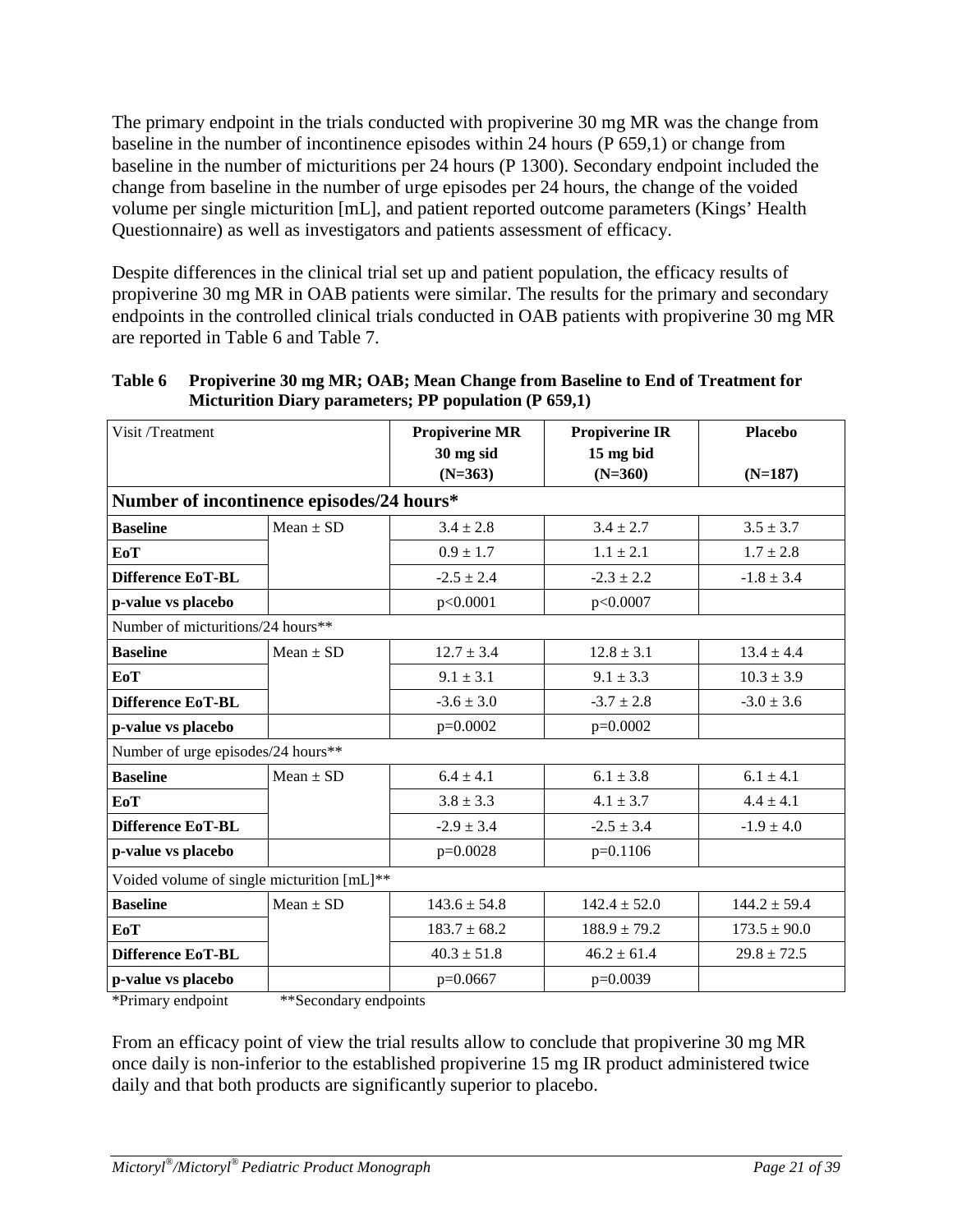| <b>Visit /Treatment</b>                     |               | <b>Propiverine MR</b><br>30 mg sid<br>$(N=148)$ | <b>Tolterodine ER</b><br>4 mg sid<br>$(N=139)$ | p-value between<br>groups |
|---------------------------------------------|---------------|-------------------------------------------------|------------------------------------------------|---------------------------|
| Number of micturitions/24 hours*            |               |                                                 |                                                |                           |
| <b>Baseline</b>                             | $Mean \pm SD$ | $15.2 \pm 5.9$                                  | $14.3 \pm 5.3$                                 |                           |
| 2 weeks treatment                           |               | $12.2 \pm 4.8$                                  | $11.5 \pm 4.6$                                 |                           |
| 8 weeks treatment (EoT)                     |               | $10.5 \pm 4.5$                                  | $10.5 \pm 4.3$                                 |                           |
| Difference 2 weeks-BL                       |               | $-3.1 \pm 3.1$                                  | $-2.8 \pm 3.4$                                 | 0.3048                    |
| <b>Difference EoT-BL</b>                    |               | $-4.8 \pm 4.1$                                  | $-3.9 \pm 4.8$                                 | 0.0112                    |
| Number of incontinence episodes/24 hours**  |               |                                                 |                                                |                           |
| <b>Baseline</b>                             | $Mean \pm SD$ | $1.3 \pm 3.2$                                   | $0.6 \pm 1.5$                                  |                           |
| 2 weeks treatment                           |               | $0.5 \pm 2.2$                                   | $0.3 \pm 1.1$                                  |                           |
| 8 weeks treatment (EoT)                     |               | $0.3 \pm 1.7$                                   | $0.2 \pm 0.9$                                  |                           |
| Difference 2 weeks-BL                       |               | $-0.8 \pm 1.9$                                  | $-0.3 \pm 0.8$                                 | 0.0318                    |
| <b>Difference EoT-BL</b>                    |               | $-1.0 \pm 2.2$                                  | $-0.4 \pm 1.2$                                 | 0.0338                    |
| Voided volume per single micturition [mL]** |               |                                                 |                                                |                           |
| <b>Baseline</b>                             | $Mean \pm SD$ | $96.8 \pm 42.0$                                 | $105.2 \pm 39.4$                               |                           |
| 2 weeks treatment                           |               | $124.7 \pm 57.3$                                | $134.7 \pm 57.7$                               |                           |
| 8 weeks treatment (EoT)                     |               | $140.0 \pm 61.7$                                | $149.6 \pm 64.5$                               |                           |
| <b>Difference EoT-2 weeks</b>               |               | $27.9 \pm 36.6$                                 | $29.5 \pm 41.9$                                | 0.7721                    |
| <b>Difference EoT-BL</b>                    |               | $43.2 \pm 49.0$                                 | $44.4 \pm 55.2$                                | 0.9167                    |

| Table 7 | <b>Propiverine 30 mg MR; OAB; Mean Change from Baseline to End of Treatment for</b> |
|---------|-------------------------------------------------------------------------------------|
|         | Micturition Diary parameters; PP population (P 1300)                                |

\*Primary endpoint \*\*Secondary endpoints

After 8 weeks of treatment, the mean number of micturitions/24 hours was reduced by 30.2% and 25.7% in the propiverine 30 mg MR and tolterodine 4 ER mg group, respectively. The improvement of all micturition diary parameters after already 2 weeks of treatment demonstrated an early onset of efficacy with further enhancement under prolonged therapy. The statistical analyses showed significant differences between pre- and post-treatment in both groups (p<0.0001). The study demonstrated that propiverine MR 30 mg once daily over 8 weeks in OAB patients is non-inferior compared to the standard dose of tolterodine ER 4 mg with respect to all relevant micturition diary parameters, and the number of incontinence episodes was more effectively reduced with propiverine MR 30 mg ( $p=0.0338$ ).

# **Pediatric population**

### **Treatment of OAB**

The efficacy of propiverine 5 mg IR in the pediatric population with overactive bladder and urinary incontinence was demonstrated in a randomized, double-blind, placebo-controlled, parallel group multicenter clinical trial in children aged 5 to 10 years. The main criteria for inclusion comprised more than 8 micturitions per 24 hours and at least one incontinence episode within 7 days, exclusion criteria included an age-expected physiological bladder capacity (single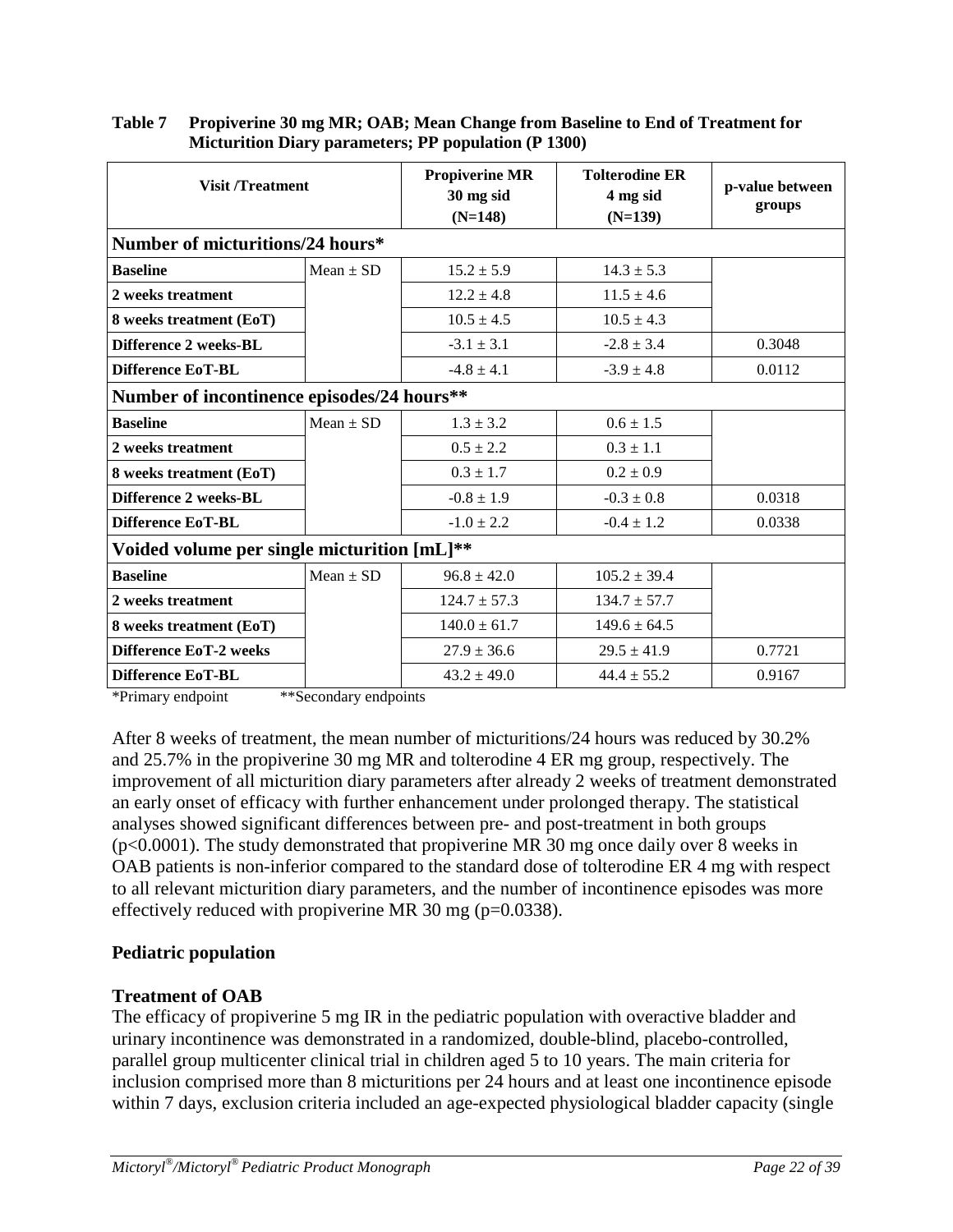voided volume at high urge to void  $\geq$ (age+1)\*30 [mL]), nocturnal enuresis, dysfunctional voiding, or neurogenic detrusor overactivity. After a 3-week run-in period where children and parents were informed about the disease pattern and received general life-style advices (urotherapy), children aged 5 to 10 years not responding to these life-style modifications were treated with BW-adjusted doses of propiverine IR 5 mg  $(17.0-27.9 \text{ kg} = 10 \text{ mg} \text{ bid } (2x \text{ IR } 5 \text{ mg})$ bid); 28.0-45.0 kg = 15 mg bid (3x IR 5 mg bid) or corresponding placebo for 8 weeks. The results for the change from baseline to End of Treatment for primary and secondary endpoints are summarized in Table 8.

The PP population consisted of 41 (32.3%) females and 86 (67.7%) males. The mean age of the PP population was 6.9 years and mean BMI was  $16.26 \text{ kg/m}^2$ .

| <b>Visit/Treatment</b>                                                    |                | Propiverine IR 5 mg<br>$(0.4 \text{ mg/kg BW/bid})$                            | <b>Placebo</b>   |  |
|---------------------------------------------------------------------------|----------------|--------------------------------------------------------------------------------|------------------|--|
|                                                                           |                | $(N=64)$                                                                       | $(N=63)$         |  |
| Number of micturitions/24 hours *                                         |                |                                                                                |                  |  |
| <b>Baseline</b>                                                           | $Mean \pm SD$  | $9.0 \pm 2.3$                                                                  | $9.4 \pm 2.7$    |  |
| EoT                                                                       |                | $6.8 \pm 1.9$                                                                  | $8.0 \pm 2.5$    |  |
| Difference EoT-BL                                                         |                | $-2.3 \pm 2.2$                                                                 | $-1.4 \pm 2.3$   |  |
| Occurrence of incontinence episodes within the last 7 days [N $(\%)$ ] ** |                |                                                                                |                  |  |
| <b>Baseline</b>                                                           | Yes            | 64 (100.0)                                                                     | 63 (100.0)       |  |
| EoT                                                                       | N <sub>0</sub> | 21(32.8)                                                                       | 9(14.3)          |  |
|                                                                           | Yes            | 43(67.2)                                                                       | 54 (85.7)        |  |
| Number of incontinence episodes within the last 7 days per day **         |                |                                                                                |                  |  |
| <b>Baseline</b>                                                           | $Mean \pm SD$  | $2.3 \pm 3.0$                                                                  | $4.0 \pm 4.1$    |  |
| EoT                                                                       |                | $0.6 \pm 1.1$                                                                  | $2.8 \pm 5.0$    |  |
| Difference EoT-BL                                                         |                | $-1.8 \pm 3.0$                                                                 | $-1.2 \pm 4.7$   |  |
| Voided volume of single micturition [mL] **                               |                |                                                                                |                  |  |
| <b>Baseline</b>                                                           | $Mean \pm SD$  | $103.5 \pm 37.4$                                                               | $97.1 \pm 29.4$  |  |
| EoT                                                                       |                | $133.8 \pm 43.9$                                                               | $103.6 \pm 31.6$ |  |
| Difference EoT-BL                                                         |                | $30.4 \pm 27.0$                                                                | $6.6 \pm 23.0$   |  |
|                                                                           |                | Response rate based on change of micturition frequency/24 hours [N $(\%)$ ] ** |                  |  |
| Responder (Decrease $\geq$ 1.5 micturitions/24 h)                         |                | 43 (67.2)                                                                      | 27(42.9)         |  |
| Non-responder (Decrease <1.5 micturitions/24 h)                           | 1.1.0          | 21(32.8)                                                                       | 36(57.1)         |  |

#### **Table 8 Propiverine 5 mg IR; OAB; Mean Change from Baseline to End of Treatment for Micturition Diary parameters; PP population (P 1169)**

\*Primary endpoint \*\*Secondary endpoints

The 1-sided treatment effect p-value for PP population=0.0009 (for primary endpoint); estimated difference in LS mean=1.055

### **Comparative Bioavailability Studies**

A randomized, double-blind, double-dummy, multiple dose, two period cross-over multiple dose bioequivalence study was performed in 28 healthy volunteers to compare the pharmacokinetics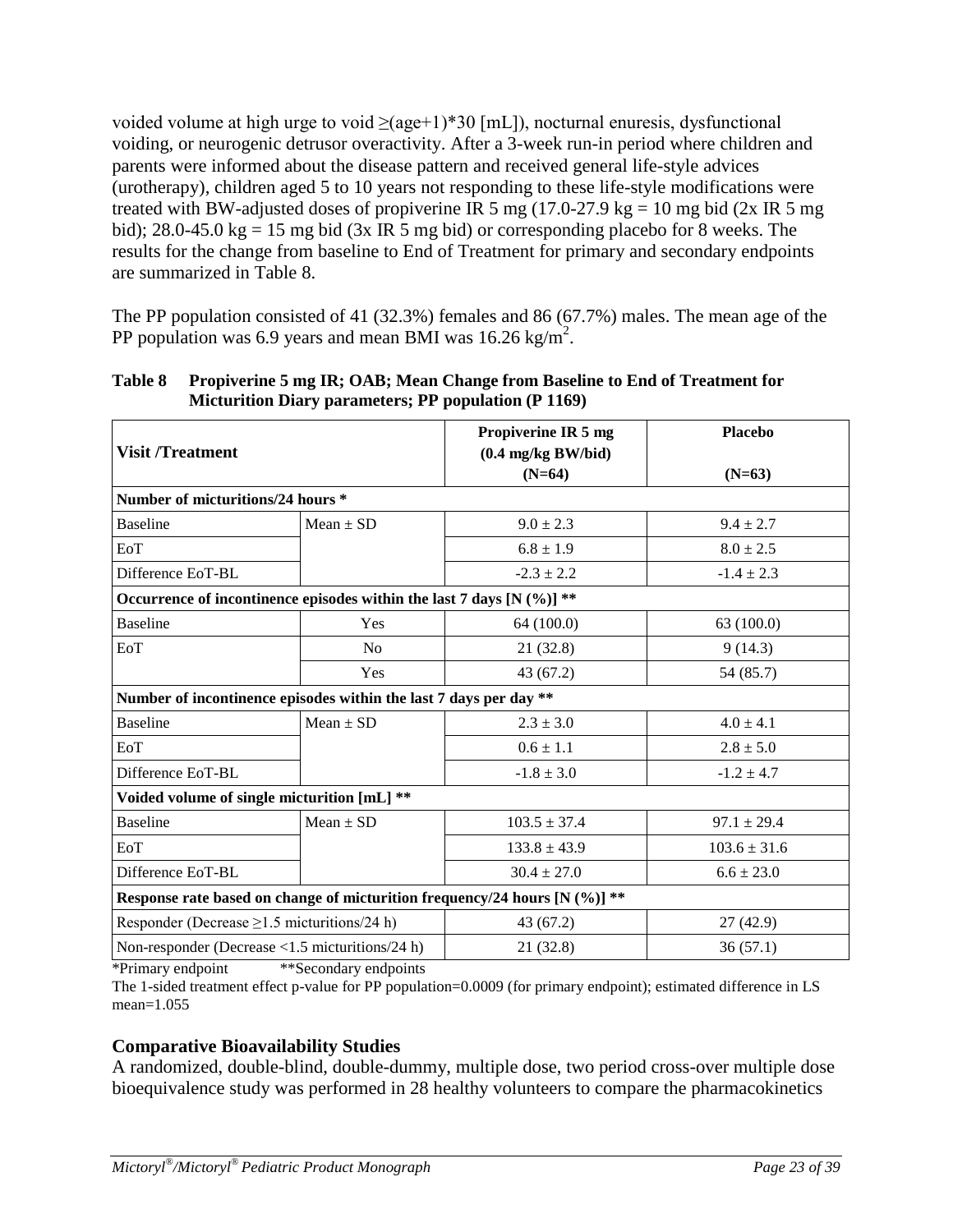of propiverine 45 mg MR with propiverine 15 mg IR tid. Treatment was administered for 7 days with a washout period of 14 days between treatments.

Twenty-eight healthy volunteers received either propiverine 45 mg MR capsules once daily (Test) or propiverine 15 mg IR tablets tid (Reference).

### **Table 9 Pharmacokinetic Results for Propiverine 45 mg MR Compared to Propiverine 15 mg IR (P 506,1)**

|                                       |                                     | <b>Propiverine</b><br>$(45 \text{ mg as}, 1 \text{ x } 45 \text{ mg}, 0.d. \text{ or } 1 \text{ x } 15 \text{ mg}, \text{ t.i.d.})$<br><b>From measured data</b><br><b>Geometric Mean</b><br>Arithmetic Mean $(CV \%)$ |                                                |                                   |
|---------------------------------------|-------------------------------------|------------------------------------------------------------------------------------------------------------------------------------------------------------------------------------------------------------------------|------------------------------------------------|-----------------------------------|
| <b>Parameter</b>                      | <b>Propiverine MR</b><br>45 mg o.d. | <b>Propiverine IR</b><br>15 mg t.i.d.                                                                                                                                                                                  | % Ratio of<br><b>Geometric</b><br><b>Means</b> | 90%<br><b>Confidence Interval</b> |
| $AUC_{tau}^{-1}$<br>$[ng \cdot h/mL]$ | 1711<br>1892 (51)                   | 1677<br>1891(48)                                                                                                                                                                                                       | 102                                            | (87, 119)                         |
| $\mathbf{C}_{\text{MAX}}$<br>[ng/mL]  | 105<br>114 (42)                     | 113<br>122(44)                                                                                                                                                                                                         | 93                                             | (81, 108)                         |
| $C_{MIN}$<br>[ng/mL]                  | 29<br>31(44)                        | 31<br>33(44)                                                                                                                                                                                                           | 93                                             | (82, 105)                         |
| $T_{\text{MAX}}$<br>(h)               | 7.3(35)                             | 4.7(82)                                                                                                                                                                                                                |                                                |                                   |

<sup>1</sup> AUC<sub>0-24 h</sub> in steady-state <sup>2</sup> arithmetic mean (%CV)

It can be concluded that propiverine 45 mg MR exhibits comparable bioavailability to the reference drug propiverine 15 mg IR tid with regard to the extent of absorption, and maximum and minimum concentrations attained at steady-state  $(AUC_{tau}, C_{max}$  and  $C_{min}$ , respectively).

The MR formulation is also equivalent to the reference with regard to the average steady-state serum concentrations ( $C_{av}$ ) reached on the 7<sup>th</sup> treatment day (71 vs 70 ng/mL).

Absorption of propiverine after administration of propiverine MR is significantly slower than after propiverine IR which results in apparently slower elimination (longer half-life) of the modified release formulation (absorption-controlled elimination).

# **Cardiac Electrophysiology**

A thorough QT interval study has not been performed for propiverine hydrochloride in adult or pediatric patients.

There have been reports of QT interval prolongations with antimuscarinic agents in the same class of drugs of propiverine hydrochloride. Some drugs that cause QT/QTc interval prolongation may increase the risk of rare, but serious ventricular arrhythmia-torsades de pointes. Patients at risk for QT/QTc interval prolongation, such as those with clinically relevant heart failure, long QT syndrome, recent significant hypokalemia or receiving other drugs known to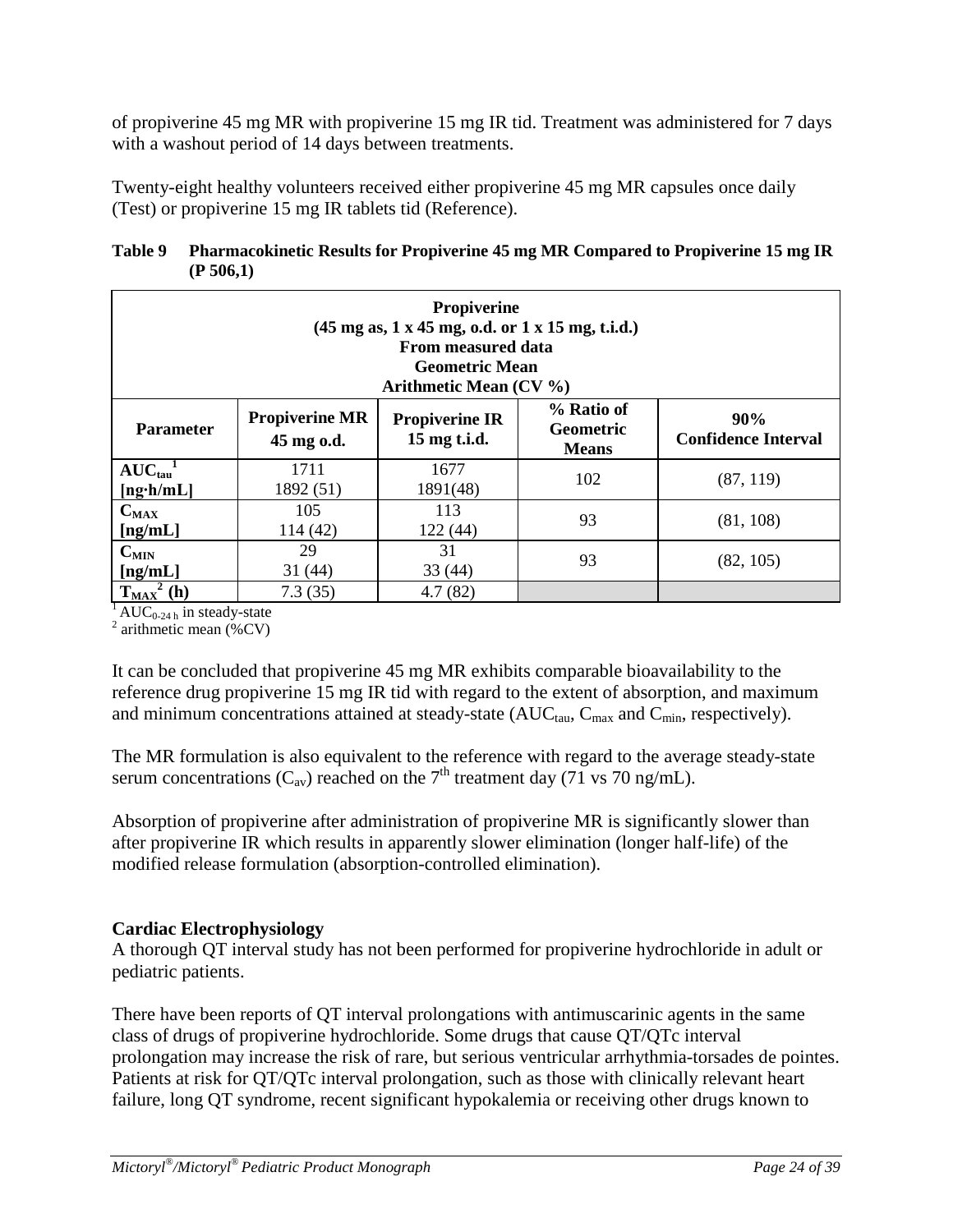prolong QT/QTc, should be appropriately monitored when treated with propiverine hydrochloride. Patients who develop prolonged QT/QTc or symptoms of possible arrhythmia such as dizziness, palpitations or fainting should be evaluated electrocardiographically and for electrolyte disturbances.

# <span id="page-24-0"></span>**DETAILED PHARMACOLOGY**

### **Pharmacodynamics**

### Primary and Secondary Pharmacodynamics

Detrusor function is the pharmacodynamic target when developing drugs for the treatment of overactive bladder. Contractile responses in the urinary bladder in rodent and non-rodent species were amply studied in vitro and in vivo. Receptor binding studies and investigations into the cellular mechanism of action of propiverine including its major human metabolites (M-5, M-6, M-14) were performed as well.

Receptor-binding was shown in different extent to muscarinic, alpha-adrenergic and dopaminergic receptors. Affinity correlates with inhibiting potency resulting in inhibition of cholinergic, alpha-adrenergic or electric field stimulated contractility in urinary bladder muscle. Depending on the specific properties competitive and non-surmounting antagonism was observed.

Propiverine exhibits anticholinergic and calcium-modulating properties. The efferent connection of the pelvic nerve is inhibited due to anticholinergic action resulting in relaxation of bladder smooth muscle. In addition, propiverine inhibits the calcium influx and modulates the intracellular calcium in urinary bladder smooth muscle cells causing musculotropic spasmolysis.

Compared with the pre-treatment baseline, urodynamic measurements in patients demonstrate a decrease of the detrusor pressure and an increase of the bladder capacity. Clinically these effects become manifest in a reduction of the number of incontinence episodes, a decrease of the micturition frequency, and an abatement of urge symptoms.

### Safety pharmacology

Effects on the respiratory and cardiovascular system have been investigated. No relevant findings were observed in the respiratory system.

Electrophysiological studies in CHO cells revealed inhibition of hERG-related potassium currents by propiverine and the main metabolite M-5. However, this has no effect on the duration of cardiac action potential. *In-vivo* studies in conscious adult dogs excluded drug-related QTc prolongation up to doses of 30 mg/kg body weight (more than 30-fold above the given dose in patients).

In a large variety of models using adult rats, mice and rabbits, the effects of propiverine given orally in doses of 10, 20, 50, and 100 mg/kg were assessed. There was no effect of propiverine on convulsions, acetic acid induced writhing (pain model), normal body temperature, and EEG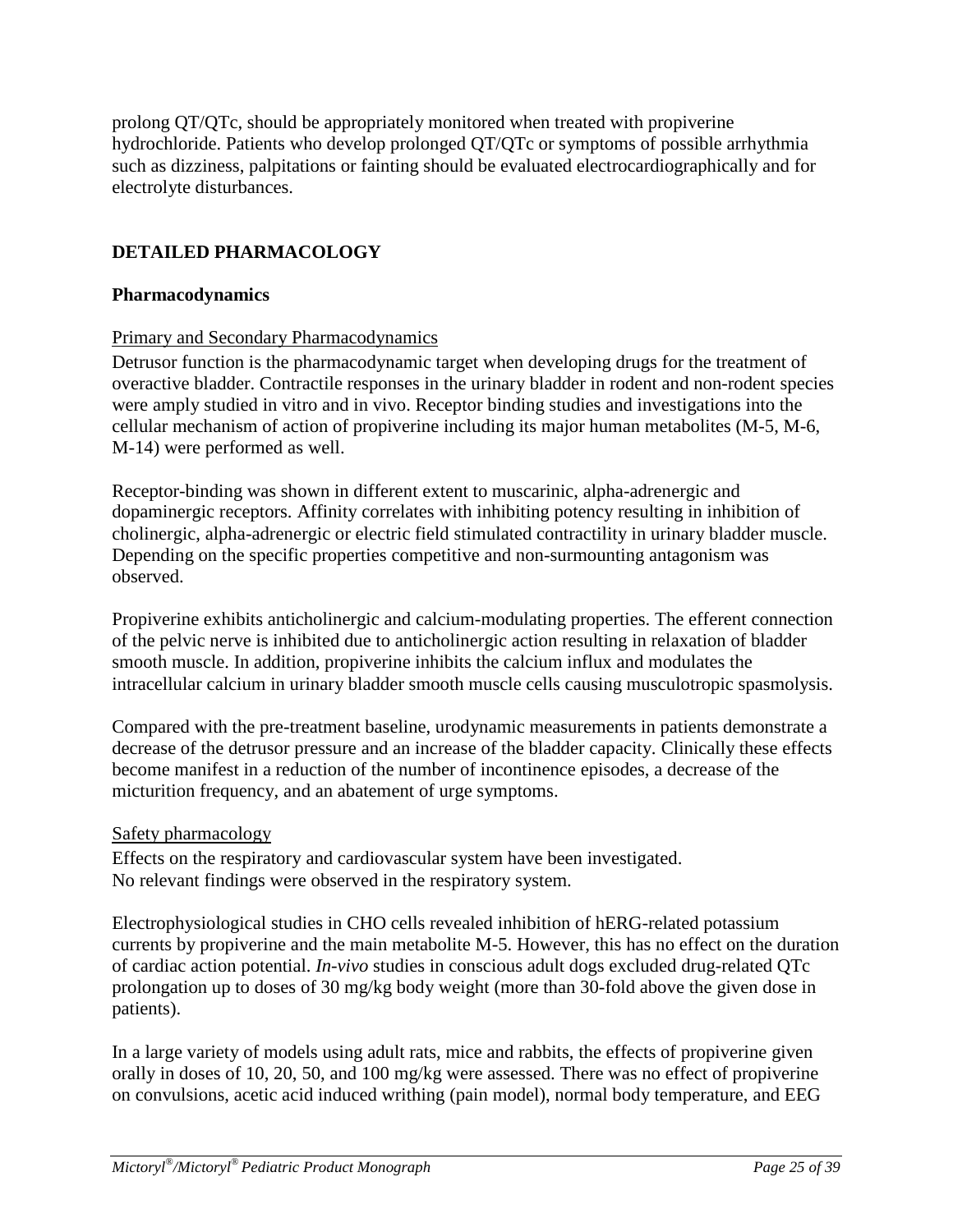arousal response to photic stimulation. There were no findings of potential clinical concern with respect to the clinical use of the drug in patients including patients of old age. Potential nocuous effects were only observed at exaggerated doses which are unlikely to occur in the clinical situation. In addition, any effects observed were mild and self-limiting.

Propiverine at 8 and 10 mg/kg had no effect on the eye over an observation period of 8 hours in dogs. The comparator drug oxybutynin caused mydriasis at 1 mg/kg up to 4 hours post dosing. The results of this study again confirm the mild anticholinergic effect of propiverine. The eye was not a target organ with respect to systemic anticholinergic effects in difference to the competitor oxybutynin.

# **Pharmacokinetics**

# Healthy volunteers

# **Mictoryl**

After oral administration of Mictoryl 30 mg and 45 mg MR, propiverine is absorbed from the gastrointestinal tract with maximal plasma concentrations reached after 9.9 hours (30 mg MR) and 9 to 10 hours (45 mg MR). The mean absolute bioavailability of Mictoryl 30 mg MR is 60.8  $\pm$  17.3% (arithmetic mean value  $\pm$  SD for AUC<sub>0-∞</sub> (po)/AUC<sub>0-∞</sub> (iv)) and for Mictoryl 45 mg MR is 59.5 ± 23.3% (arithmetic mean value ± SD for  $AUC_{0-\infty}$  (po)/ $AUC_{0-\infty}$  (iv)).

Administration of the MR capsule leads to mean  $C_{\text{max}}$  – concentrations of propiverine of about 70 ng/mL reached within 9.5 hours after administration.

Food does not influence the pharmacokinetics of Mictoryl.

# **Mictoryl Pediatric**

After oral administration of propiverine IR 15 mg, propiverine is rapidly absorbed from the gastrointestinal tract with maximal plasma concentrations reached after 2.3 hours. The mean absolute bioavailability of propiverine IR 15 mg is 40.5% (arithmetic mean value of AUC<sub>0-∞</sub>  $(po)/AUC_{0-\infty}$  (iv)).

The bioavailability of Mictoryl Pediatric is increased after a high-fat meal.

### Patients with mild liver impairment

There is no indication for any significant influence of liver impairment on the pharmacokinetics of propiverine and the main metabolite M-5 during multiple dosing.

Patients with moderate to severe liver impairment

No data are available for moderate or severe hepatic impairment.

# Patients with severe renal impairment

Severe renal impairment does not significantly alter the disposition of propiverine and its main metabolite, propiverine-N-oxide (M-5), as deduced from a single dose study in 12 patients with creatinine clearance <30 mL/min.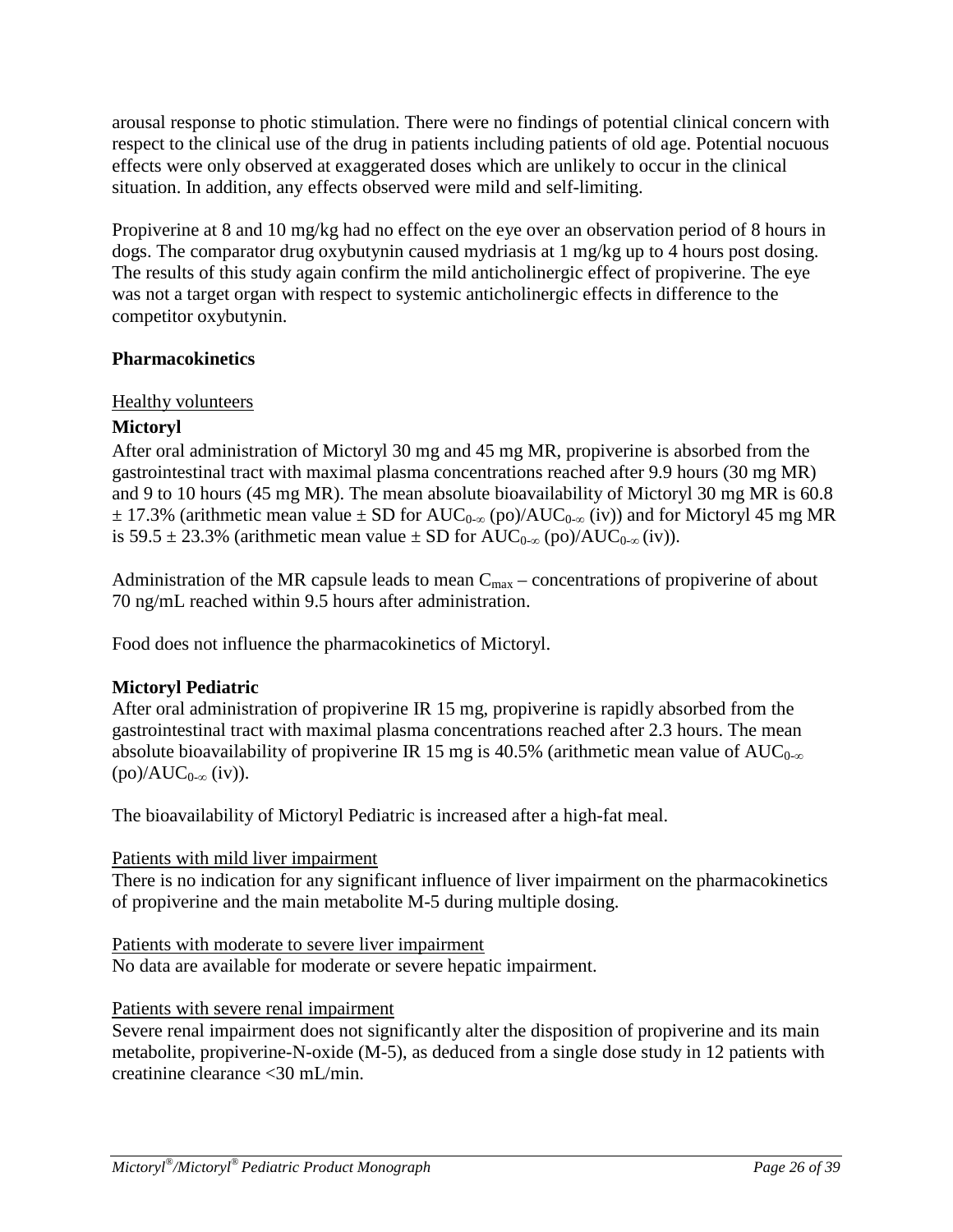# <span id="page-26-0"></span>**TOXICOLOGY**

### Single-dose toxicity

A total of 21 single dose non-clinical toxicity studies was performed in adult animals and reported in 13 individual study reports. These studies characterize the acute toxicity of propiverine following oral, subcutaneous, and intravenous administration in mice, rats, rabbits and the dog. In addition, the acute toxicity of the metabolites M-5 and M-6, was characterized in mice. Moreover, toxicity of the impurity and minor animal metabolite M-2 was assessed in mice and rats.

In summary, the oral administration of propiverine was much better tolerated than a parenteral administration of the drug. Following oral exposure, the observed maximum non-lethal dose was about 200 mg/kg in mice, 250 mg/kg in female rats and 500 mg/kg in male rats, 390 mg/kg in the rabbit, and 900 mg/kg in the dog.

Signs and symptoms of intoxication were consistent across species with a remarkable CNS stimulation (convulsion, tremor), mydriasis, adverse effects on the respiratory system (dyspnoea, bradypnoea), and congestion of organs (e.g. liver, lung, and kidney). Apparent causes of death were disturbed blood supply to the lung and bleeding in the kidney and urinary bladder. CNS stimulation and mydriasis are well compatible with an antimuscarinic mechanism of action as part of the pharmacodynamics of propiverine.

M-5 and M-6 were better tolerated than the parent drug.

Propiverine is generally well tolerated and high amounts of the drug are needed to produce signs of acute toxicity. Metabolism is not a source of additional toxicity.

### Repeated-dose toxicity

Four pivotal studies were conducted in adult male and female rats and dogs over a period of 13 weeks and one year, respectively. Propiverine was given orally by gavage or as capsules in doses up to 150 mg/kg (adult rats, 13 weeks), 50 mg/kg (adult rats, 52 weeks), 27 mg/kg (adult dogs, 13 weeks), and 9 mg/kg (dogs, 1 year). All studies included a recovery period.

There was no propiverine-related death in these studies. In rats, the liver and kidney were target organs of toxicity. Following one year of exposure the absolute and relative liver weights were increased, midzonal lipid droplets were visible together with a slight hyperplasia of the smooth endoplasmic reticulum. Dilatation of the cisternae and precipitation of large lipid droplets were detected by electron-microscopy. Similar findings were seen in dogs following 13 weeks and one year of exposure. They are indicative of liver enzyme induction. All findings were reversible or improved during the recovery period.

The No Observed Adverse Effect Level (NOAEL) observed in these studies is provided in Table 10.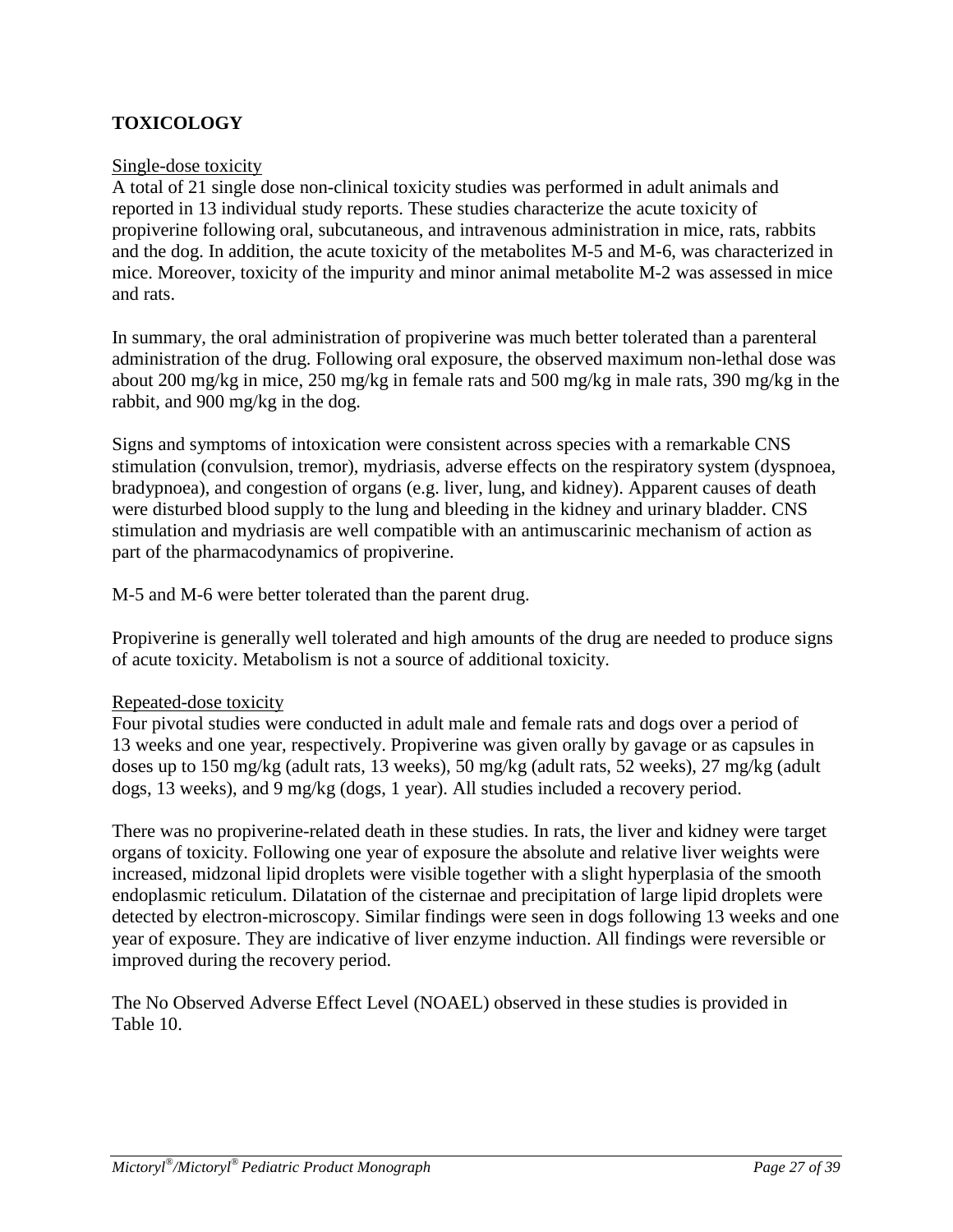| <b>Species</b>       | <b>Exposure time</b> | $NOAEL$ (mg/kg) |
|----------------------|----------------------|-----------------|
| male and female rats | 13 weeks             | Female: 10      |
|                      |                      | Male: 2         |
| male and female rats | 52 weeks             |                 |
| male and female dogs | 13 weeks             |                 |
| male and female dogs | year                 | 0.3             |

**Table 10 NOAEL (mg/kg) in pivotal repeat dose studies**

The maximum dose in adults and children is  $\lt 1$  mg/kg. The safety margins differ between species and are higher for rats than dogs. The highest safety margin observed is  $> 10$  based on female rats. In the 1-year dog study, the safety margin is  $\lt 1$  extrapolated to human beings. This finding is in contrast to long-term clinical experience. In addition, pharmacokinetic data showed that following a single oral dose (10 mg/kg), the exposure to systemic levels of propiverine and measurable metabolites is by far higher in the dog in comparison to rats.

### Genotoxicity

Propiverine was assessed *in vitro* (4 studies) and *in vivo* (4 studies). The genotoxicity of the main metabolites of propiverine (M-5, M-6, and M-14) was assessed as well. Pivotal studies were conducted in compliance with GLP.

In summary, the genotoxicity of propiverine and its main metabolites has been studied with respect to gene mutations in bacteria and mammalian cells *in vitro*. Propiverine was also studied with respect to chromosomal aberrations *in vivo*.

No genotoxic potential was observed.

### **Carcinogenicity**

Carcinogenicity studies with propiverine were conducted in mice and rats in accordance with international standard guidelines and in agreement with GLP.

Neoplastic lesions following treatment with propiverine were observed in high dose male mice. The number of hepatocellular adenoma and hepatocellular carcinoma was significantly higher at the top dose compared to control animals. A dose-related increase was not observed. There were no such findings in female mice.

In the rat carcinogenicity study hepatocellular adenoma, kidney adenoma and urinary bladder papilloma has been demonstrated in high dose male rats, while in female animals endometrial stromal polyps were increased at the high dose levels (Table 11).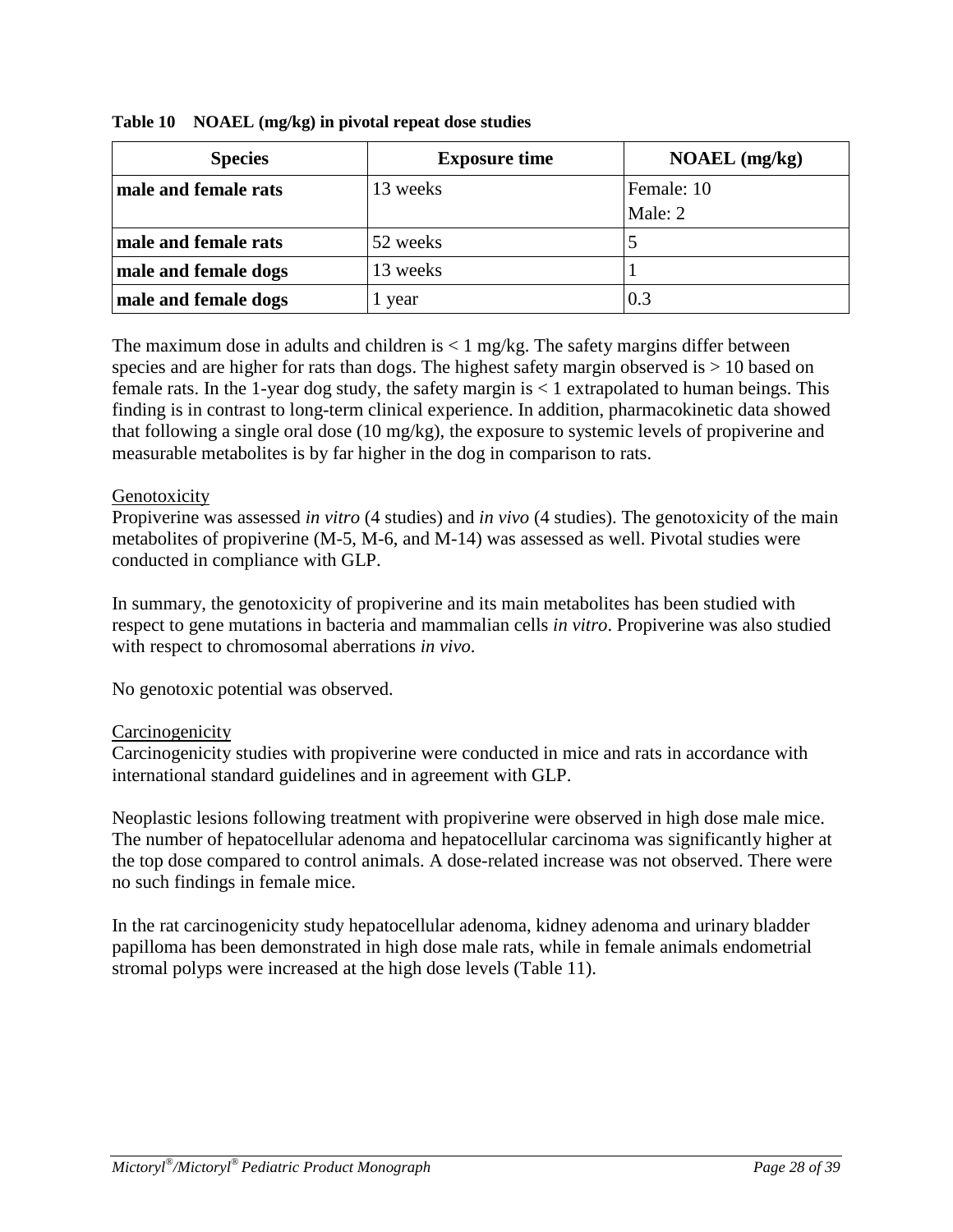### **Table 11 Results of carcinogenicity studies**

| Species, strain, number                                           | Dose, route of administration,<br>treatment duration | <b>Results</b>                                                                                                                              |
|-------------------------------------------------------------------|------------------------------------------------------|---------------------------------------------------------------------------------------------------------------------------------------------|
| mice<br>B <sub>6</sub> C <sub>3F1</sub><br>200 males, 200 females | 0, 100, 300, 1000 ppm<br>diet, 104 weeks             | M/F: 300: body weight gain, fatty liver<br>M: 1000: Hepatocellular adenoma<br>and carcinoma                                                 |
| rat<br>F344<br>200 males, 200 females                             | $0, 100, 300, 1000$ ppm<br>diet, 104 weeks           | M/F: 300: body weight gain<br>M: 1000: kidney papilloma,<br>hepatocellular adenoma, kidney<br>adenoma<br>F: 1000: Endometrial stromal polyp |

Both the mouse and rat tumours and histopathology findings were considered to be species specific and therefore not of clinical relevance.

### **Mutagenesis**

No evidence of mutagenicity was observed.

# Reproduction

Reproduction studies have been conducted in mice, rat and rabbit. The study programme is listed in Table 12 and Table 13.

| <b>Study type</b>      | Species, strain      | Doses (mg/kg/day)         | <b>Important findings</b> | <b>NOAEL</b>    |
|------------------------|----------------------|---------------------------|---------------------------|-----------------|
|                        | number, sex          | Route                     | (dose)                    | (mg/kg/day)     |
|                        |                      | <b>Treatment duration</b> |                           |                 |
| Segment I              | rat / Slc:Sprague-   | 0/2/10/50                 | M 10, F50;                | General:        |
|                        | Dawley (SPF)         | orally                    | salivation, mydriasis,    | $M(F_0)$ : 2    |
| Fertility and early    | 42 male              | $M: 13$ weeks             | rale                      | $M(F_0)$ : 10   |
| embryonic              | 63 female            | $F: 3$ weeks              | 50: mean fetal weight     | Reproduction    |
| development to         |                      |                           | increased,                | M,F,litters: 50 |
| implantation           |                      |                           | $F_1$ 50: number of       |                 |
|                        |                      |                           | ossification centres      |                 |
|                        |                      |                           | increased                 |                 |
| Segment II             | rat / Slc:Sprague-   | 0/2/10/50                 | $F(P)$ : 10: rale,        | P: 2            |
|                        | Dawley (SPF)         | orally                    | 50:salivation,            | fetuses: 10     |
| Embryo-foetal          | 4 groups: 36 females | $F: 11 \text{ days}$      | mydriasis                 | offspring: 50   |
| development            |                      |                           | F1: 10: (ventricular      |                 |
|                        |                      |                           | septal defect; dilated    |                 |
|                        |                      |                           | renal pelvis)             |                 |
|                        | rabbit / White New   | 0/2.4/12/60               | $F(P)$ : 60 mydriasis;    | P: 12           |
|                        | Zealand              | orally                    | spleen enlargement.       | F1:60           |
|                        | 4 groups: 15 females | F: 13                     | liver weight              |                 |
|                        |                      |                           | decreased, spleen         |                 |
|                        |                      |                           | weight increased          |                 |
| Segment III            | rat / Slc:Sprague-   | 0/2/10/50                 | 50: salivation, rale      | 10              |
| Prenatal and postnatal | Dawley (SPF)         | orally                    | mydriasis,                |                 |
| development,           | 4 groups: 24 females | $F: 25 \text{ days}$      | 50 survival to day 4      |                 |
| including maternal     |                      |                           | decreased                 |                 |
| function               |                      |                           | 10: (ventricular septal   |                 |

### **Table 12 Reprotoxicity study programme**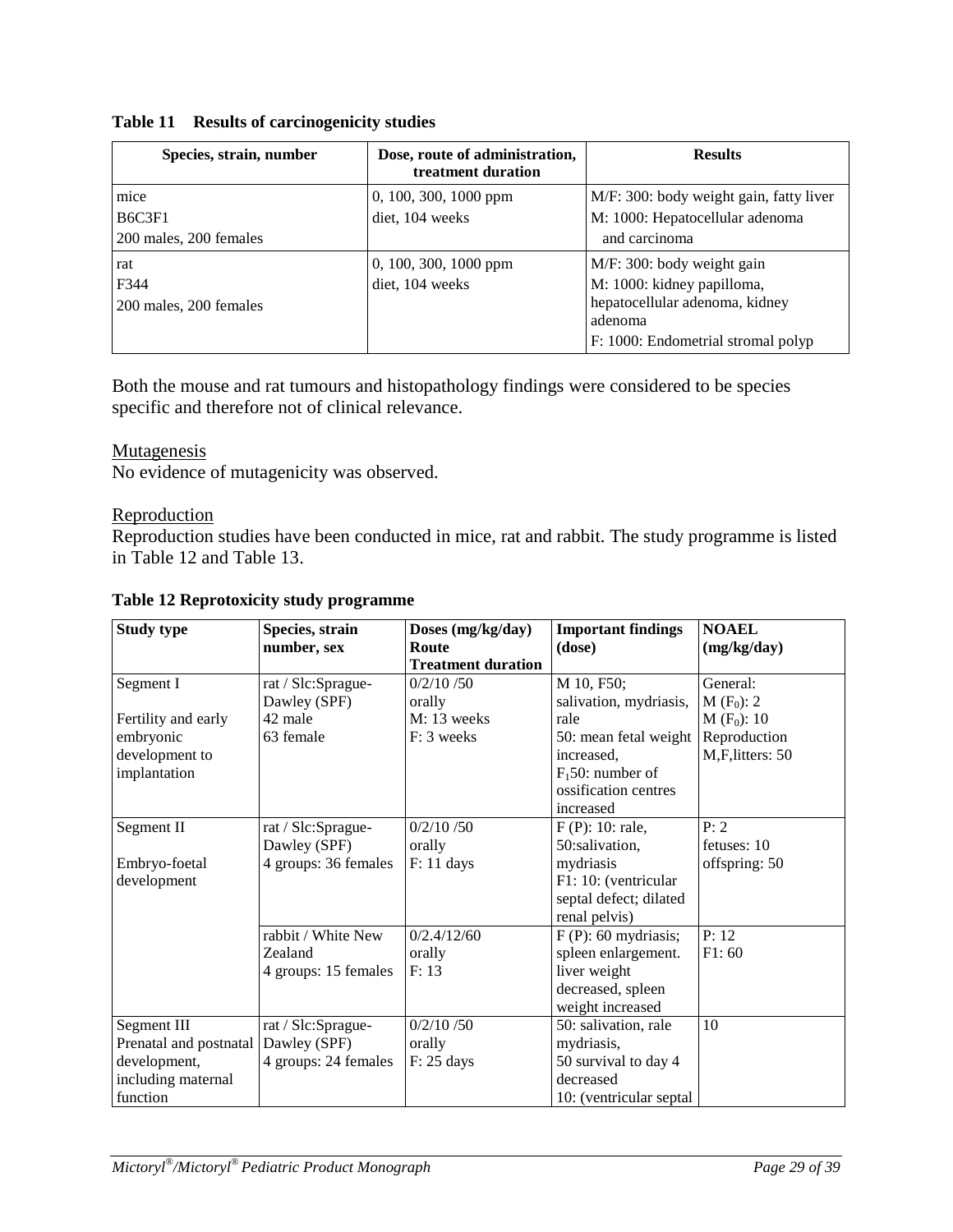|  | defect; dilated renal |  |
|--|-----------------------|--|
|  | pelvis)               |  |
|  | 50: time in T-maze    |  |
|  | decreased             |  |

#### **Table 13 Additional reprotoxicity information (nonGLP)**

| <b>Study type</b>                                           | Species, strain<br>number, sex                                          | Doses (mg/kg/day)<br>Route<br><b>Treatment duration</b>              | <b>Important findings (dose)</b>                                                                                                                                                                                                                                                                                                      | <b>NOAEL</b><br>(mg/kg/day) |
|-------------------------------------------------------------|-------------------------------------------------------------------------|----------------------------------------------------------------------|---------------------------------------------------------------------------------------------------------------------------------------------------------------------------------------------------------------------------------------------------------------------------------------------------------------------------------------|-----------------------------|
| Investigation on<br>postnatal<br>development                | mouse / BNMF1<br>4 groups: 22 females                                   | 0, 1, 10, 100<br>orally<br>G12 to G16                                | 100: decreased pup body<br>weight through day 5 p.p.,<br>delayed reflex development<br>(hindlimb grasping, negative<br>geotaxis)                                                                                                                                                                                                      | 10                          |
| Effects on<br>Embryofetal<br>Development,<br>3-period study | rat / Wistar<br>5 groups: 36 females   Period I: G3 to G6<br>per period | 0, 0, 2.5, 25, 250<br>Period II: G6 to G14<br>Period III: G14 to G17 | Period I:<br>250: less pregnant females,<br>increased postimplantation<br>losses<br>Period II:<br>less pregnant females,<br>increased postimplantation<br>losses, increased fetal<br>anomalies (skelet)<br>Period III:<br>increased postimplantation<br>losses, decreased fetal body<br>weight, increased fetal<br>anomalies (skelet) | 25                          |

GXX: Gestation date

Thus, the animal studies show that skeletal retardation in the offspring occurred when the drug was administered orally at high doses to pregnant females.

No effects on male and female fertility and reproduction behavior were observed in toxicological studies with rats.

In pregnant rat, the concentration in the foetus was about twofold the maternal plasma level at peak time. The elimination of radioactivity from the foetus was very rapid. After administration of  $^{14}$ C-labelled propiverine to lactating rats, the concentrations in the milk were about 1.2 - 1.7-fold higher than the plasma levels at any time point investigated. The elimination half-life of milk radioactivity was about 13 hours.

### Toxicity in juvenile animals

Two studies were performed in juvenile animals, one in male and female rats after weanling for a period of 6 weeks (P 1110) and the second study in juvenile male and female dogs, about 3 months of age at the beginning of exposure and treatment duration of 13 weeks (P 1178). Daily administration of propiverine did not show adverse effects on growth or development. In dogs, the most pronounced toxicity effect concerned the gastrointestinal tract with more vomiting in the propiverine-exposed animals as compared to controls. This finding seemed to be dose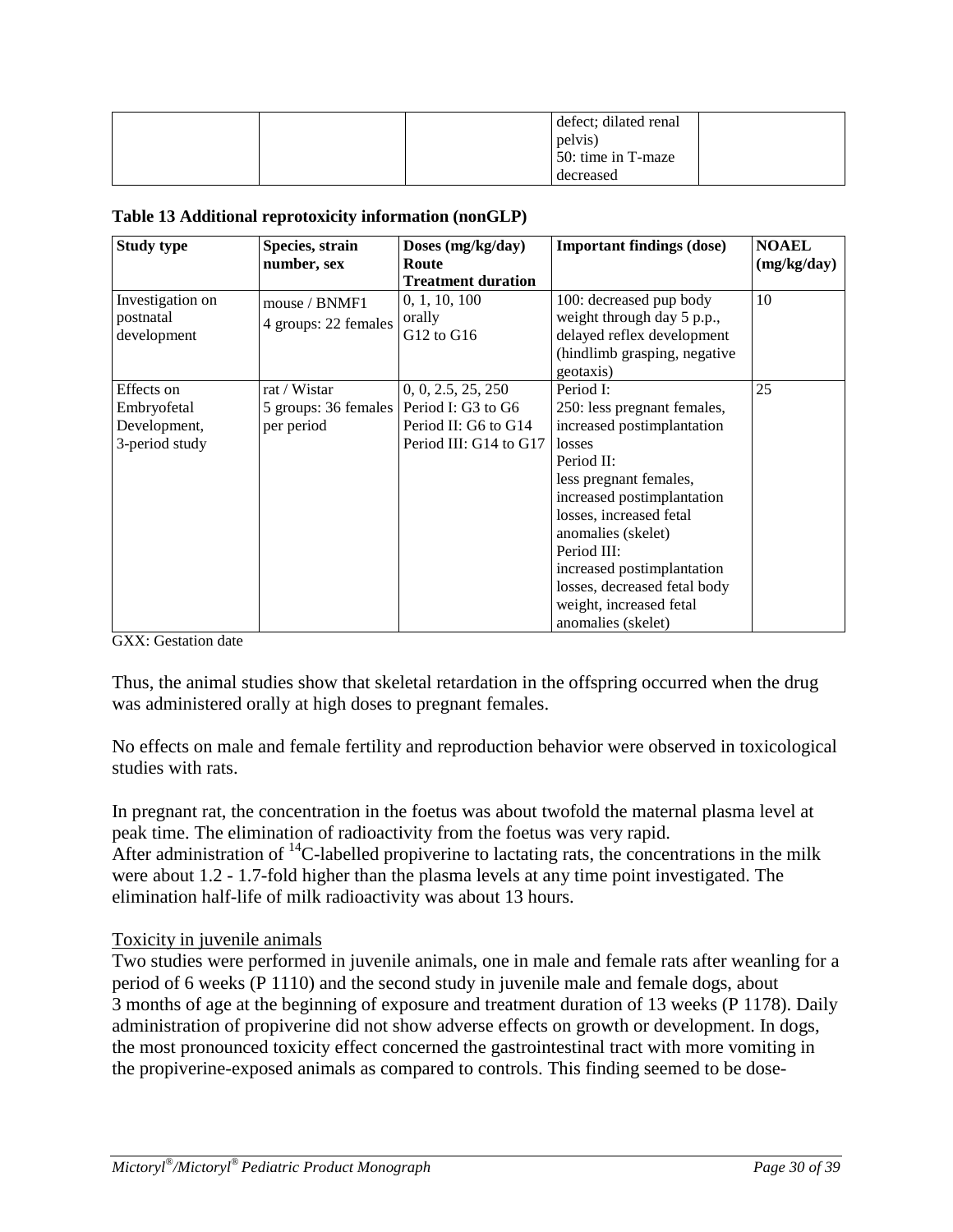dependent. The NOAEL in juvenile rats was 20 mg/kg BW and 1 mg/kg in juvenile dogs. Propiverine was as well tolerated in juvenile animals as in adult animals of the same species.

### Local tolerance

Two studies examined the effects of propiverine applied locally to the ocular mucosa of New Zealand rabbits (P 169, P 170). Propiverine as a 5% saline solution had strong irritating abilities whereas 0.1 ml of a 0.01% - 0.1% solution were well tolerated.

### Other toxicity studies

The antigenicity of propiverine was examined in guinea pigs and mice (P 168). The heterologous PCA-test showed no evidence of cutaneous anaphylaxis in mice. In guinea pigs there was no evidence of passive or active cutaneous anaphylaxis, active systemic anaphylaxis, or passive haemagglutination. Experiments showed that propiverine did not display antigenicity in guinea pigs nor in mice.

Results of toxicity studies in rodent and non-rodent species did not identify any toxicity that would preclude the use of propiverine in man.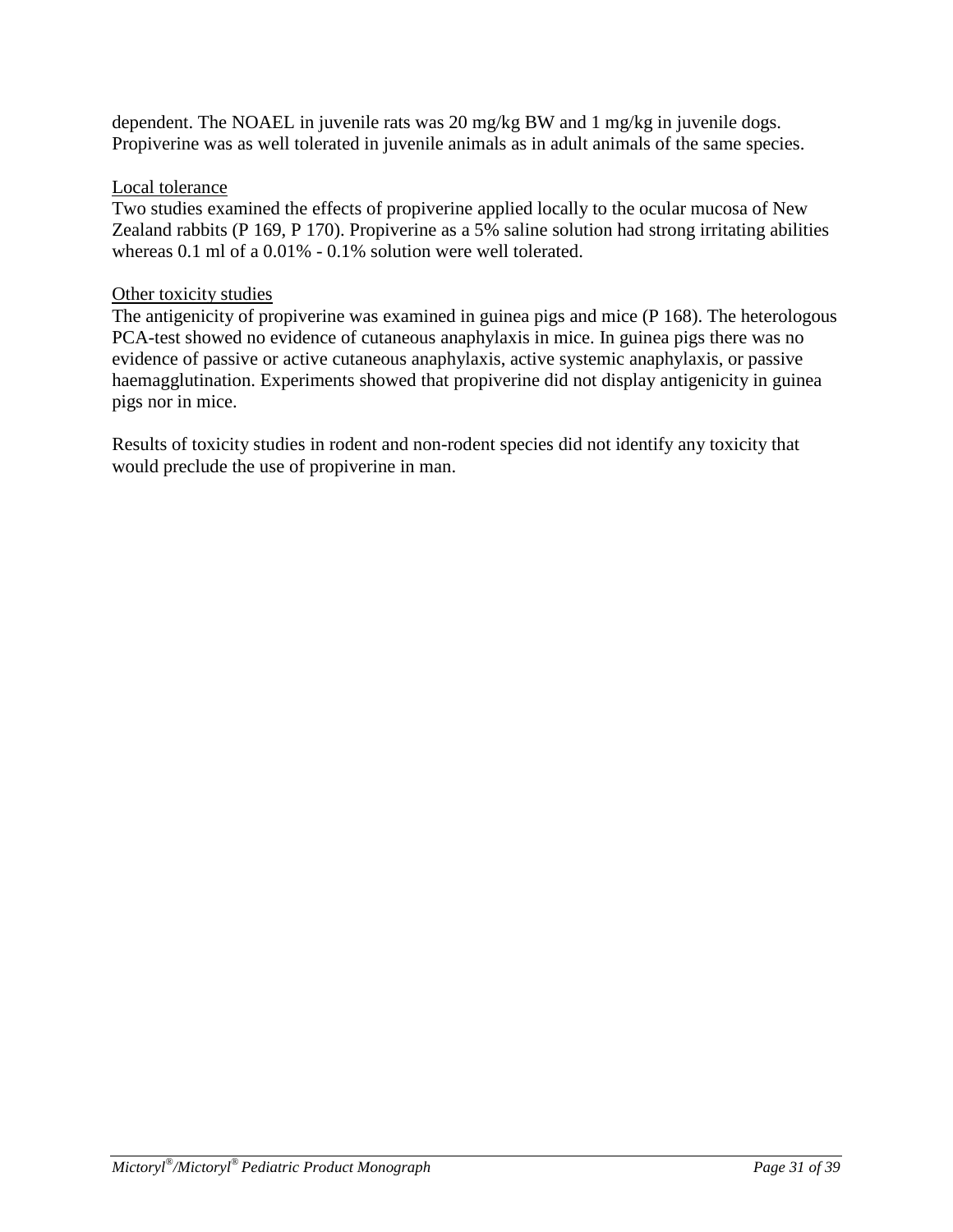# **REFERENCES**

<span id="page-31-0"></span>

| 1.  | Fuhr U, Jetter A, Tomalik-Scharte D, Kasel D, Harlfinger S<br>Drug/drug interaction study with propiverine hydrochloride in healthy volunteers, part I, Report, 2002.Aug.22,                                                                                                                                                                                        |
|-----|---------------------------------------------------------------------------------------------------------------------------------------------------------------------------------------------------------------------------------------------------------------------------------------------------------------------------------------------------------------------|
| 2.  | Thomann P, Hafner A, Siegert J, Schnabel F, Gramatté T<br>Study to investigate food drug interactions for two oral formulations of propiverine hydrochloride (immediate<br>release and extended release formulation), Report, 2001.Oct.15, Quintiles GmbH Freiburg, Germany;  [P 703]                                                                               |
| 3.  | Hörn H, Propiverine hydrochloride immediate (IR) and extended release (ER): Comparison of efficacy and<br>tolerability in patients with overactive bladder. Report, 2004. Feb.26, PARAXEL International GmbH Berlin,                                                                                                                                                |
| 4.  | Grälls M, Dose-escalating study of propiverine hydrochloride (Mictonetten) in children suffering from<br>frequency urgency-syndrome and urinary incontinence indicative of detrusor overactivity (overactive bladder),                                                                                                                                              |
| 5.  | Marschall-Kehrel AD, Schnabel F, Hölscher B, Bailey MT<br>Propiverine hydrochloride in children suffering from overactive bladder and urinary incontinence: A<br>randomised, double-blind, placebo-controlled, parallel grouped multicenter clinical trial (EudraCT 2004-<br>001243-30), Report, 2007.Apr.13, APOGEPHA Arzneimittel GmbH Dresden, Germany; [P 1169] |
| 6.  | Siegmund W, Gießmann T, Franke G, Wegner D<br>Pharmacokinetics of intravenous (15 mg) and oral propiverine hydrochloride (15 mg solution, 10, 15 and 30<br>mg coated tablets), Report, 2002.Apr.16, Institute of Pharmacology, University Greifswald Greifswald,                                                                                                    |
| 7.  | Yang Y. A randomized, double-blind, double-dummy, multi-center clinical study to evaluate the safety and<br>efficacy of propiverine hydrochloride extended- release capsule for the treatment of overactive bladder with<br>tolterodine extended-release tablet as active control (PH-ZK-0906, SFDA: 2009L04160), Report, 2011. Aug,                                |
| 8.  | Letzel H, Blümner E, Madersbacher H<br>Efficacy and safety evaluation of propiverine hydrochloride in patients with urge-incontinence<br>Report, 1995.Dec.12, STATICON Medizinische Forschungsgesellschaft mbH Planegg, Germany;  [P 281]                                                                                                                           |
| 9.  | [Double blind, randomised parallel group comparison of propiverine hydrochloride versus placebo in terms of<br>safety, with particular reference to the induction of cardiac arrhythmias, and efficacy in elderly patients with<br>urge symptoms (Urological Expert Report, General Medical Expert Report, Pharmacokinetic Report)]                                 |
| 10. | Gregor D, Donath F, Gramatté T, Wortha H-P, Jünemann KP<br>Efficacy and tolerability of propiverine vs. tolterodine in patients with overactive bladder                                                                                                                                                                                                             |
| 11. | Schirm F. Efficacy and tolerability of propiverine hydrochloride extended release (ER) compared to immediate<br>release (IR) in patients with neurogenic detrusor hyperactivity (EudraCT: 2004-001275-19). Report,                                                                                                                                                  |
| 12. | Efficacy of propiverine hydrochloride extended release (ER) 45 mg in patients with neurogenic detrusor<br>overactivity - an active-controlled single-centre crossover trial (EudraCT 2012-003159-12). Report, 2013;                                                                                                                                                 |
| 13. | Mürtz G, Schnabel F, Koch R, Kirch W<br>Efficacy and tolerance of propiverine-hydrochloride (Mictonorm®) in patients with neurogenic bladder.<br>Multicentre trial on the comparison of propiverine-hydrochloride (Mictonorm®) and oxybutynin-hydrochloride<br>(Dridase®), Report, 2001.Dec.10, APOGEPHA Arzneimittel GmbH Dresden, Germany;  [P 691]               |
| 14. | Siegmund W, Franke G, Weinbrenner A, Westphal K<br>Multiple dose equivalence study to compare Mictonorm with an extended release formulation of propiverine                                                                                                                                                                                                         |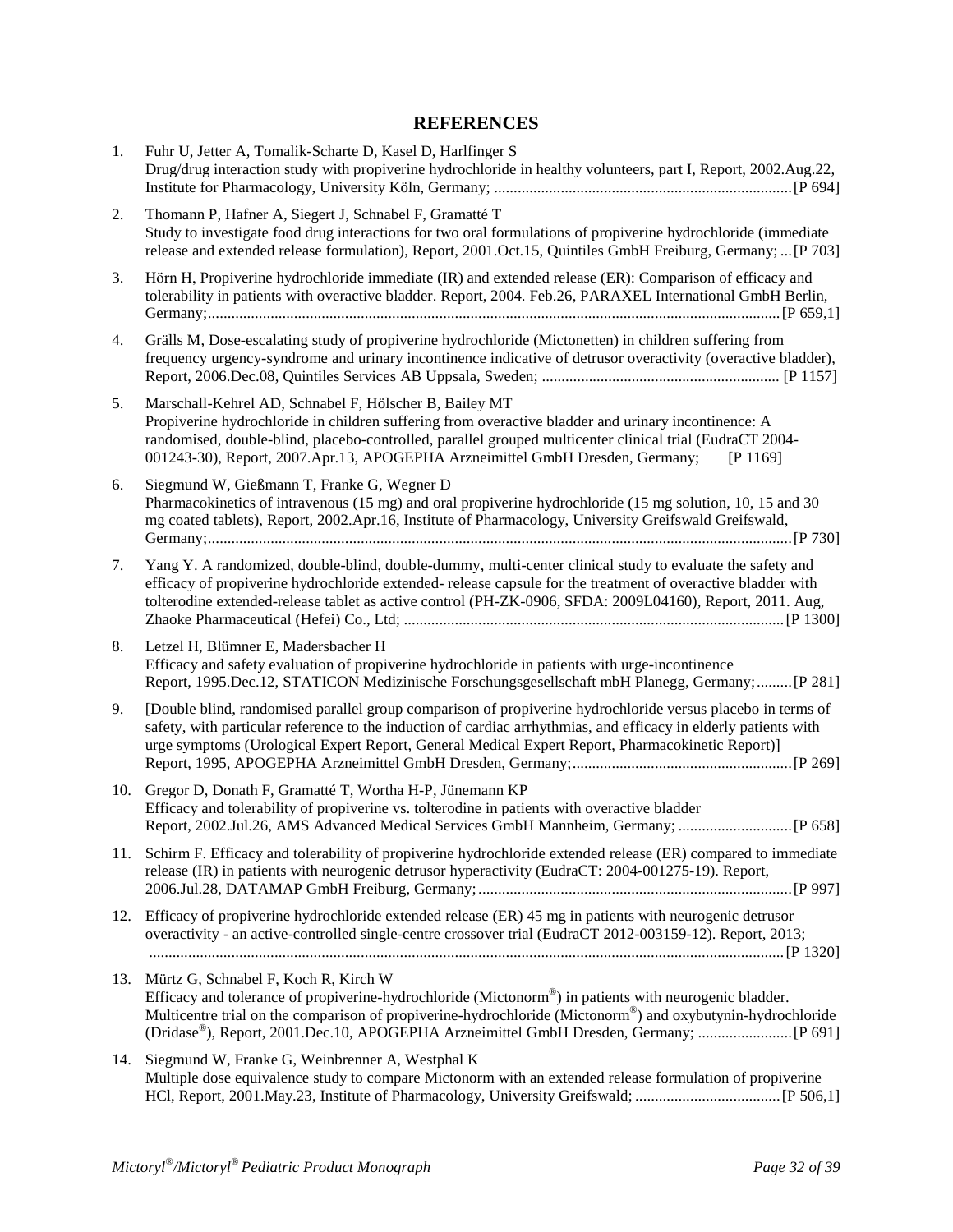| 15. | Haveresch L<br>A double blind, placebo-controlled, randomized, 2-way crossover study to assess the effect of propiverine on<br>cardiac safety in healthy female subjects, Report, 2002.Aug.09, M.A.R.C.O. - Dr. Wargenau, Institute for |
|-----|-----------------------------------------------------------------------------------------------------------------------------------------------------------------------------------------------------------------------------------------|
| 16. | Weimann T<br>A double blind, placebo-controlled, randomised, 2-way crossover study to assess cardiac safety of propiverine-<br>HCl in male coronary heart disease (CHD) patients, Report, 2003. Nov.24, M.A.R.C.O - Dr. Wargenau,       |
| 17. | Ohuchida A<br>[Mutation test of P-4], Report, 1986.Nov.25, Taiho Pharmaceutical Co., Ltd. Tokushima, Japan; [P 1182]                                                                                                                    |
| 18. | Takawale P, Propiverine hydrochloride: Safety study in juvenile rats, Report, 2004.Dec.16, SCANTOX Lille                                                                                                                                |
| 19. | Brodersen TK, Propiverine hydrochloride - A 13-week safety study in juvenile dogs. Oral (capsule)<br>administration of propiverine, Report, 2007.Apr.12, SCANTOX Lille Skensved, Denmark;  [P 1178]                                     |
| 20. | Yoshida Y, Test of irritating ability of propiverine hydrochloride (P4) in ocular mucosa of rabbit, Report, 1985,                                                                                                                       |
| 21. | Yamakita O, Test of irritating ability of propiverine hydrochloride (P4) in ocular mucosa of rabbit –<br>Supplementary test with low concentrations, Report, 1990 Dec.20, Security Institute, Taiho Pharmaceutical                      |
| 22. | Kouchi Y, Imamura K, Izumi K, Yoshida R, Antigenicity tests on propiverine hydrochloride in guinea pigs and                                                                                                                             |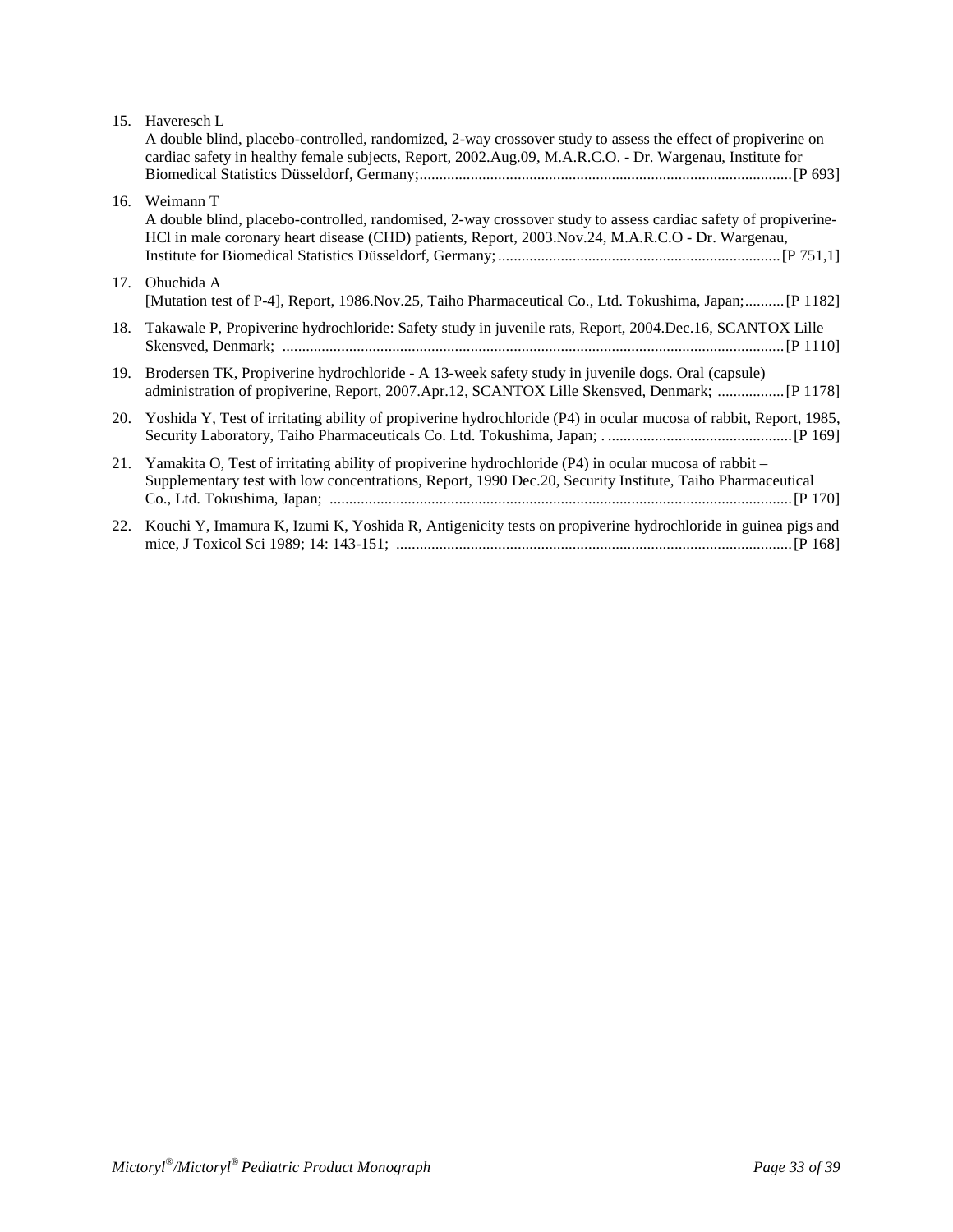### <span id="page-33-0"></span>**READ THIS FOR SAFE AND EFFECTIVE USE OF YOUR MEDICINE**

### **PART III: PATIENT MEDICATION INFORMATION**

# **Mictoryl® Propiverine hydrochloride modified-release capsules**

# **Mictoryl® Pediatric Propiverine hydrochloride tablets**

Read this carefully before you start taking **Mictoryl/Mictoryl Pediatric** and each time you get a refill. This leaflet is a summary and will not tell you everything about this drug. Talk to your healthcare professional about your medical condition and treatment and ask if there is any new information about **Mictoryl/Mictoryl Pediatric**.

### **What is Mictoryl/Mictoryl Pediatric used for?**

Mictoryl is used in adults who have difficulty in controlling their bladder due to bladder overactivity. The symptoms of bladder overactivity include the urgent need to urinate, needing to urinate more often or being unable to hold your urine.

Mictoryl Pediatric is used in children who have difficulty in controlling their bladder due to bladder overactivity. The symptoms of bladder overactivity include the urgent need to urinate, needing to urinate more often or being unable to hold your urine.

### **How does Mictoryl/Mictoryl Pediatric work?**

Mictoryl/Mictoryl Pediatric stops the bladder from contracting and increases the amount of urine that the bladder can hold.

### **What are the ingredients in Mictoryl/Mictoryl Pediatric?**

Medicinal ingredient: propiverine hydrochloride

*Mictoryl Non-medicinal ingredients*: ammonio methacrylate copolymer type A, ammonio methacrylate copolymer type B, citric acid, gelatin, lactose monohydrate, magnesium stearate, methacrylic acid-methyl methacrylate copolymer (1:1), methacrylic acid-methyl methacrylate copolymer (1:2), povidone, red iron oxide, talc, titanium dioxide, triethyl citrate, yellow iron oxide.

*Mictoryl Pediatric Non-medicinal ingredients*: acacia gum, calcium carbonate, cellulose powdered , glucose monohydrate, kaolin heavy, lactose monohydrate, macrogol 6000, magnesium stearate, silica colloidal anhydrous, sucrose, talc, titanium dioxide.

### **Mictoryl comes in the following dosage forms:**

Modified-release capsule: 30 mg, 45 mg.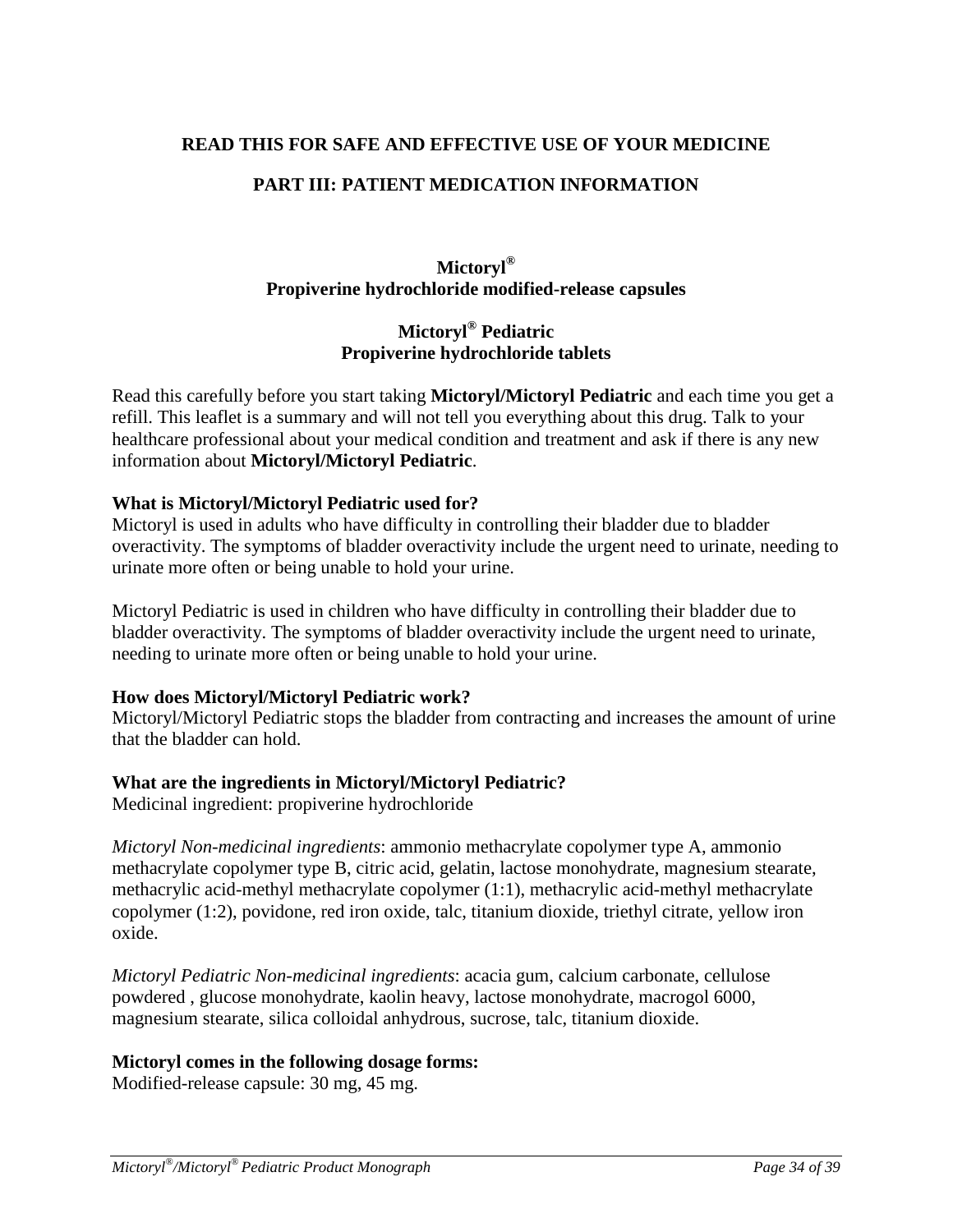### **Mictoryl Pediatric comes in the following dosage form:**

Tablet: 5 mg.

### **Do not use Mictoryl/Mictoryl Pediatric if you/your child:**

- are allergic (hypersensitive) to propiverine or to any ingredient of Mictoryl/Mictoryl Pediatric; or
- have any of the following conditions**:**
	- blockage in your intestines (obstruction of the bowel);
	- difficulty in passing urine (obstruction to the bladder outlet);
	- a disease causing muscle weakness (myasthenia gravis);
	- a loss of function of the muscles controlling your bowel movements (intestinal atony);
	- severe inflammation of the bowel (ulcerative colitis) that may lead to diarrhea containing blood and mucus and abdominal pain;
	- a condition involving enlargement of the bowel (toxic megacolon);
	- increased pressure in the eye (uncontrolled angle closure glaucoma);
	- moderate or severe liver disease;
	- fast and irregular heart beat (tachyarrhythmia);
	- rare genetic problems of sugar intolerance (galactose, glucose-galactose) malabsorption, or Lapp lactase deficiency);
	- children with rare genetic problems of fructose intolerance or sucrase-isomaltase insufficiency.

### **To help avoid side effects and ensure proper use, talk to your healthcare professional before you take Mictoryl/Mictoryl Pediatric. Talk about any health conditions or problems you/your child may have including:**

- damage to the nerves that control blood pressure, heart rate, bowel and bladder movements and other bodily functions (autonomic neuropathy)
- kidney problems
- liver problems
- severe heart problems
- enlargement of the prostate
- heartburn and indigestion due to back flow of stomach juice into the throat (hiatus hernia with reflux oesophagitis)

### **Other warnings you should know about:**

Do not take Mictoryl/Mictoryl Pediatric if you are pregnant or breast-feeding, think you may be pregnant or are planning to have a baby.

Mictoryl/Mictoryl Pediatric can sometimes cause sleepiness and blurred vision. You should not drive or operate machinery if you experience sleepiness and blurred vision.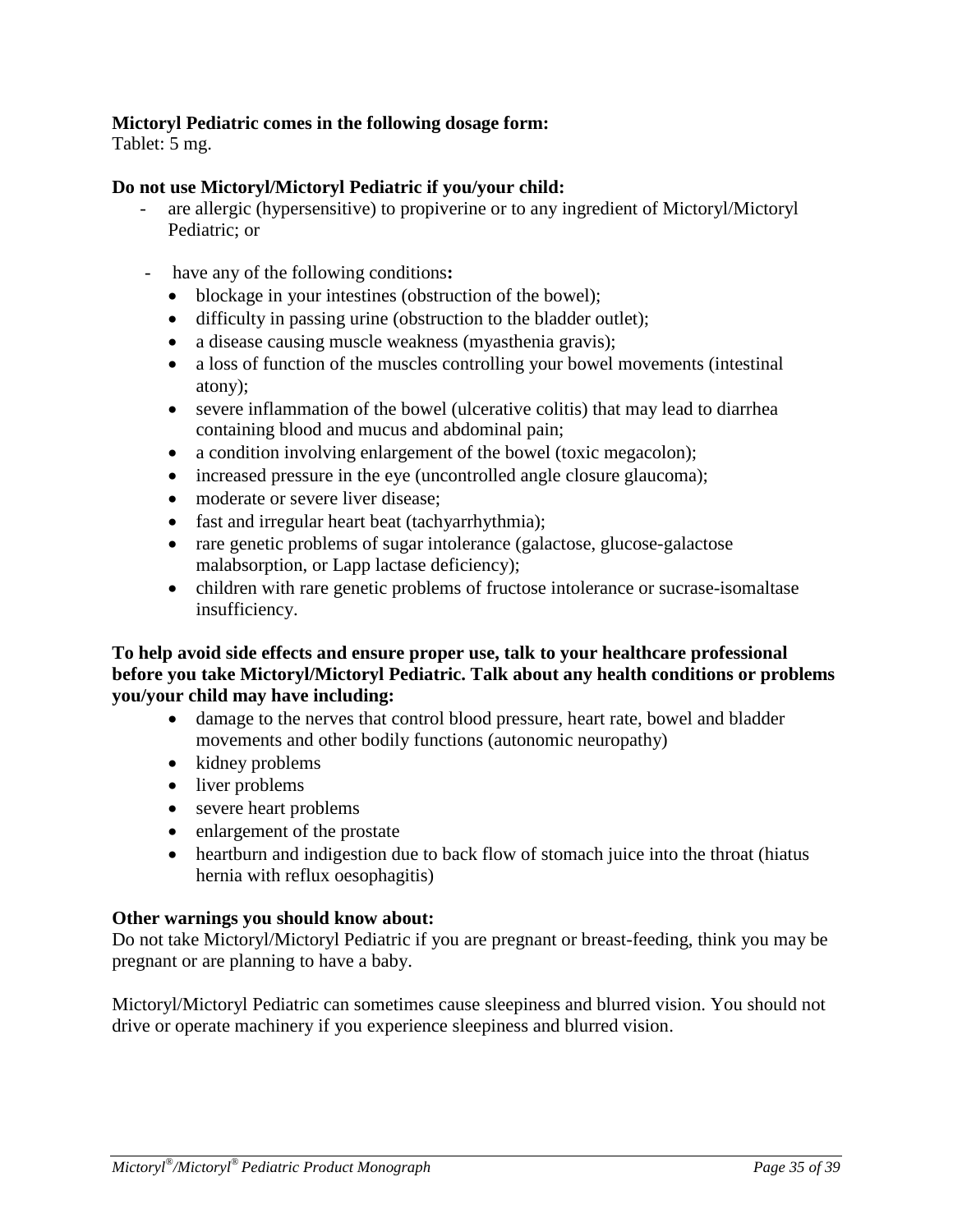Children with overactive bladder should not be treated before the age of 5 years. Once treatment starts it should include changes to voiding and drinking habits.

### **Tell your healthcare professional about all the medicines you/your child take, including any drugs, vitamins, minerals, natural supplements or alternative medicines.**

# **The following drugs may interact with Mictoryl/Mictoryl Pediatric:**

- antidepressants (e.g. imipramine, clomipramine and amitriptyline),
- sleeping pills (e.g. benzodiazepines),
- anticholinergics taken by mouth or injection (usually used to treat asthma, stomach cramps, eye problems or urinary incontinence),
- amantadine (used to treat flu and Parkinson's disease),
- neuroleptics such as promazine, olanzapine, quetiapine (drugs used to treat psychotic disorders like schizophrenia or anxiety),
- beta stimulants (drugs used to treat asthma),
- cholinergics used to treat glaucoma (e.g. carbachol, pilocarpine),
- isoniazid (a treatment for tuberculosis), and
- metoclopramide (used to treat nausea and vomiting).

### **How to take Mictoryl:**

Always take Mictoryl exactly how your healthcare professional told you. You should check with your healthcare professional if you are not sure.

Take your capsule at the same time each day. Swallow the capsule whole with a drink of water. Do not crush or chew the capsule. You may take Mictoryl with or without food.

### **Usual Mictoryl adult dose:**

The usual adult dose is one 30 mg capsule daily. The dose can be increased to one 45 mg capsule daily.

The maximum recommended daily dose is 45 mg.

Mictoryl is not recommended for the use in children.

### **How to take Mictoryl Pediatric:**

Always give Mictoryl Pediatric to your child exactly as your healthcare professional told you. Check with your healthcare professional if you are not sure.

Give your child the tablets at the same times each day. Children should swallow the tablets whole with a drink of water at least one hour before meals.

### **Usual Mictoryl Pediatric dose:**

Your child's healthcare professional will tell you how many tablets to give your child based on their body weight. The tablets will be given in two daily doses.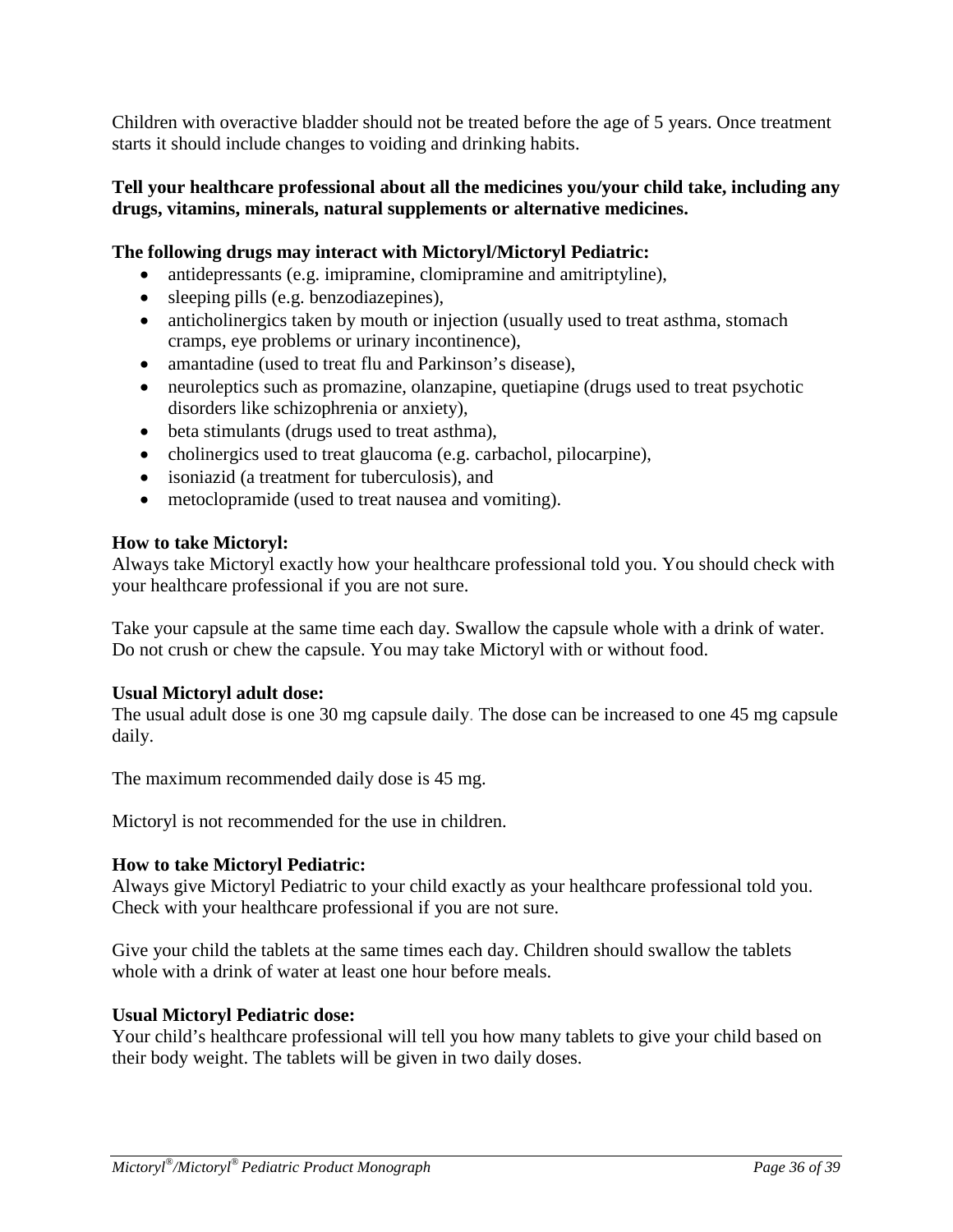In children or adolescents with a body weight over 35 kg the maximum recommended dose is 30 mg to be given in two daily doses.

### **Overdose:**

If you think you/your child have taken too much Mictoryl/Mictoryl Pediatric, contact your healthcare professional, hospital emergency department or regional Poison Control Centre immediately, even if there are no symptoms.

### **Missed Dose:**

Leave out the missed dose completely. Then take your next dose at the right time. Do not take a double dose to make up for a forgotten dose.

### **What are possible side effects from using Mictoryl/Mictoryl Pediatric?**

These are not all the possible side effects you/your child may feel when taking Mictoryl/Mictoryl Pediatric. If you/your child experience any side effects not listed here, contact your healthcare professional.

The following side effects have been reported:

Very common (may affect more than 1 in 10 people): Dry mouth

Common (may affect up to 1 in 10 people):

Abnormal vision and difficulty in focussing, fatigue, headache, abdominal pain, indigestion, constipation

Uncommon (may affect up to 1 in 100 people): Nausea and vomiting, dizziness, trembling (tremor), difficulty in passing urine, flushing, altered sense of taste, decreased blood pressure with drowsiness, itching

Rare (may affect up to 1 in 1000 people): Rash

Very rare (may affect up to 1 in 10 000 people): Feeling your heart beat (palpitations), restlessness, confusion

Not known (frequency cannot be estimated from the available data): Speech disorder

In addition, in studies with children the following side effects were seen: loss of appetite, sleep disturbance and trouble concentrating.

Mictoryl/Mictoryl Pediatric can cause abnormal blood test results. Your healthcare professional will decide when to perform blood tests and will interpret the results.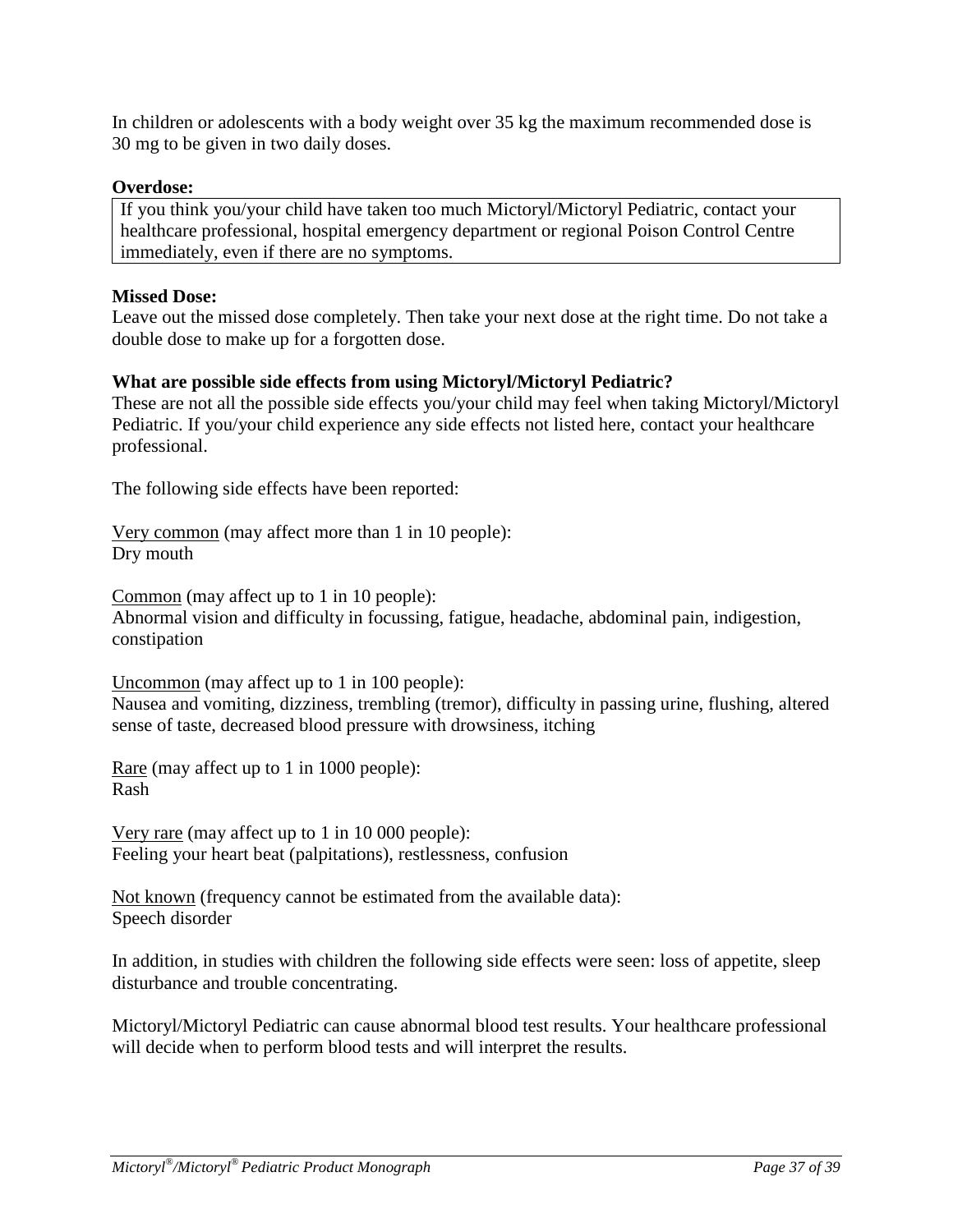| Serious side effects and what to do about them                                                                                    |                                      |              |                               |
|-----------------------------------------------------------------------------------------------------------------------------------|--------------------------------------|--------------|-------------------------------|
| Symptom / effect                                                                                                                  | Talk to your healthcare professional |              | Stop taking drug and          |
|                                                                                                                                   | Only if severe                       | In all cases | get immediate<br>medical help |
| <b>Allergic reaction</b> (rash, hives,<br>swelling of the face, lips, tongue<br>or throat, difficulty swallowing or<br>breathing) |                                      |              | X                             |
| <b>Urinary retention</b> (difficulty<br>emptying the bladder unless<br>known for this problem)                                    |                                      | X            |                               |
| Tachycardia (fast heartbeat)                                                                                                      |                                      | X            |                               |
| <b>Hallucination</b> (sensing things)<br>that are not real)                                                                       |                                      | X            |                               |

If you/your child have a troublesome symptom or side effect that is not listed here or becomes bad enough to interfere with your daily activities, talk to your healthcare professional.

### **Reporting Side Effects**

You can help improve the safe use of health products for Canadians by reporting serious and unexpected side effects to Health Canada. Your report may help to identify new side effects and change the product safety information.

### **3 ways to report**:

- Online at [MedEffect;](http://hc-sc.gc.ca/dhp-mps/medeff/index-eng.php) (www.healthcanada.gc.ca/medeffect);
- By calling 1-866-234-2345 (toll-free);
- By completing a Consumer Side Effect Reporting Form and sending it by:
	- Fax to 1-866-678-6789 (toll-free), or
	- Mail to: Canada Vigilance Program
		- Health Canada, Address Locator 0701C Ottawa, ON K1A 0K9 Postage paid labels and the Consumer Side Effect Reporting Form are available at [MedEffect](http://hc-sc.gc.ca/dhp-mps/medeff/index-eng.php) (www.healthcanada.gc.ca/medeffect).

*NOTE: Contact your healthcare professional if you need information about how to manage your side effects. The Canada Vigilance Program does not provide medical advice.*

### **Storage:**

Store in the original package at room temperature (15 to 30°C).

Keep out of reach and sight of children.